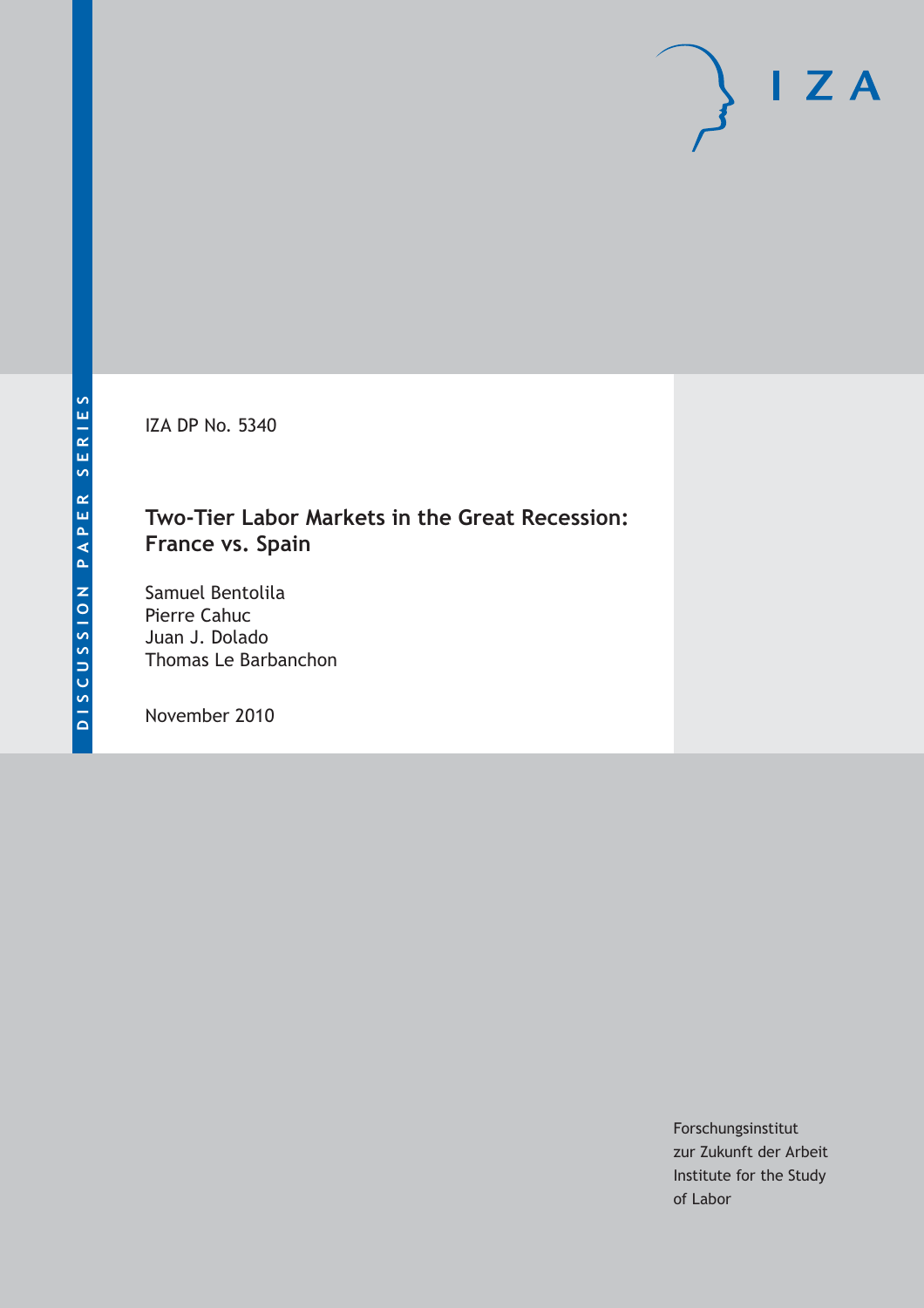# **Two-Tier Labor Markets in the Great Recession: France vs. Spain**

## **Samuel Bentolila**

*CEMFI* 

### **Pierre Cahuc**

*Ecole Polytechnique, CREST and IZA* 

### **Juan J. Dolado**

*Universidad Carlos III and IZA* 

## **Thomas Le Barbanchon**

*Ecole Polytechnique and CREST* 

Discussion Paper No. 5340 November 2010

IZA

P.O. Box 7240 53072 Bonn Germany

Phone: +49-228-3894-0 Fax: +49-228-3894-180 E-mail: iza@iza.org

Any opinions expressed here are those of the author(s) and not those of IZA. Research published in this series may include views on policy, but the institute itself takes no institutional policy positions.

The Institute for the Study of Labor (IZA) in Bonn is a local and virtual international research center and a place of communication between science, politics and business. IZA is an independent nonprofit organization supported by Deutsche Post Foundation. The center is associated with the University of Bonn and offers a stimulating research environment through its international network, workshops and conferences, data service, project support, research visits and doctoral program. IZA engages in (i) original and internationally competitive research in all fields of labor economics, (ii) development of policy concepts, and (iii) dissemination of research results and concepts to the interested public.

IZA Discussion Papers often represent preliminary work and are circulated to encourage discussion. Citation of such a paper should account for its provisional character. A revised version may be available directly from the author.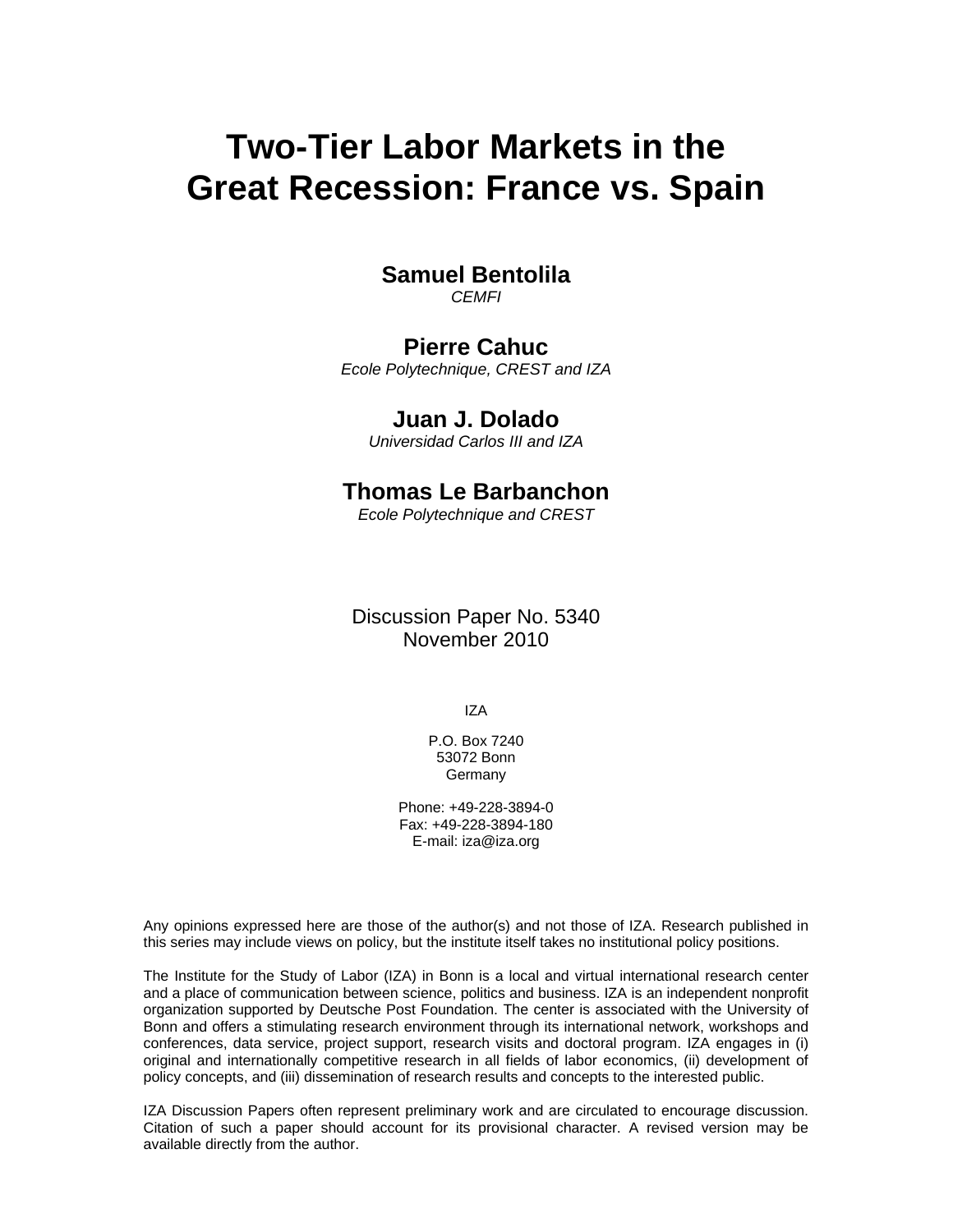IZA Discussion Paper No. 5340 November 2010

## **ABSTRACT**

### **Two-Tier Labor Markets in the Great Recession: France vs. Spain\***

This paper analyzes the strikingly different response of unemployment to the Great Recession in France and Spain. Their labor market institutions are similar and their unemployment rates just before the crisis were both around 8%. Yet, in France, unemployment rate has increased by 2 percentage points, whereas in Spain it has shot up to 19% by the end of 2009. We assess what part of this differential is due to the larger gap between the dismissal costs of permanent and temporary contracts and the less restrictive rules regarding the use of the latter contracts in Spain. Using a calibrated search and matching model, we estimate that about 45% of the surge in Spanish unemployment could have been avoided had Spain adopted French employment protection legislation before the crisis started.

JEL Classification: H29, J23, J38, J41, J64

Keywords: temporary contracts, unemployment, Great Recession

Corresponding author:

-

Pierre Cahuc Department of Economics Ecole Polytechnique 91128 Palaiseau Cedex France E-mail: pierre.cahuc@polytechnique.edu

<sup>\*</sup> A preliminary version of this paper was prepared for the Fedea Annual Policy Conference, Madrid, 28-30 October 2009. We are very grateful to Florentino Felgueroso, J. Victor Rios-Rull, Gilles Saint-Paul, and Etienne Wasmer for their insightful suggestions that greatly improved the paper; useful comments are also acknowledged from participants at several seminars and conferences. We also wish to thank David Colino for excellent research assistance, and Brindusa Anghel and J. Ignacio García-Pérez for help with data.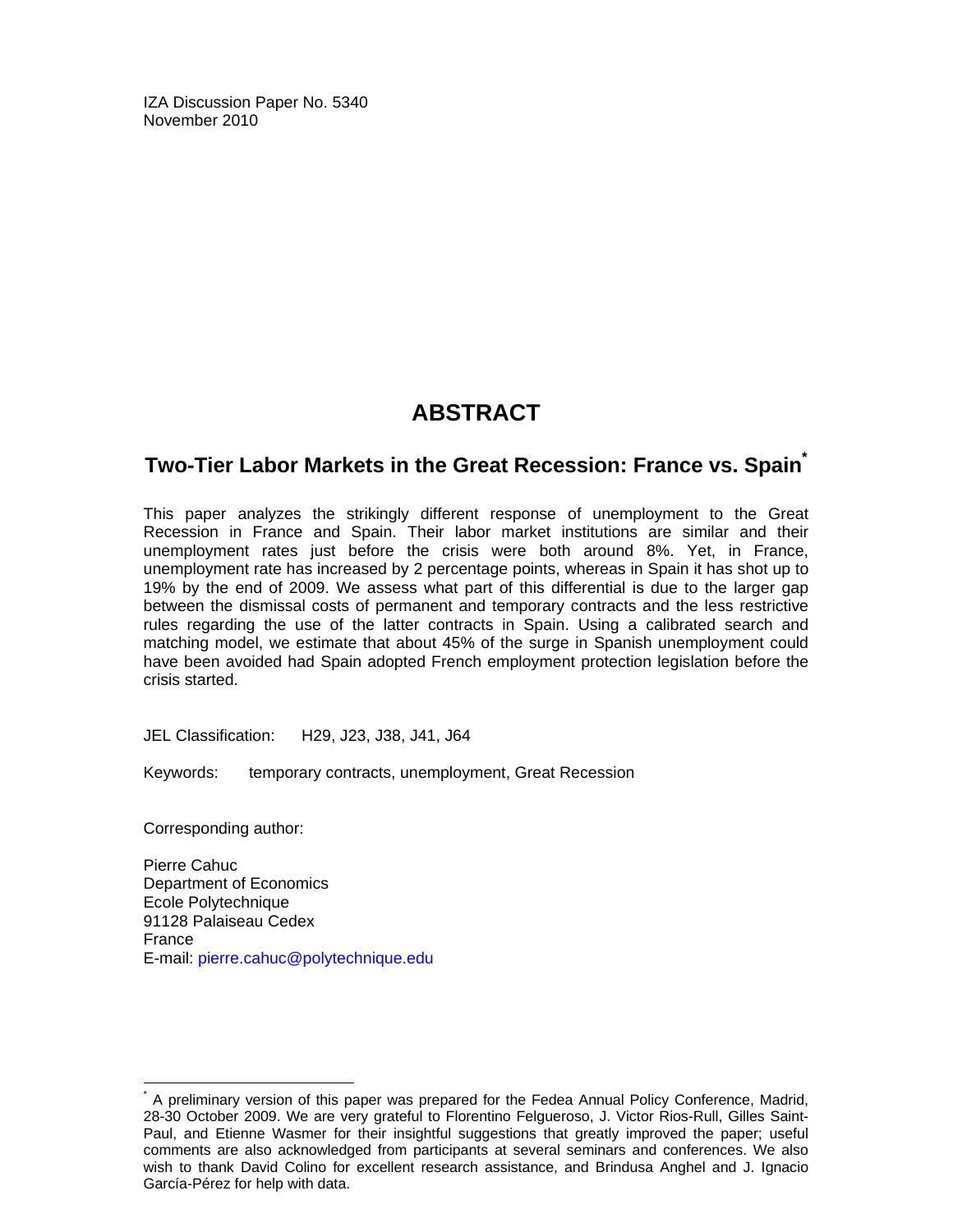## 1 Introduction

The goal of this paper is to explain the strikingly different response of Spanish unemployment relative to France, during the so-called Great Recession triggered by the financial and economic crisis in 2007-08. We focus on a comparison with France because both economies share similar labor market institutions (employment protection legislation, unemployment benefits, wage bargaining, etc.) and exhibited very similar unemployment rates, around 8%, just before the crisis started. However, while the French unemployment rate has only risen to 10% during the slump, Spanish unemployment —after falling from 22% in 1994 to 8% in 2007, when Spain was creating a large share of all new jobs in the European Union (EU)— has surged to 19% by the end of 2009. Our main contribution in this paper is to analyze which part of this very different response can be attributed to what we identify as the main difference between the labor market regulations of these two economies: a larger gap between the dismissal costs of workers with permanent and temporary contracts and a much laxer regulation on the use of temporary contracts in Spain than in France. We argue that these differences, often ignored in cross-country comparisons of overall employment protection legislation (EPL hereafter), could explain up to 45% of the much higher rise of Spanish unemployment.

France and Spain allow us to tell an interesting tale of two neighboring countries. Both are among those EU economies which most decidedly promoted temporary contracts in the past to achieve higher labor market flexibility. Creating a two-tier labor market is often seen as a politically viable way of achieving this goal when there is great resistance from protected insider workers (see Saint-Paul, 1996 and 2000). However, temporary employment is much more important in Spain, reaching around one-third of employees until recently, whereas this share has been slightly below 15% in France. Therefore it seems natural to ask whether the markedly different unemployment impact of the recession is due to this difference, controling for other potential explanatory factors.

To explore these issues, following previous work by Blanchard and Landier (2002) and Cahuc and Postel-Vinay (2002), we propose a search and matching model with endoge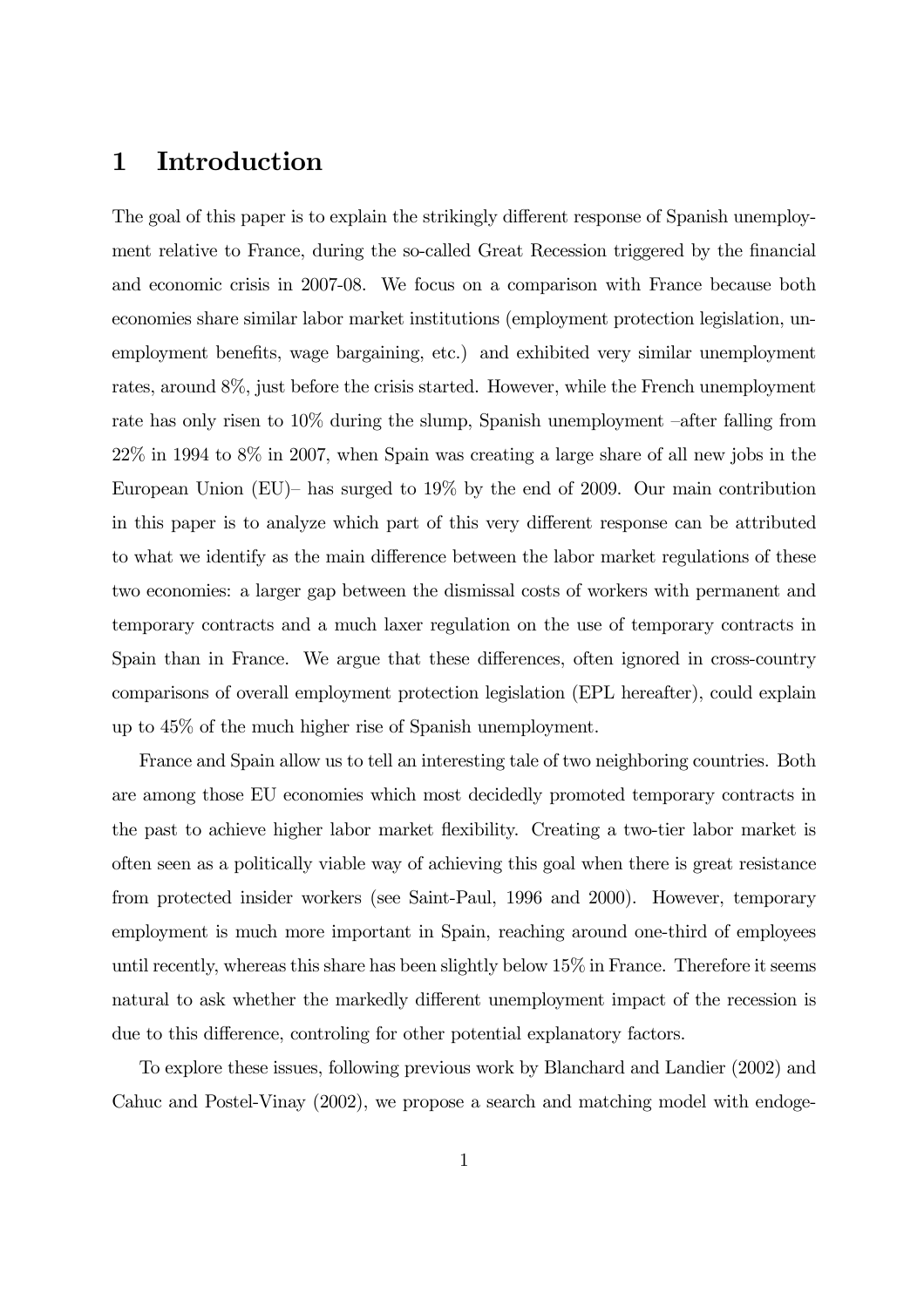nous job destruction à la Mortensen-Pissarides (1994) which allows for the distinction between permanent and temporary jobs. In our model, firms can offer both types of contracts subject to different EPL, and the latter can be transformed into permanent contracts at their expiration, the rest being terminated at low or no cost at all. It is now well understood that facilitating the creation of temporary jobs promotes job creation but increases job destruction, leading to an ambiguous effect on unemployment. However, one result that has drawn less attention in this strand of the literature is that the increase in job destruction induced by temporary jobs may have a larger adverse impact on unemployment when the gap in firing costs in favor of permanent contracts is high enough. The higher is this gap, the lower will be the proportion of temporary jobs transformed into permanent jobs, because much larger firing costs for the latter induce employers to use temporary jobs in sequence, especially if restrictions on their use are mild, rather than converting them into long-term contracts. This implies that facilitating a widespread use of flexible temporary contracts is more likely to raise unemployment in labor markets already regulated by stringent permanent job security provisions.

The issue that labor market volatility increases with the introduction of flexible temporary jobs has been stressed by Bentolila and Saint-Paul (1992) and Boeri and Garibaldi (2007), who argue that two-tier labor market reforms have a transitional honeymoon, jobcreating effect which typically precedes reductions in employment as a result of temporary workers' lower labor productivity. Deepening this line of research, Sala *et al.* (2009) and Costain et al. (2010) have recently studied the cyclical properties of dual labor markets subject to limitations on the use of temporary contracts. In particular, they explore whether flexibility at the margin is the reason why labor markets with a relatively high degree of EPL may display similar volatility as fully flexible ones. While Sala et al. (2009) find that this partial flexibility leads to an intermediate situation, in terms of unemployment volatility, between fully regulated and fully deregulated labor markets, Costain et al. (2010), focusing on the Spanish case, estimate that unemployment fluctuates 22% more in the prevailing dual labor market than it would in a unified economy with a sin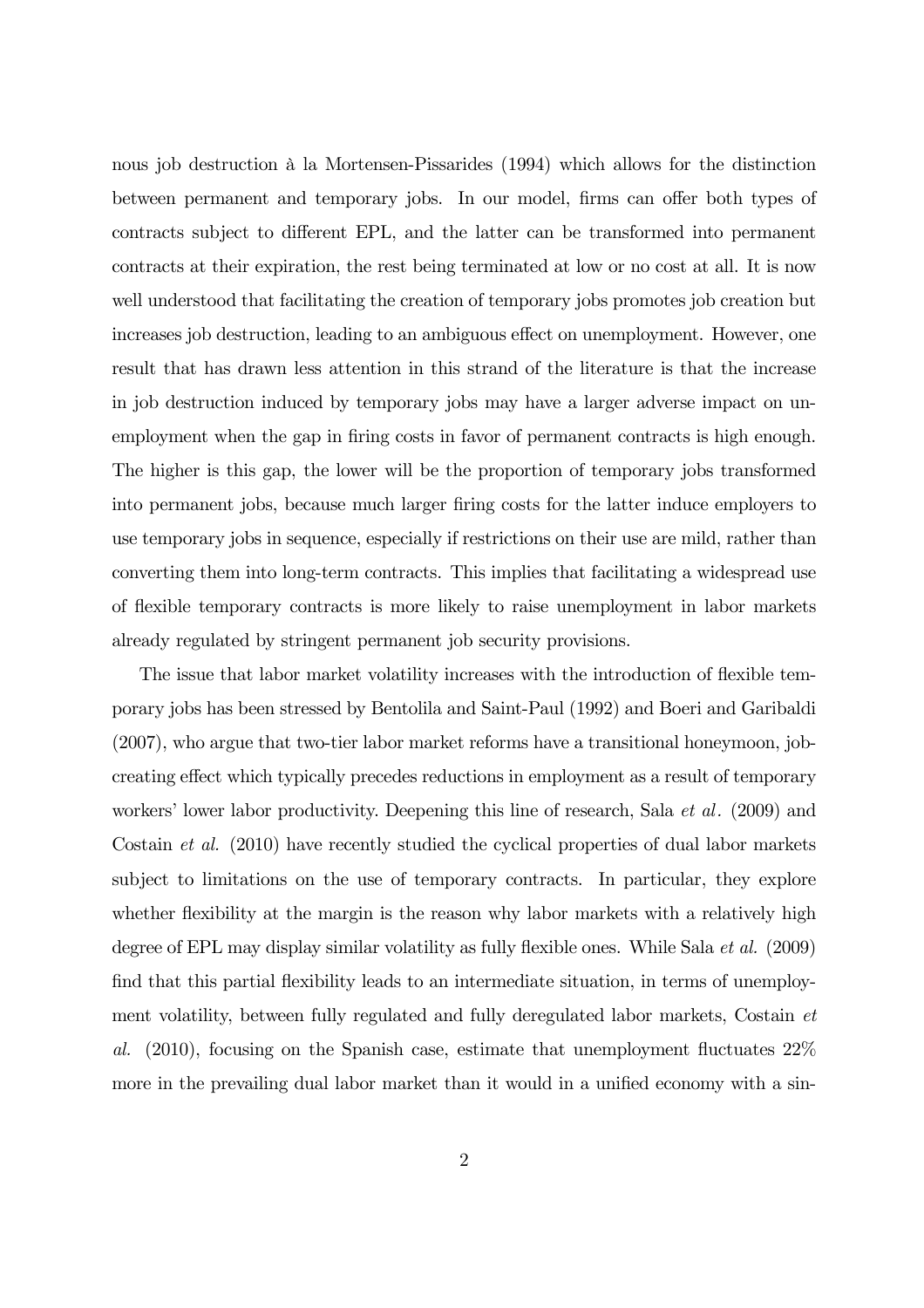gle contract. In common with these authors, our approach focuses on the interactions between aggregate productivity shocks and EPL, including the regulation of temporary jobs. However, while their work focuses on labor market dynamics over the business cycle following a sequence of shocks, ours relies exclusively on a single shock which captures a particularly relevant event, as is the case of the Great Recession. This simpler approach has the advantage of enabling us to be more precise about the role played by specific features of labor contracts that can account for the strikingly different response of France and Spain to this global crisis.

From this perspective, our model differs from those of Sala *et al.* (2009) and Costain et al. (2010) in three main respects. First, they assume that temporary jobs can be destroyed at any time. However, since regulations impose that temporary jobs cannot be destroyed before their date of termination, which is defined when the job is created, our model accounts for this feature. Second, we assume that time is needed to destroy permanent jobs, whereas they assume that these jobs can be instantly destroyed.<sup>1</sup> Our assumption is consistent with regulations which impose advance notice and induce delays in job destruction due to the time needed to settle legal disputes. Third, we also differ in how wage bargaining is modeled. In contrast with these authors, we do not assume that employers have to pay firing costs if they do not agree on the initial wage contract once they are matched with a worker. Instead, we assume that firing costs are paid when workers and employers separate only if a contract has already been signed. As Ljungqvist (2002) has shown, assuming that firing costs are paid by the employer if there is a separation in the initial bargain —when the job starts— magnifies the impact of firing costs on unemployment. We think that our assumption is more plausible and it captures better the institutions of France and Spain, where labor contracts are renegotiated by mutual agreement (Malcomson, 1999; Cahuc et al., 2006).

The rest of the paper is structured as follows. We start by documenting in Section 2 the relative performance of the French and Spanish labor markets during the crisis vis-à-

<sup>1</sup> Garibaldi (1998) incorporated advance notice in a model with endogenous job destruction.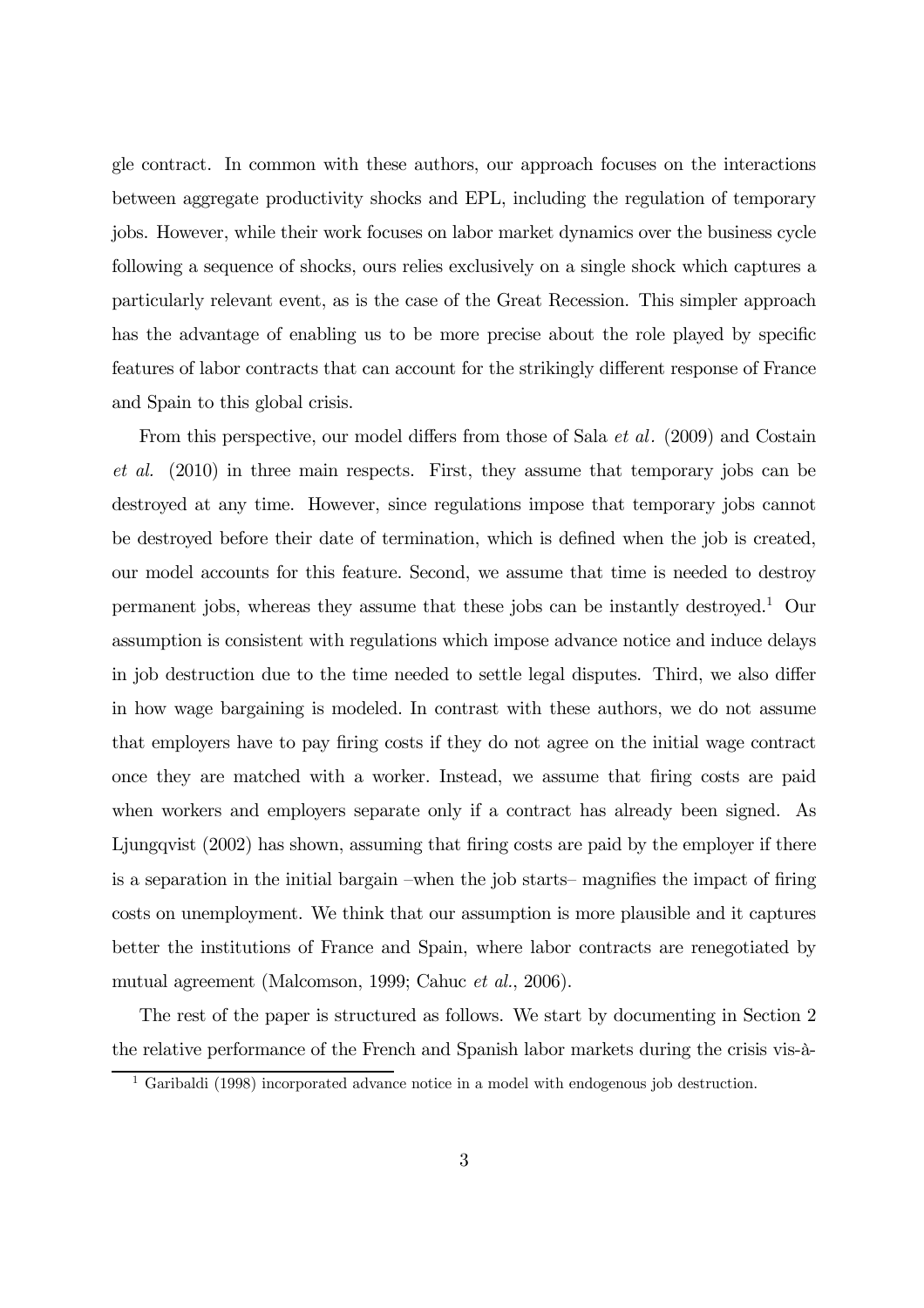vis the preceding expansion. In Section 3 we present the main features of the regulations affecting these two labor markets, devoting special attention to the EPL gap between permanent and temporary contracts, and discuss how strong duality in labor markets can affect sectoral specialization, labor mobility, and mismatch. In Section 4, we introduce a stylized search and matching model focusing on equilibrium behavior of firms and workers in an economy with both temporary and permanent contracts, where it is possible to transform the former into the latter. In Section 5, we start by analyzing the extent to which our calibrated model, with each country maintaining their respective prevailing institutions before the slump, can account for the change in the performance of their labor markets from the boom (represented by 2005-2007) to the recession (2008-2009), following a common adverse shock affecting both economies. We then compute the share of the rise in Spanish unemployment during the crisis which is due to differences in EPL with France by running counterfactual simulations on how it would have fared had Spain adopted French EPL before the recession started. Section 6 concludes.

## 2 Labor market performance before and during the crisis

As depicted in Figure 1, France and Spain had an unemployment rate of 3.8% at the end of 1976. From then on, both rates rose in tandem but the Spanish rate was always on top and showed much higher volatility. The difference increased up until the end of 1994 and shrank thereafter. By the end of 2005, the two unemployment rates seemed to have come full circle, reaching similar values around  $8\%$ . Convergence was however a mirage. Since the onset of the worldwide recession, unemployment in Spain has shot up from 8% to 19% while French unemployment kept on falling, to 7.2%, and then has grown to 9.3%. In the rest of this section, we briefly discuss some potential explanations for this strikingly different response.

Table 1 presents a few key labor-market magnitudes from 1998:1 to 2007:4, an expansion, and 2008:1-2009:4, a recession. It becomes apparent that, throughout the boom,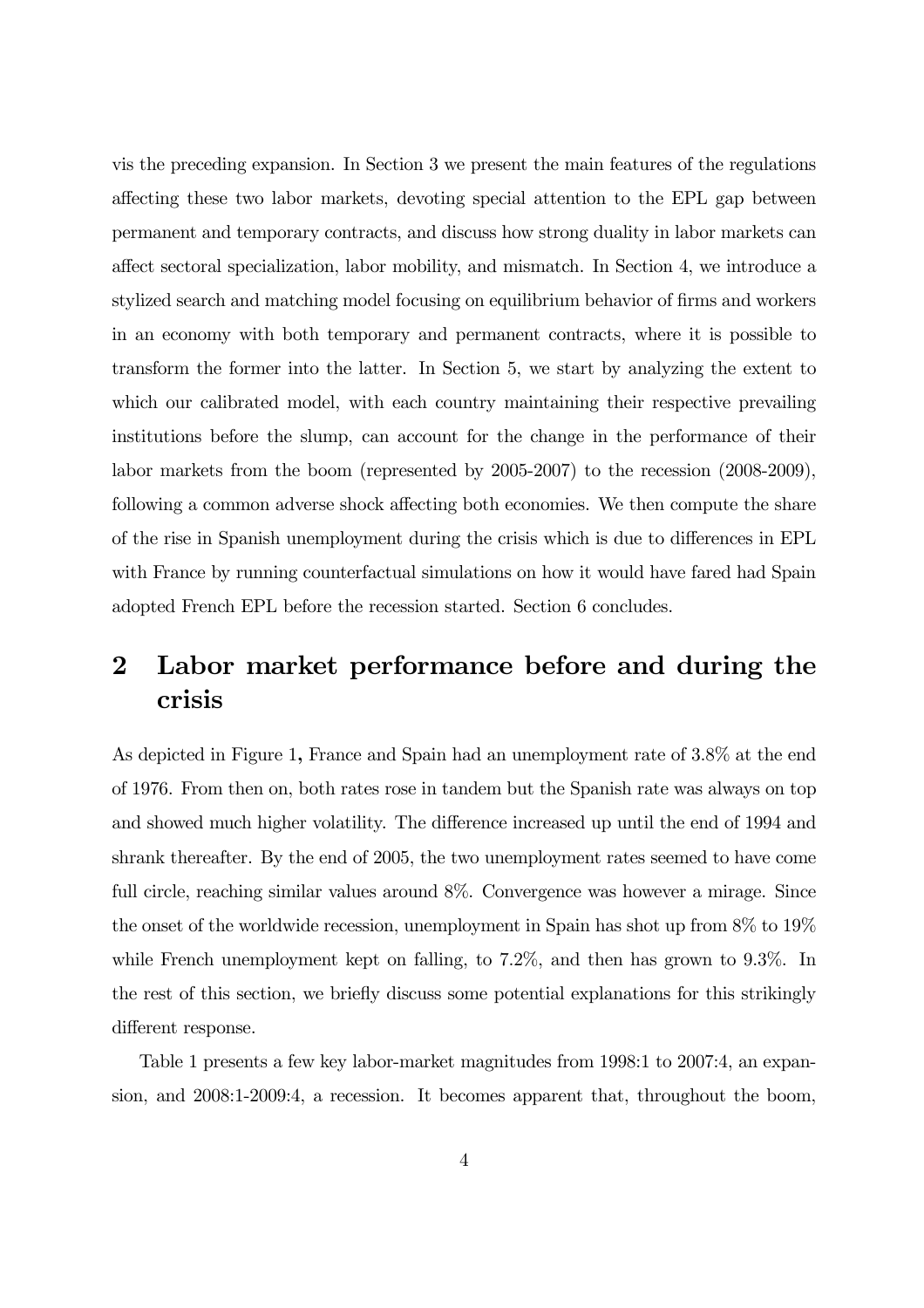both labor force and employment growth rates have been much higher in Spain. It is the Spanish figures that are remarkable, while the French ones are typical of the euro area experience. While the share of foreigners in the French labor force was stable, the labor force in Spain received a boost from large immigration flows amounting to around 1% of the population per year, and also from an increase in the female labor participation rate —for natives that rate increased by 8.4 percentage points (pp.) against 2.9 pp. in France.2 Focusing on private sector employees, it can be observed that the employment surge in Spain stems especially from construction and market services (8.1% and 6.8% per year, respectively). The corresponding figures were more moderate in France, including a fall in manufacturing employment. The disparity was reinforced by the behavior of working hours per employee: the implementation of the 35 hours law caused a significant drop in France, while they were stable in Spain

In the downturn, growth in the French labor force has hardly altered, while in Spain it has experienced a significant slowdown. France has suffered a small employment fall  $(0.3\%$ p.a.), though much more in terms of private sector employees (1.6%), which is dwarfed by the Spanish free fall  $(4.6\%$  p.a.), especially in the private sector  $(5.7\%)$ . The latter stems especially from a collapse of almost 20% p.a. (i.e. 36% in total) of employment in construction and a 10.8% drop in manufacturing.

As discussed earlier, it is very hard to explain the extreme volatility in the Spanish labor market without recourse to the prevailing types of contracts. As shown in Table 1, temporary contracts in 1998 represented almost 14% of employees in France and 33% in Spain. During the expansionary period 1998-2007, the vast majority of (quarterly) flows from unemployment to salaried employment were under these contracts: 78.4% in France and 87.2% in Spain. Correspondingly, they also represented the majority of employment outflows, in particular (from administrative sources): 88% in France and 80.1% in Spain. Consequently, the brunt of job losses since the end of 2007 has been borne by temporary jobs: 277.000 net jobs where destroyed in France, while actually 324.000 temporary jobs

<sup>&</sup>lt;sup>2</sup>See Bentolila *et al.* (2008a) for a discussion of immigration flows in Spain.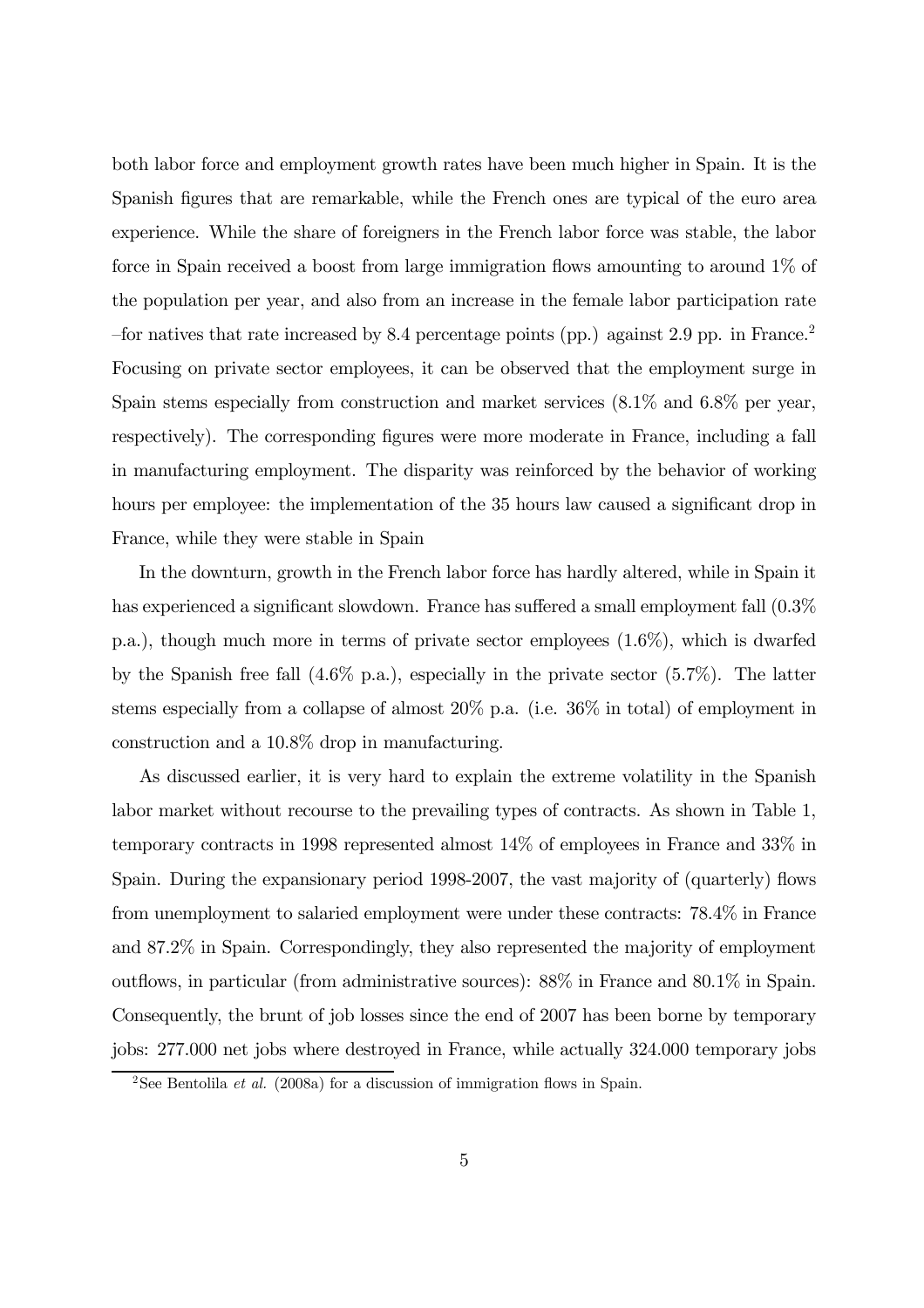disappeared, while the corresponding figures for Spain are simply stunning: 1.33 and 1.38 million jobs, respectively.

Table 1 also shows that the share of temporary jobs in Spain has slightly decreased, from 33% to 31%, between 1998 and 2007. One may wonder how this matches with the idea that the drop in unemployment is a result of the spread of temporary jobs over this expansionary period. There are two explanations for this fact. On the one hand, this was a very long expansion where Spanish GDP was growing at an average annual rate of 3.7%. As pointed out by Wasmer (1999), such a long expansionary phase induces a so-called capitalization effect whereby high growth increases future profits and thus strengthens firms' incentives to increasingly offer permanent contracts so as to retain their workers. On the other hand, the Spanish government passed a labor reform in 1997 aiming to reduce the severance pay gap between permanent and temporary contracts. They did so through two new policy measures: a new type of permanent contract with lower severance pay (see next Section), unavailable for males aged 31-44 years old unemployed for less than one year, and the introduction of severance pay of 8 days of wages upon termination of temporary and interim contracts (previously there was none). The 1997 reform also included generous social security contribution rebates for hiring under the new permanent contracts. Thus, in principle, the latter became more attractive. However, these changes induced a very small drop in the rate of temporary employment, since the lower severance pay does not apply to unfair dismissals for disciplinary reasons (e.g. worker misconduct), which are the ones often employed by firms to avoid long and uncertain legal disputes on the reason for the dismissals (see below). Therefore, even for these less-protected contracts, firms ended up paying a high severance pay.3

<sup>3</sup> Indeed, Garcia-Perez and Rebollo (2009) document that, in practice, most firms use this contract to pocket the subsidy, usually dismissing the employee under the standard procedure, as soon as the minimum job duration required by law is reached.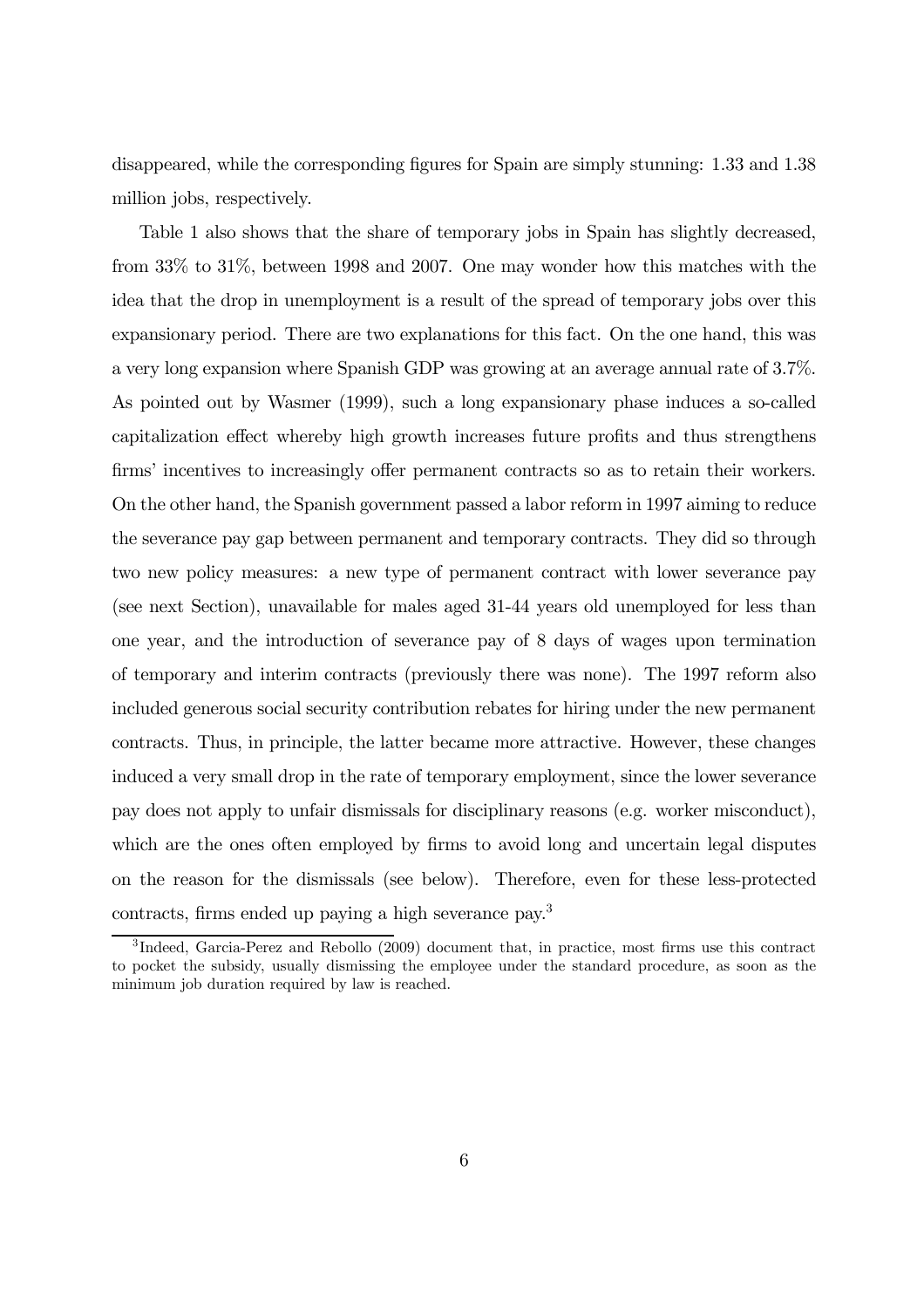## 3 Labor institutions in France and Spain

In this section, the institutional settings of the French and Spanish labor markets are briefly reviewed. We focus on EPL, unemployment benefits and wage bargaining. We argue that the main difference arises from the higher EPL gap between permanent and temporary workers in Spain than in France. Finally, we examine labor mobility, which we document to be much lower in Spain, partly as a result of the high uncertainty associated with the use of temporary contracts and the low conversion rates to permanent ones induced by the large EPL gap.

#### 3.1 Employment protection

As mentioned earlier, France and Spain are among the countries where governments have, through their regulations, more strongly promoted temporary contracts to increase labor market flexibility aimed at reducing unemployment.

Table A1 in the Appendix presents the key features of regulations concerning dismissals in the two countries. Permanent contracts are subject to advance notice periods and severance pay.4 Severance pay for economic reasons in France is equal to 6 days of wages per year of service (the latter clause is understood hereafter) plus 0.08 extra days for tenure above 10 years. In Spain that pay is equal to 20 days, whereas severance pay for unfair dismissal is equal to 45 days. From these figures it may seem that firing permanent employees is much cheaper in France than in Spain, but this would be misleading, since there are additional important components of firing costs beside severance pay. For example, in France, as soon as a worker reaches a 2-year seniority the notice period doubles, while in Spain most firms avoid it in exchange for a much higher severance pay. Likewise, administrative approval is required for collective dismissals in Spain (roughly

<sup>&</sup>lt;sup>4</sup>In France, this includes the regular permanent contract or *contrat à durée indeterminée* (CDI) and the new employment contract (contrat nouvelles embauches, CNE, which has different severance pay and other conditions) introduced in 2005 for small firms (see Cahuc and Carcillo, 2006). In Spain it includes both regular permanent contracts and the subsidized contrato indefinido de fomento del empleo In principle, the latter has lower severance pay but, as argued above, in fact most dismissals incur the penalty rate for unfair dismissals.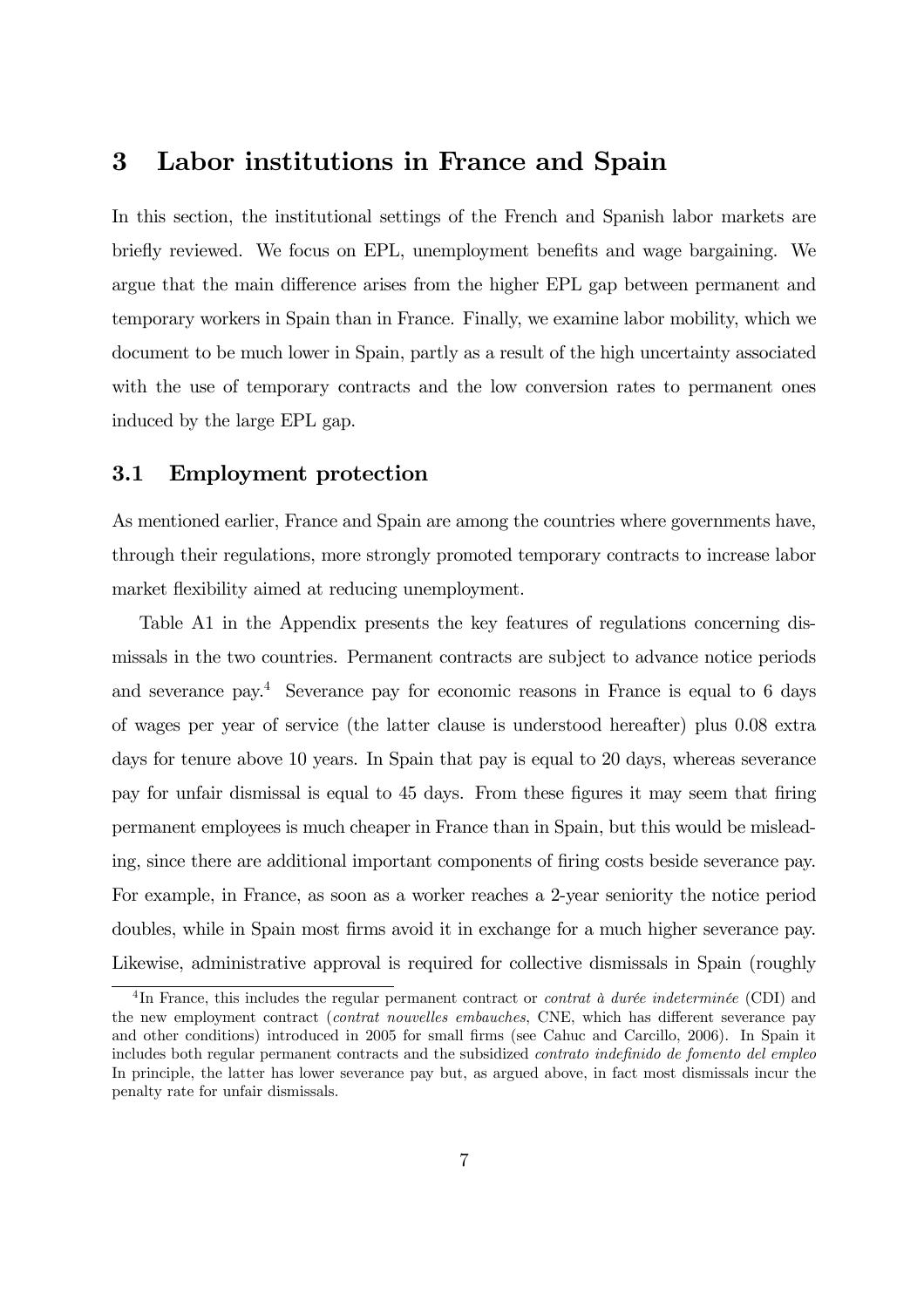those involving 10% of an establishment's staff), which is almost impossible to obtain without worker representatives' agreement to the dismissal in advance (again in exchange for higher severance pay).

Computing overall measures of EPL is not an easy task. Let us consider the widely used OECD (2004) index of the strictness of EPL for 2003, which ranges from 0 to 6, with higher scores indicating stricter regulation. This indicator gives a score of 2.5 for France and 2.6 for Spain regarding protection of permanent jobs, 3.6 for France and 3.5 for Spain on regulation of temporary jobs, and 2.1 for France and 3.1 for Spain on regulation of collective dismissals. The overall EPL score is 3.0 for France and 3.1 for Spain (where the US has the lowest value, 0.7, and Portugal and Turkey the highest, 4.3). Hence, both countries are ranked in the middle-high range, with Spain appearing only slightly more regulated than France. However, there are good reasons to think that this average EPL index, based on legal regulations and not on their implementation, does not capture Spanish EPL satisfactorily. As argued below, de facto EPL of temporary jobs is much weaker in Spain than in France, whereas the opposite holds for EPL of permanent jobs.

Moreover, economic theory on the effects of firing costs on employment tells us that what matters is not severance pay *per se*, which is a transfer from the firm to the worker and may therefore be compensated for in the wage bargain (Lazear, 1990). Rather, since the probability that workers will contest dismissals is very high, what matter are other costs that are not appropriated by firms and workers but are generated by third agents, such as labor courts and labor authorities, i.e., the so-called *red-tape* costs. For example, severance pay offered by firms in exchange for a quick resolution of dismissals in France is typically higher than statutory severance or that agreed in collective bargains. In Spain, the extra cost does not only apply to collective dismissals but also to individual ones. In effect, since firms that go to court lose in 3 out of 4 cases on average, they typically find it more profitable to allege disciplinary reasons even if they think that dismissals are justified on economic grounds. Proceeding in this way they do not need to satisfy the notice period and, upon immediately acknowledging the dismissal to be unfair, they avoid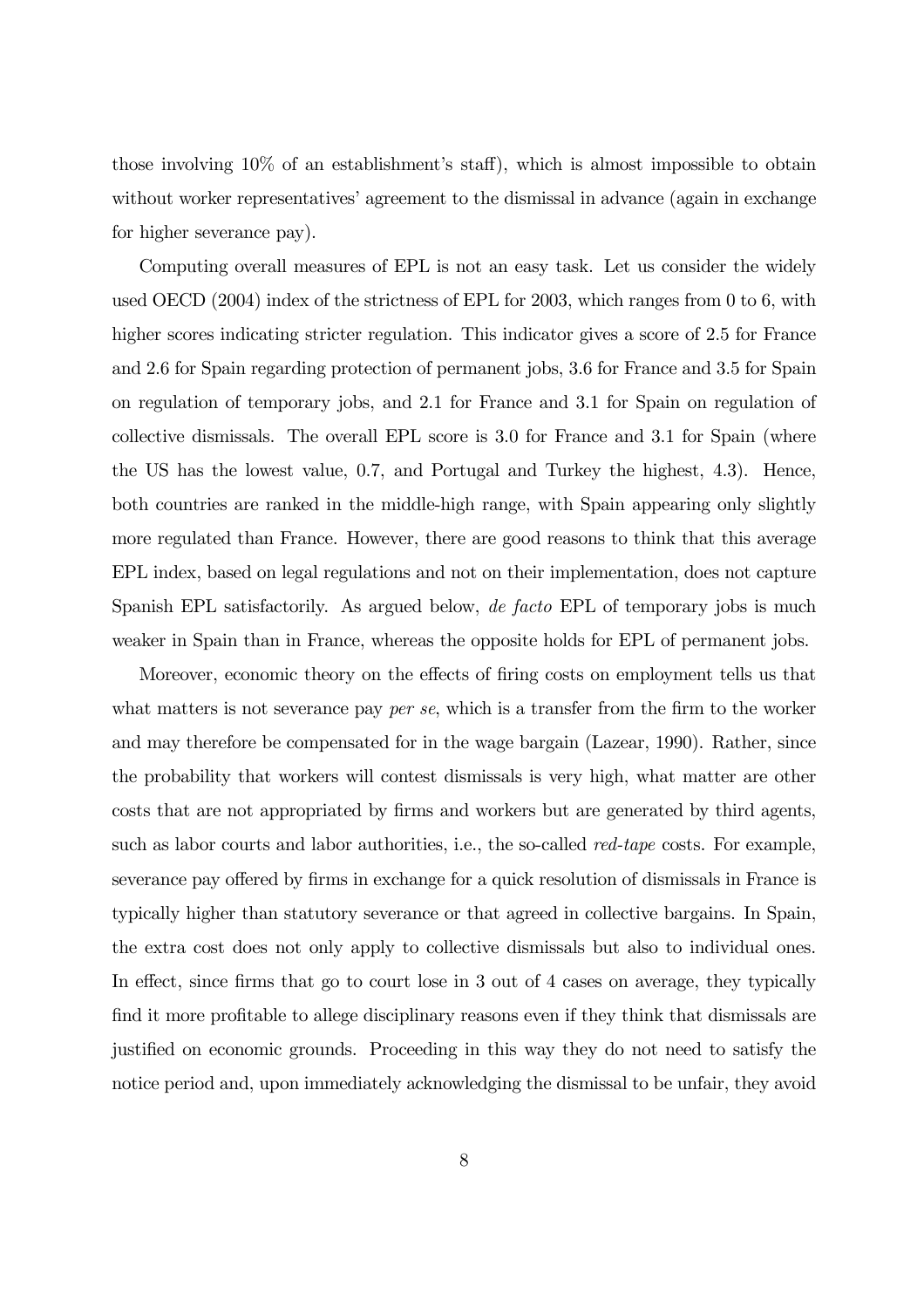going to court by paying upfront the penalty of 45-days severance pay.5 In applying our theoretical model to these two labor markets, we adopt a conservative strategy and only focus on the distortionary effect of the firing tax component of severance pay. Accordingly, we will use estimated red-tape costs which, as will be discussed in Section 5.2, turn out to be 50% higher in Spain than in France, though the notice period is much shorter, an EPL feature also accounted for in our calibrated model.

Further, the use of temporary contracts is rather more limited in France than in Spain.<sup>6</sup> In France, they can only be used in nine specific cases: for replacing an employee who is absent or temporarily working part time, to transitorily replace an employee whose job is either going to be suppressed or filled by another permanent worker, and for temporary increases in the firm's activity, seasonal activities, and jobs in certain sectors (forestry, naval, entertainment, teaching, survey-making, professional sports, etc.). In Spain, temporary contracts may be used for objective reasons (specific work, accumulation of tasks, replacement, etc.), for training, to hire disabled workers, and to cover the part of the working day left uncovered by an employee close to retirement. De facto, however, there are no restrictions: employers are hardly monitored by the authorities to ensure that they comply with the alleged reasons for hiring under temporary contracts. Finally, while in both countries the maximum duration of temporary contracts is 24 months, uncertaincompletion jobs (e.g., in the much more prominent construction sector in Spain before the crisis) may lawfully last for an indeterminate period.

In sum, the previous discussion points out that, in contrast with OECD rankings, EPL for permanent contracts is more stringent in Spain than in France, while the opposite is true for temporary contracts. Thus overall EPL may look similar but this aggregate

<sup>&</sup>lt;sup>5</sup>This option has been available to firms in Spain since the Law  $45/2002$  was passed and it implies severance payments of 45 days of wages per year of service, with a maximum of 42 months' wages.

 $6$ In this paper we use the term "temporary contracts" to denote all sorts of non-permanent contracts. We focus on fixed-term contracts, captured by the *contrat a duration determinée* (CDD) in France and the *contrato temporal* in Spain. There are several types of temporary contracts in Spain. And other nonpermanent jobs exist in France, such as temporary jobs proper (emploi interimaire or emploi temporaire). Moreover, in both countries there are also jobs intermediated by temporary work agencies and most apprenticeship contracts are temporary as well. Empirically we shall consider all of these as temporary contracts.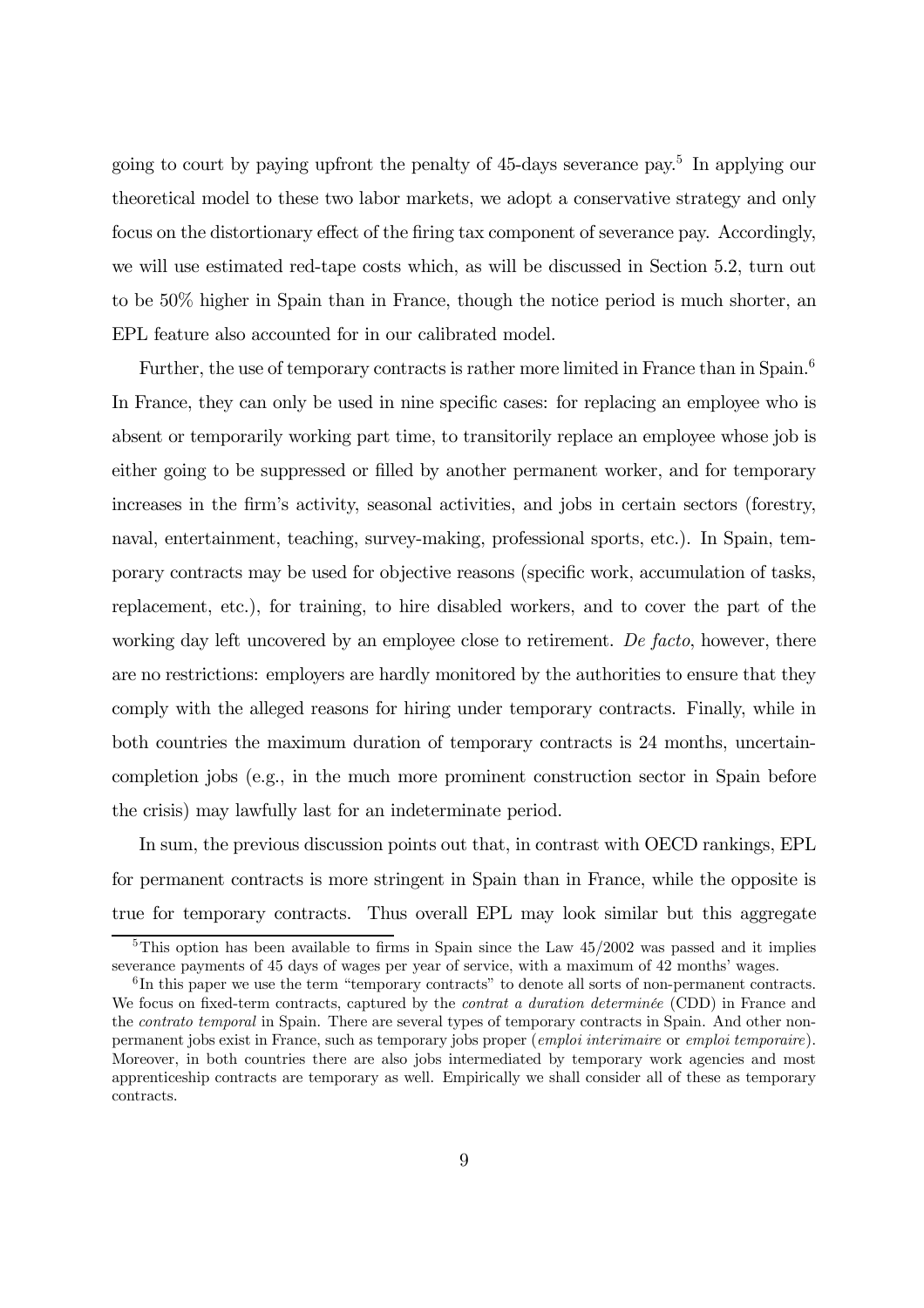indices hide the fact that the gap in EPL between the two types of contracts turns out to be much higher in Spain.7,<sup>8</sup>

#### 3.2 Unemployment benefits

Unemployment insurance in France features a gross replacement ratio of 57.4% of the preceding year's wage.<sup>9</sup> In Spain, the replacement ratio decreases over time: it is  $70\%$ for the first 6 months and drops to 60% thereafter. Thus, at least at the beginning of unemployment spells, the Spanish system looks more generous than the French one. In comparing benefits, however, it is crucial to take into account personal characteristics and to consider replacement rates net of taxes. Thus, according to the OECD Benefits and Wages database (March 2006 update), the net replacement rate in 2004 for an average production worker who was married, whose partner did not work, and who had no children was equal to 69% in both countries. Likewise, if the same worker was married with a working partner and had two children, again the replacement rates do not differ much: 84% in France and 87% in Spain.

In France, the length of benefits is the same as the worker's contribution period, with a maximum duration of 23 months (and higher for workers older than 50 years old). In Spain, benefit length increases in steps that imply durations going from 22% to one-third of the contribution period, which has to be of at least 12 months, with a maximum duration of 24 months. In computing a measure of unemployment benefits for our simulations we take into account statutory benefits and coverage, which is affected by duration rules.

Workers who exhaust unemployment insurance or are ineligible for it are entitled to so-called "minimum integration income" (Revenu Minimum d'Insertion, RMI) in France, amounting to  $\epsilon$ 454.63 (the minimum wage net of social contribution for full time work-

<sup>7</sup>For more specific details on the level and structure of firing costs in France, see Cahuc and Postel-Vinay (2002) and Cahuc and Carcillo (2006), and Bentolila and Jimeno (2006) and Bentolila et al. (2008b) for Spain.

<sup>&</sup>lt;sup>8</sup>A labor market reform has been approved in Spain in September 2010, which has altered severance pay for permanent and temporary contracts. This reform is however outside the period we examine and its effects will only be felt over time.

 $9$ Or, if it is higher, 40.4% of the wage plus a fixed amount (currently around 330 euros per month).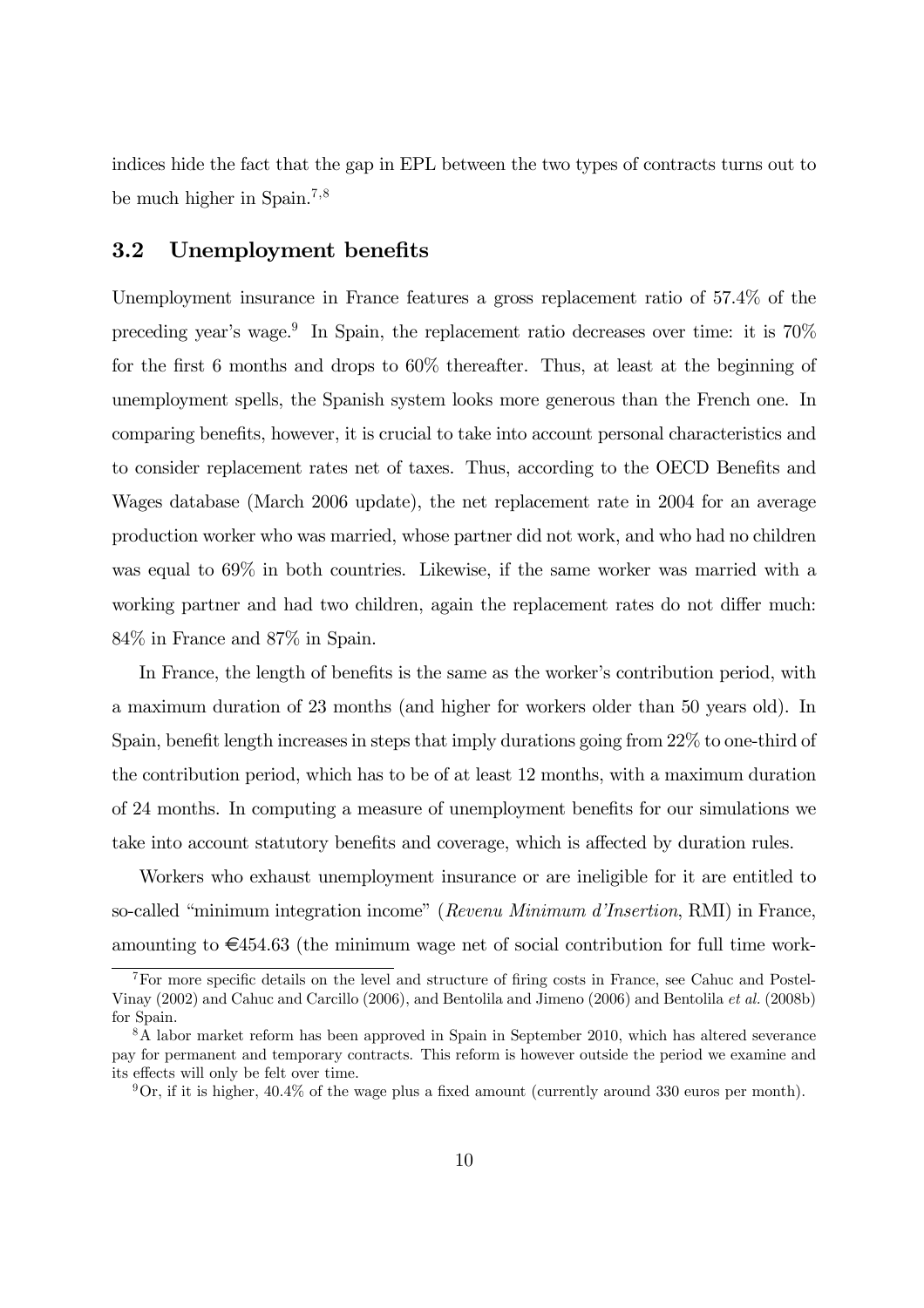ers being equal to  $\in 1.042$ ) and  $\in 681.9$  for a couple (plus child benefits).<sup>10</sup> In Spain, the assistance benefit is equal to 80% of the so-called "Multi-Purpose Public Income Indicator", which in 2008 amounted to  $\epsilon$ 413.5 (around 23% of gross earnings in the private non-agricultural sector), with higher benefits for workers with family responsibilities. It is means-tested at the level of the benefit. Additional welfare benefits are available in some regions (for example in Madrid they amount to  $\epsilon$ 370) but coverage is typically low.

#### 3.3 Wage bargaining

Collective wage bargaining is similar in the two countries. It can be argued that this is the result of Spain adopting French regulations in the early 1980s, when the postdictatorship Spanish system of collective bargaining was established. In both countries, most workers are covered by collective bargaining, above 90% in France and above 80% in Spain. Bargaining takes place mostly at the industry level and there is geographical fragmentation (through industry-department agreements in France and industry-province agreements in Spain). Conditions set in above firm-level agreements are extended to all firms and workers in the relevant industry or geographical area; extension is discretionary in France and automatic in Spain.

In Spain, workers are represented by worker delegates in firms with less than 50 employees and by worker committees in firms with more than 50 employees, reflecting French practice. Unions obtain representation from firm-level elections, where voters need not be unionized. Thus, there is little incentive for workers to unionize, so that union density is very low but largely irrelevant. Both countries have the highest gaps between the coverage of collective bargaining and union density (in 2007 the latter was equal to 8% in France and  $14.6\%$  in Spain, see Visser, 2009).<sup>11</sup> One difference, though, is that whereas in Spain there are only two nationally representative unions (CCOO and UGT), in France there

<sup>&</sup>lt;sup>10</sup>The RMI was replaced, as of the third quarter of 2009, by the *Revenue de Solidarité Actives* (rSa). There is another scheme equivalent to the RMI (also open to those above 25 years old who never worked) for those who have worked before and are not eligible anymore: the Allocation de Solidarité Specifique (ASS), with an amount equivalent to the RMI.

 $11$  For more details regarding Spain see Bentolila and Jimeno (2006).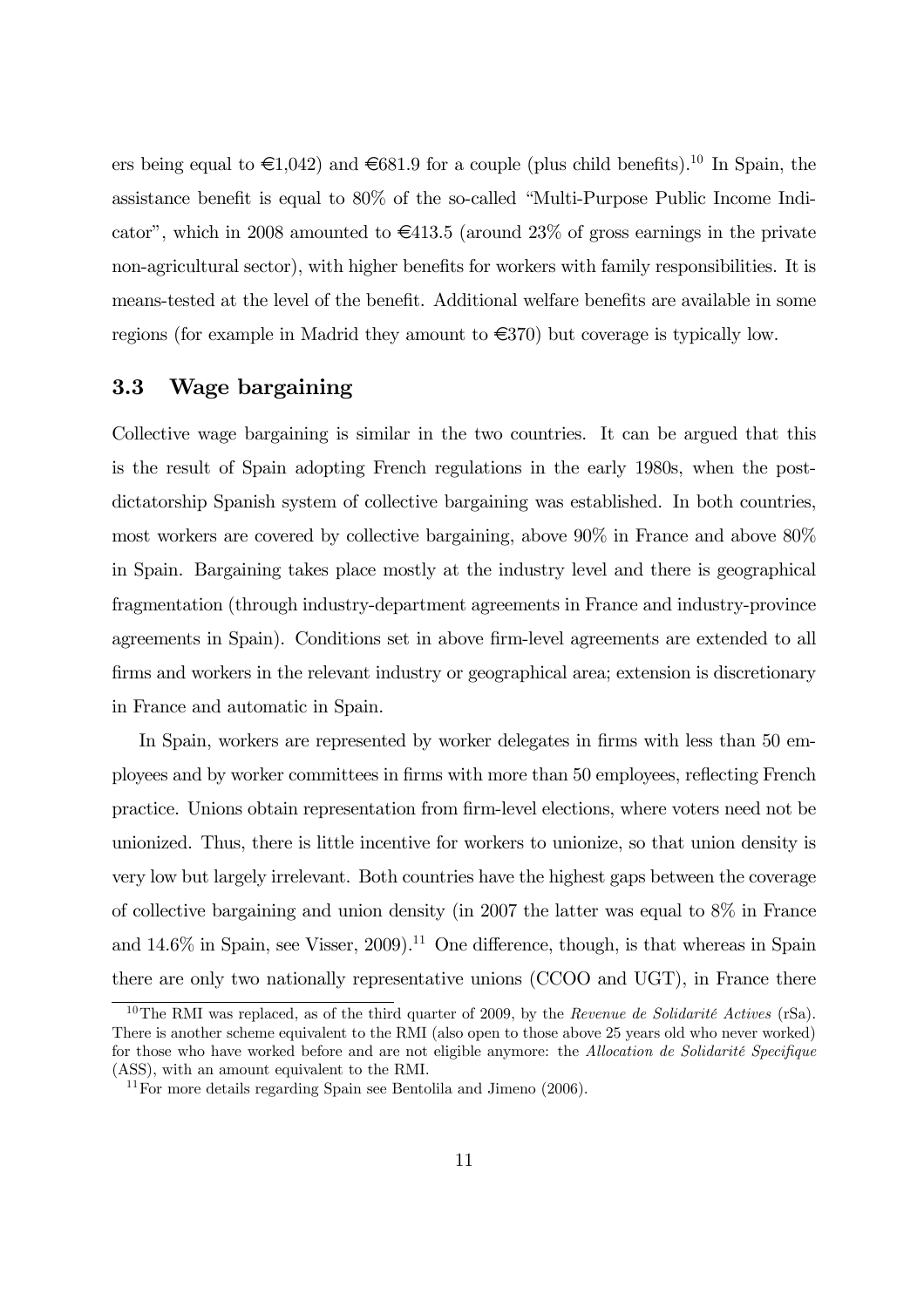are eight unions. Nonetheless, they are not equally powerful and, like in Spain, two unions are especially influential, particularly in the public sector (CGT and CDFT). Lastly, it is worth noting that, although the monthly statutory minimum wage is quite higher in France than in Spain (1,321 and 728 euros in 2009, respectively; Eurostat), the Kaitz ratio (i.e., the ratio between the minimum and the average wage) is not very different (41% and 50% respectively). Moreover, fewer full-time workers receive the minimum wage in Spain (about 5% and 18%, respectively) because wage floors are often determined in collective bargaining above the statutory level.

In sum, we believe that the two countries are not significantly different in their wage setting institutions and therefore we do not explore any potential differences in this dimension in the simulations below.

#### 3.4 Mismatch, sectoral specialization and labor mobility

Besides the EPL gap, labor mobility is the other dimension in which the French and Spanish labor markets differ.12 This difference does not become apparent in job mobility, which turns out to be rather similar: average job duration is equal to 7.6 years in France and 8.2 in Spain, while the fractions of workers who have changed job in the preceding 10 years are  $49\%$  and  $50\%$ , respectively.<sup>13</sup>

Yet, geographical mobility is much lower in Spain. A good starting point in documenting this difference is home leaving. The average age at which young people leave the parental home in France is around 24 years old against around 29 years old in Spain. Another striking disparity is that the fraction of people who have never moved after leaving the parental home is equal to 23% in Spain but only 8% in France. Moreover, while 30% of the French population has moved across regions, only 11% of Spaniards have done so. Overall, the interregional migration rate for people aged 15-64 is 2.1% in France and only 0.2% in Spain, with a wider disparity for young people (15-24 years old): 3.8% in France

 $12\,\text{We}$  are very grateful to Etienne Wasmer for suggesting that we take this issue into account.

<sup>&</sup>lt;sup>13</sup>This is in spite of the higher temporary employment rate in Spain, due to its higher EPL on permanent jobs vis-à-vis France.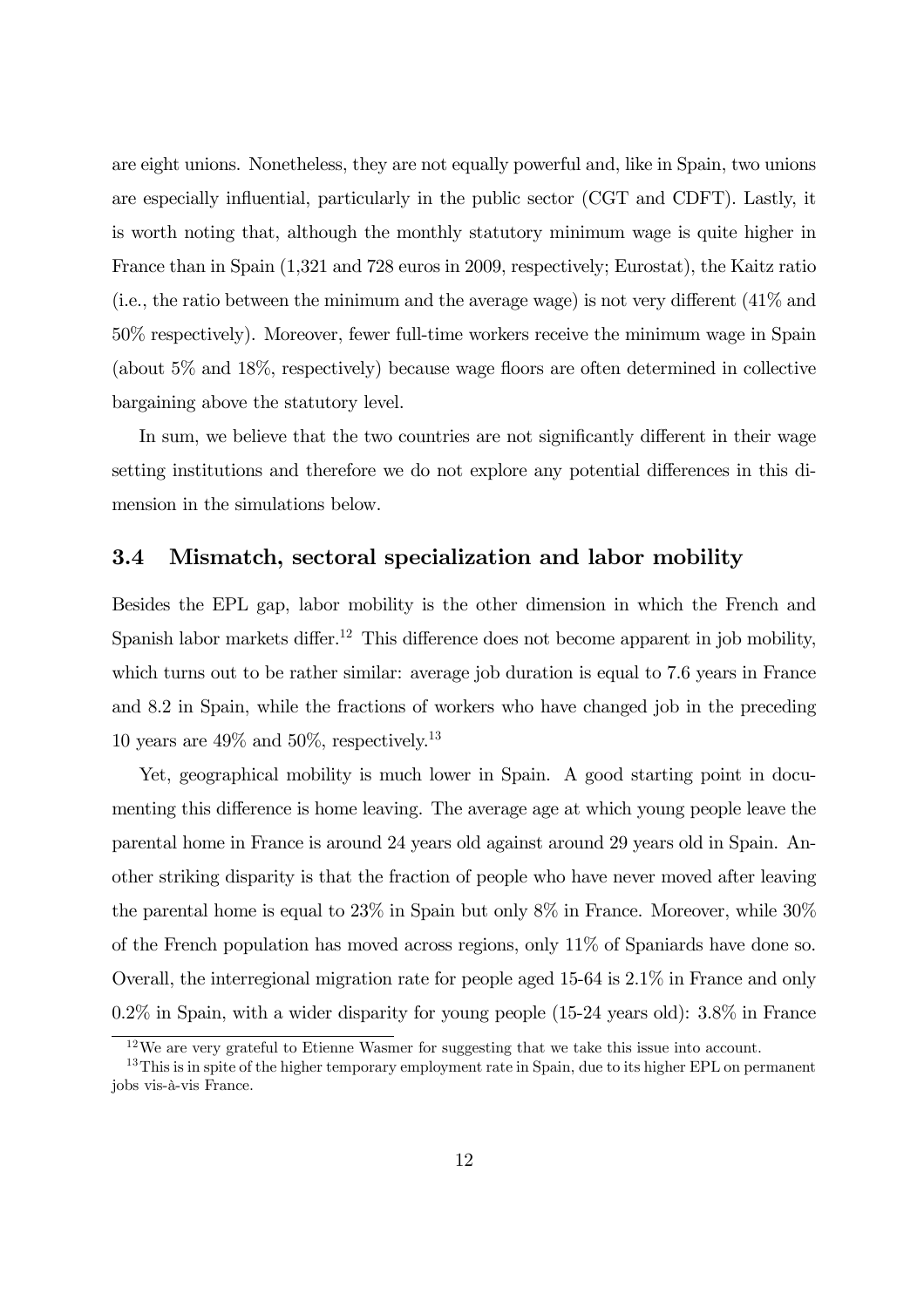and  $0.23\%$  in Spain.<sup>14</sup>

Low interregional mobility has affected the impact of the recession in Spain, since its regions have been hit quite differently by the crisis. Regional employment destruction growth rates of dependent employment, which range from -1% to -13.4% (2007:4-2009:3), are closely related to the regional shares of employment in the construction industry, which has plummeted during the recession (a  $36\%$  nationwide reduction of employment in this sector with regional rates ranging from 18.7% to 54.7%). This strong link is illustrated by the raw correlation coefficient between the changes in total and construction employment shares across Spanish regions, which is equal to  $0.7<sup>15</sup>$ 

In what follows we argue that the strong dependence of the Spanish economy on the construction sector since the late 1990s (11.9% of GDP and 13.3% of employment in 2007, against 6.3% and 6.9% in France; Eurostat) is closely related to the existence of a dual labor market. In effect, as a result of Spain's access to the euro area in the late 1990s with a higher inflation rate than France, real interest rates fell by 6 pp., against 1.5 pp. in France, fueling a strong investment boom. These new investment projects could have taken place in either high value-added industries (like, e.g., ICT in Finland) or in low-value added ones. Investors bet rationally for the latter for at least two reasons. On the one hand, the rigid permanent contracts would have been inadequate to specialize in more innovative sectors, since higher labor flexibility is required to accommodate the higher degree of uncertainty typically associated with producing higher value-added goods (Saint-Paul, 1997). On the other hand, there was a large increase in the relative endowment of unskilled labor in Spain over that period. The higher availability of low-skilled jobs through very flexible contracts since the mid-1980s led to a high dropout rate of youth from compulsory education (from 18% in 1990 to 32% in 1997) and subsequently to a huge inflow of unskilled immigrants (implying a 10 pp. increase in the foreign population rate).

<sup>&</sup>lt;sup>14</sup>The home-leaving figure corresponds to 2007, from the Labor Force Survey, see Eurostat (2009), Figure 2.1. The subsequent figures are for 2005, from the analysis of the 2005 Eurobarometer by Vandenbrande et al. (2006), Figures 20, 23, 2 and 3, and Table 2, respectively. Lastly, the interregional migration rate corresponds to 2003, from OECD (2005).

<sup>&</sup>lt;sup>15</sup>These figures leave out the Balearic Islands, which have an abnormally high employment level in 2009:3 due to seasonal factors related to the turism industry.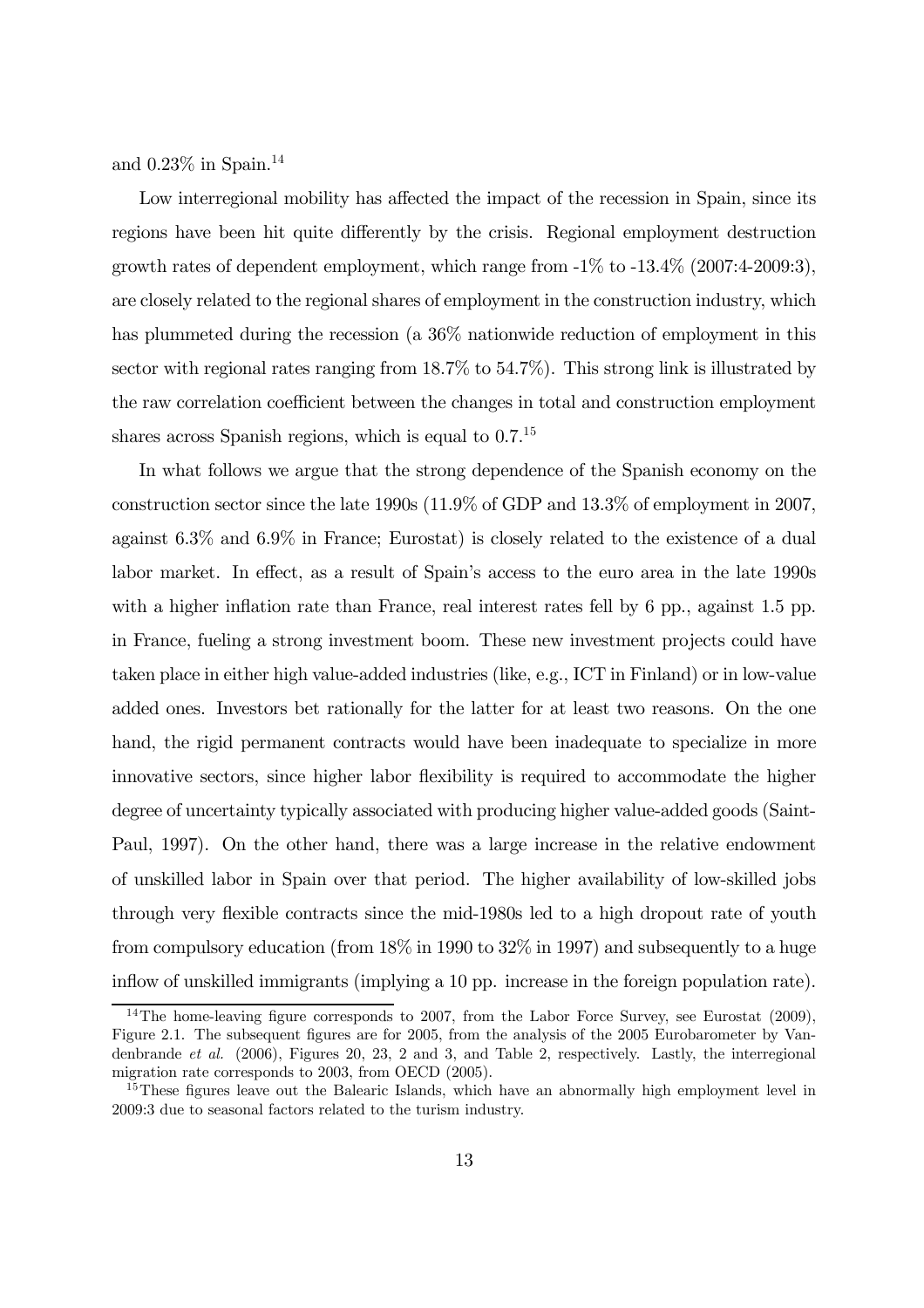Hence, as a result of this relative abundance of less-skilled labor, most firms, especially small and middle-sized ones, adopted technologies which where complementary with this type of workers, leading to a boom in the construction sector.

Low geographical mobility is a source of mismatch and higher equilibrium unemployment via reallocation rather than conventional aggregate shocks (Layard *et al.*, 1991). This has become quite apparent in the aftermath of the recession in Spain, where unemployment rate dispersion has sharply increased. The range between the lowest and the highest regional unemployment rates, which was equal to 10.3 pp. in 2007:4, has risen to 15.6 pp. in 2009:4, whereas the standard deviation of those rates increased from 3 to 5 over that period.16 In sharp contrast, that range only increased in France from 9.6 pp. to 11.3 pp., while the standard deviation hardly changed, from  $1.3$  to  $1.4$ <sup>17</sup>

Geographical mobility depends on many factors, both economic and non-economic. Institutional determinants of regional divergence in incomes and unemployment rates surely play a role. For instance, Bentolila and Dolado (1991) found, for 1962-1986 (roughly a pre-temporary employment period in Spain), that if the national unemployment rate doubled (from 10% to 20%, not far from the current situation), the elasticity of interregional migration flows to regional wage and unemployment differentials halved. This estimate is likely to be similar nowadays. On the other hand, Rupert and Wasmer (2009), echoing earlier work by Oswald (1999), highlight the role of housing regulations in accounting for differences in unemployment between Europe and the US. The Spanish rental market works very poorly and is underdeveloped, representing only 12% of the housing market, against 40% in France. Therefore, it clearly hampers regional migration (Barceló, 2006). This is due to various institutional factors, in particular a legal structure that favors tenants vs. landowners and an income tax system which heavily subsidizes owner-occupied housing (Lopez-Garcia, 2004).

Moreover, like in the case of industrial specialization, differences in EPL may be a

 $16$ This was even stronger for workers aged 16 to 24 years old. The lowest-highest unemployment rate difference increased from 19.4 to 24.7 and the standard deviation from 4.6 to 6.3.

<sup>&</sup>lt;sup>17</sup>France: Labor Force Survey, BDM Macro-economic Database (www.bdm.insee.fr). Spain: Labor Force Survey (www.ine.es).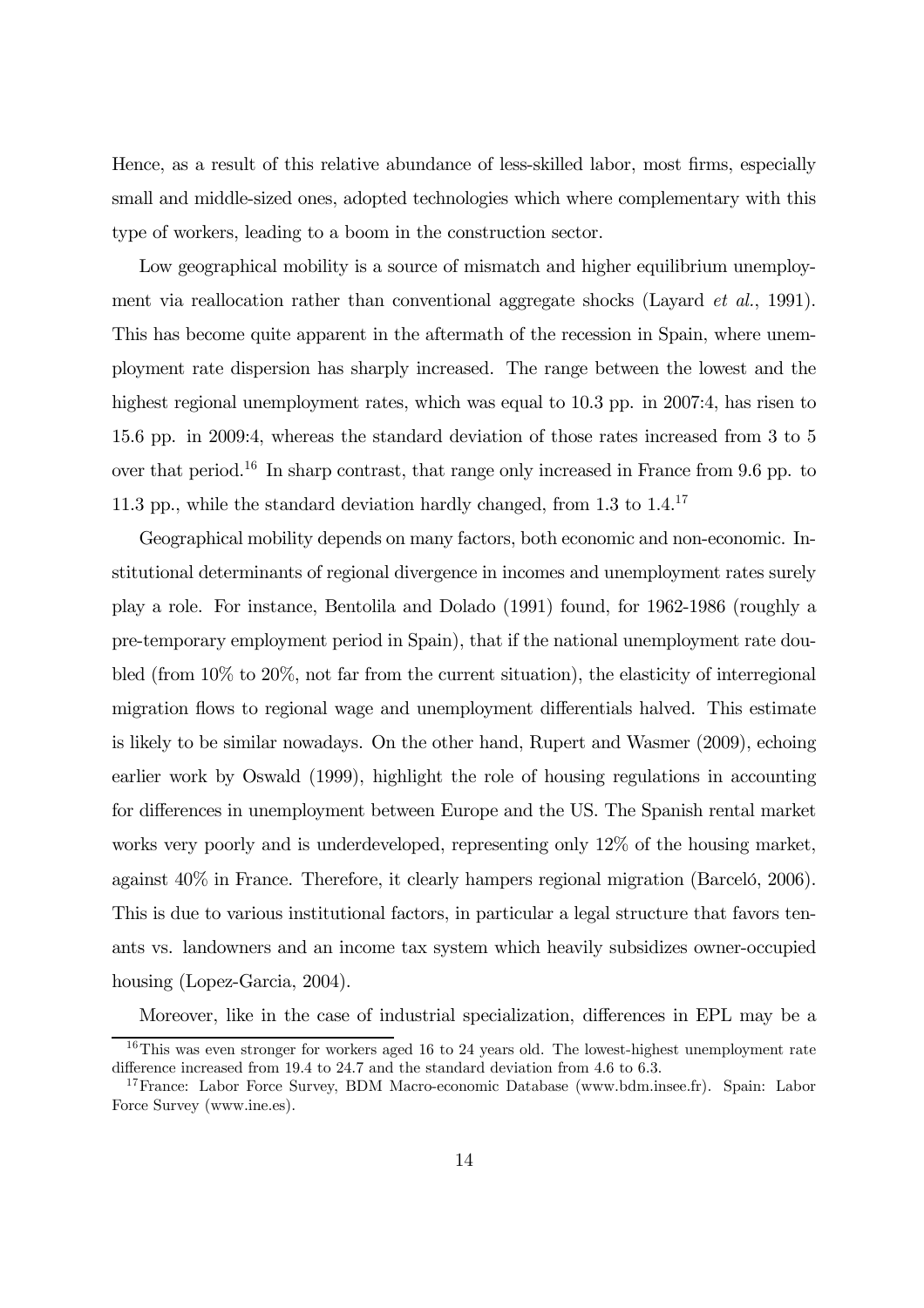concomitant event to differences in labor mobility. On the one hand, there is evidence that the widespread use of temporary contracts may reduce regional migration despite its potentially beneficial effect on job creation. For example, using individual data for Spain, Antolín and Bover (1997) found that temporary employment reduces the likelihood of interregional migration. The insight is that a temporary job in a different region does not provide much job security whereas migrating means giving up, to a large extent, the support of family networks, which are a key insurance mechanism in Southern Mediterranean countries (Bentolila and Ichino, 2008). In a similar vein, Becker et al. (2010) find, with a sample of 13 European countries over 1983-2004, that youth job insecurity discourages home-leaving, whereas parental job insecurity encourages it. Thus, to the extent that permanent and temporary contracts are roughly held by older and younger workers, respectively, the much higher EPL gap in Spain would be consistent with its much lower home-leaving rate.

Overall, the above evidence indicates that the Great Recession is likely to have induced a much larger increase in mismatch in Spain than in France. Indeed, the Spanish Beveridge curve, plotted in Figure 2, confirms that this differential effect may have been rather relevant. While there seems to be a stable relationship from 1994 to 2007, there is a large outward shift during the Great Recession of both the vacancy rate and the unemployment rate, indicating growing mismatch.<sup>18</sup> For France, data are not available on vacancy stocks, only on flows. Yet, though not reported (but available upon request), unlike in Spain, these flows show no indication, of an outward shift in the French Beveridge curve from 1997 until 2009.

## 4 Model

This section presents our search and matching model, inspired by previous work by Blanchard and Landier (2002) and Cahuc and Postel-Vinay (2002), where the seminal

<sup>&</sup>lt;sup>18</sup>Unemployment is expressed as a percentage of the labor force whereas vacancy is in per thousand. The figures in the graph are adapted from results in Bouvet (2009) spliced with survey data from the Encuesta de Coyuntura Laboral (www.mtin.es/estadisticas/ecl/Ecl22010/SER/index.htm), which start in 2000.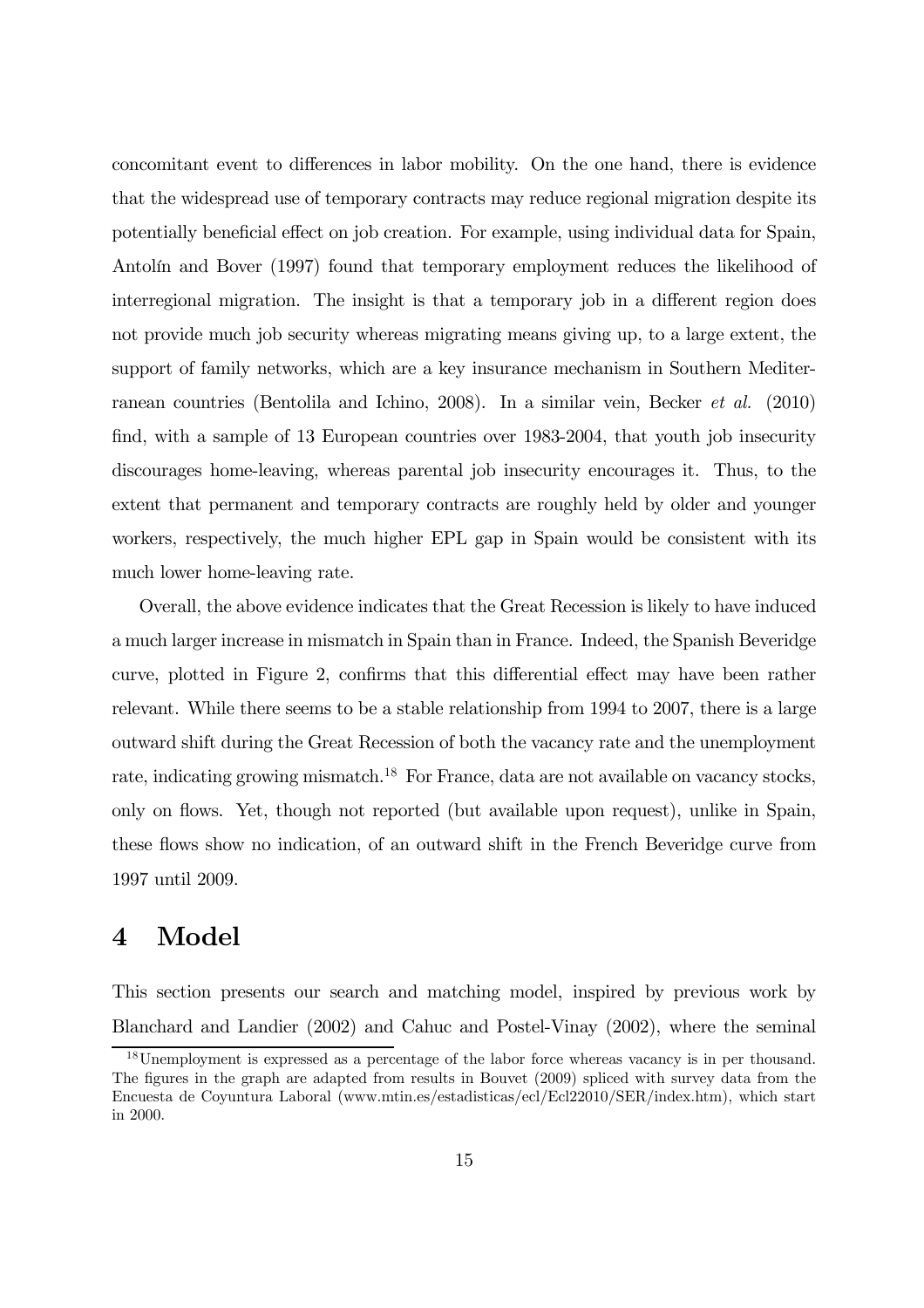Mortensen-Pissarides (1994) model with endogenous job destruction is extended to allow for the distinction between temporary and permanent jobs entailing different dismissal costs and advance notice periods.

#### 4.1 Model setup

The main features of the model are as follows. First, there is a continuum of infinitelylived risk-neutral workers and firms, with a common discount rate  $r > 0$ . The measure of workers is normalized to 1.

Job matches have an idiosyncratic productivity distribution  $F(\varepsilon)$ , drawn over the support  $[\underline{\varepsilon}, \overline{\varepsilon}]$ .<sup>19</sup> The idiosyncratic productivity shocks follow a Poisson distribution with incidence rate  $\mu$ . In line with Pissarides (2000), it is assumed for simplicity that all new jobs start at the highest productivity  $\bar{\varepsilon}$ <sup>20</sup>

There are two types of jobs, temporary and permanent, both endowed with the same productivity distribution. Trying to mimic realistic wage bargaining procedures, it is assumed that wages are only renegotiated in permanent jobs but not in temporary jobs, where wages are often fixed for the whole duration of the contract. Unemployed workers have access to temporary jobs with probability p, exogenously set as EPL policy, and to initial permanent jobs with probability  $(1 - p)$ . Temporary jobs are terminated with per unit of time probability  $\lambda$ , at which point firms can either convert them to permanent jobs or destroy them at no cost. A new value of productivity is drawn when the conversion takes place.

There are two constraints to destroy permanent jobs. First, there are red-tape firing costs  $f$ , to be directly interpreted as the EPL gap under the previous assumption that termination of temporary contracts entail no red-tape firing costs. Secondly, time is needed to destroy permanent jobs: when an employer wishes to destroy this type of jobs, there

 $19W$ e introduce an aggregate shock, which corresponds to the Great Recession, rather than a sequence of shocks as in L'Haridon and Malherbet (2009), Costain et al. (2010), or Sala et al. (2010).

 $^{20}$ This assumption reduces the number of productivity cutoff levels to just two (see equation PJD and PJC below) which simplifies considerably the analysis and calibration of the model, without qualitatively affecting its main implications.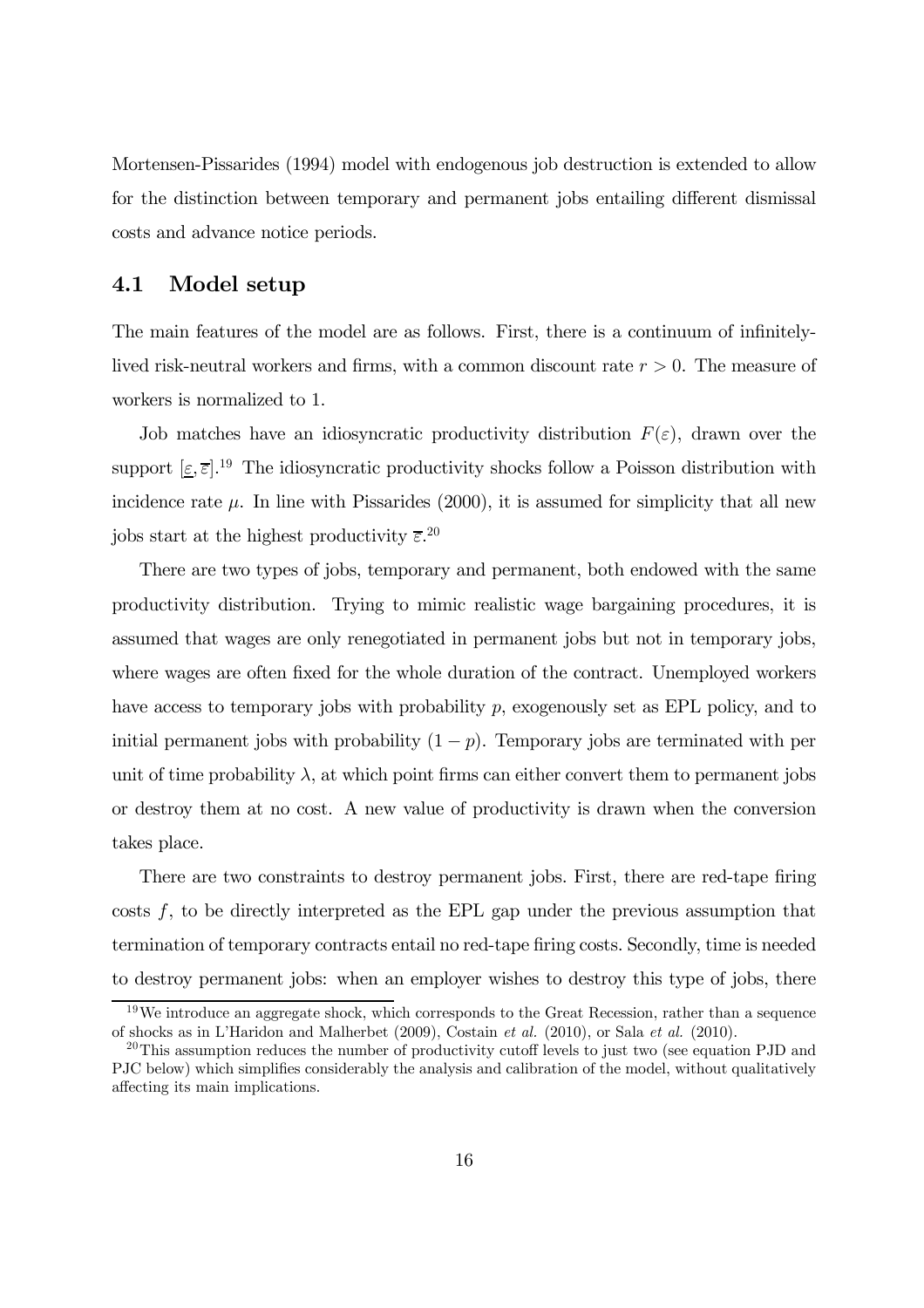is a firing permission which arrives at a Poisson rate  $\sigma$  (Garibaldi, 1998). This firing permission typically captures not only advance notice, but also the uncertain time needed to settle legal disputes. Between the date at which the employer decides to destroy the job and the date at which the authorization arrives, we assume that the productivity of the job is lowest possible, i.e., equal to  $\underline{\varepsilon}$ , and that the *interim* wage equals the average wage in the economy,  $\overline{\omega}$  (see the definition below) capturing in this fashion a prototypical employment record in this economy.

Unemployment benefits are denoted by b. Note that both firing costs and unemployment benefits should be interpreted as monetary flows in terms of the average wage, i.e., as  $f\overline{\omega}$  and  $b\overline{\omega}$ , though for short they will be respectively referred to as f and b hereafter.

There is a Cobb-Douglas matching function  $m(u, v) = m_0 u^{\alpha} v^{1-\alpha}$  à la Pissarides (2000), with matching rates  $q(\theta)$  for vacancies and  $\theta q(\theta)$  for the unemployed. Thus, labor market tightness is given by  $\theta = v/u$ , where v and u are the masses of vacancies and unemployment, respectively. The degree of mismatch is captured by the shifter  $m_0$  such that a lower value of  $m_0$  signifies higher mismatch, that is, an outward shift in the Beveridge curve. Finally, there is a flow cost of keeping jobs vacant equal to  $h > 0$  per unit of time.

In terms of notation, subindices are as follows:  $t$  stands for a temporary job, 0 for the beginning of a permanent job, p for a continuing permanent job, and a for jobs that wait for the authorization to be destroyed.

Asset values at steady state are denoted J and V for employers, and W and U for employees. They are as follows:

- $V$ : Value to the firm of a vacant job.
- $J_t(\varepsilon)$ : Value to the firm of a temporary job with productivity  $\varepsilon$ ,
- $J_0(\varepsilon)$ : Value to the firm of a new permanent job with productivity  $\varepsilon$ , not yet subject to firing costs,
- $J_p(\varepsilon)$ : Value to the firm of a continuing permanent job with productivity  $\varepsilon$ , subject to both firing cost f and advance notice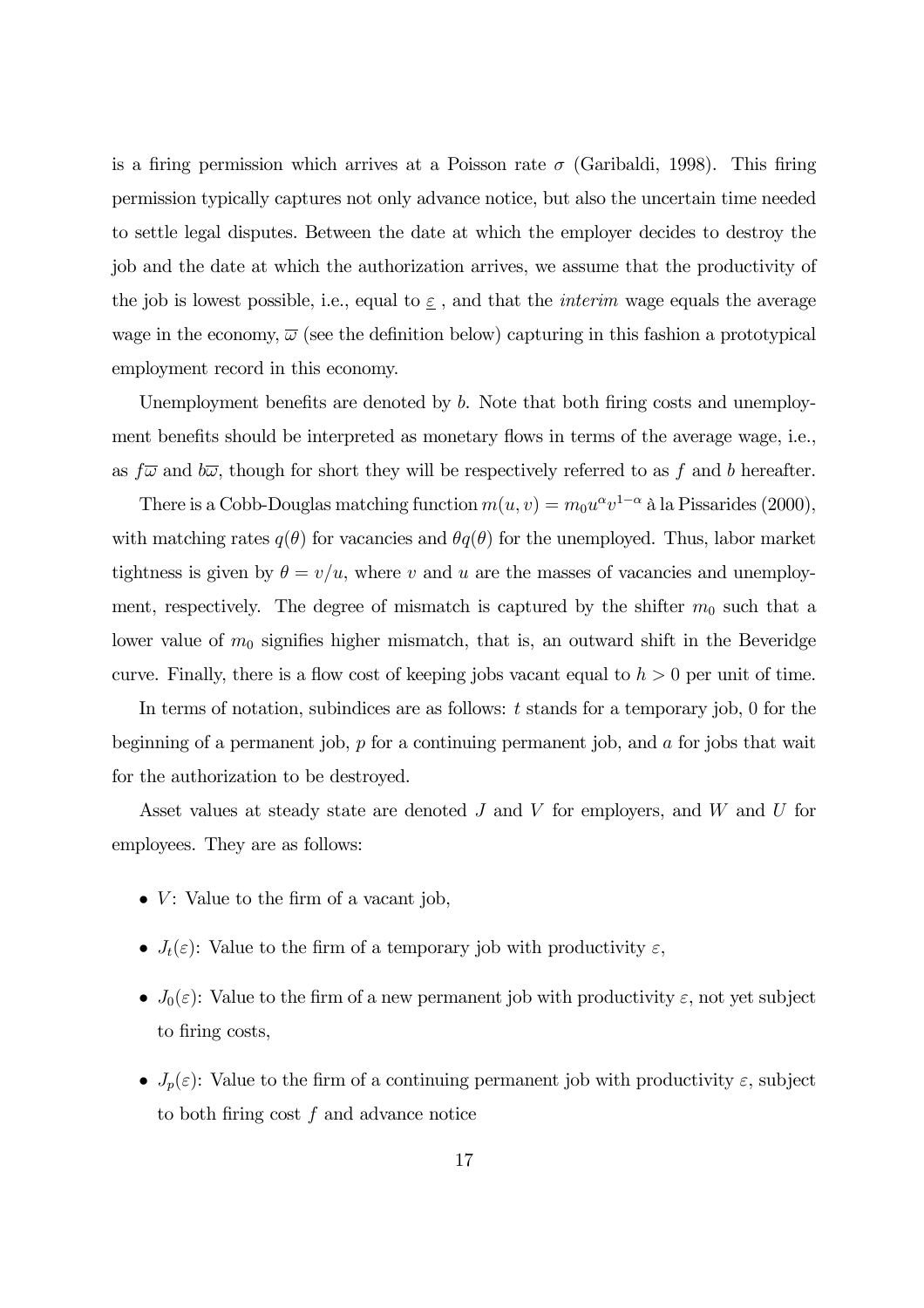- $J_a$ : Value to the firm of a permanent job under advance notice,
- $\bullet$  U: Value to the worker of unemployment,
- $W_t(\varepsilon)$ : Value to the worker of a temporary job with productivity parameter  $\varepsilon$ ,
- $W_0(\varepsilon)$ : Value to the worker of a new permanent with productivity  $\varepsilon$  subject to firing  $\cos t$  (recall that a new permanent job can previously be a temporary job),
- $W_p(\varepsilon)$ : Value to the worker of a continuing permanent job with productivity parameter  $\varepsilon$ , subject to firing costs f.
- $W_a$ : Value to the worker of a permanent job under advance notice.

#### 4.2 Bellman equations

The Bellman equations for the firm's asset values are as follows:

$$
rV = -h + q(\theta) \left[ p\left(J_t(\overline{\varepsilon}) - V\right) + (1 - p)\left(J_0(\overline{\varepsilon}) - V\right) \right]
$$
 (1)

$$
rJ_t(\varepsilon) = \varepsilon - w_t + \mu \int_{\varepsilon}^{\overline{\varepsilon}} \left[ J_t(x) - J_t(\varepsilon) \right] dF(x) + \lambda \int_{\varepsilon}^{\overline{\varepsilon}} \max\left[ J_0(x) - J_t(\varepsilon), V - J_t(\varepsilon) \right] dF(x) \tag{2}
$$

$$
rJ_0(\varepsilon) = \varepsilon - w_0(\varepsilon) + \mu \int_{\varepsilon}^{\overline{\varepsilon}} \max[J_p(x) - J_0(\varepsilon), J_a - J_0(\varepsilon)] \mathrm{d}F(x) \tag{3}
$$

$$
rJ_p(\varepsilon) = \varepsilon - w_p(\varepsilon) + \mu \int_{\varepsilon}^{\overline{\varepsilon}} \max[J_p(x) - J_p(\varepsilon), J_a - J_p(\varepsilon)] \mathrm{d}F(x) \tag{4}
$$

$$
rJ_a = \underline{\varepsilon} - \overline{\omega} - \sigma \left[ f + J_a - V \right] \tag{5}
$$

According to  $(1)$ , keeping a vacant job implies a flow cost of h and returns a contact with probability  $q(\theta)$  in each period. Once the contact takes place, the employer-employee pair sign a temporary contract with probability  $p$  or a new permanent contract with probability  $1 - p$ , both created at the maximal productivity level,  $\overline{\epsilon}$ . If a temporary contract is signed, equation (2) implies that the employer obtains a flow profit of  $\varepsilon - w_t$ , where  $w_t$  is the pre-established wage for this type of contracts which does not depend on productivity. After the productivity shock takes place, at rate  $\mu$ , this type of job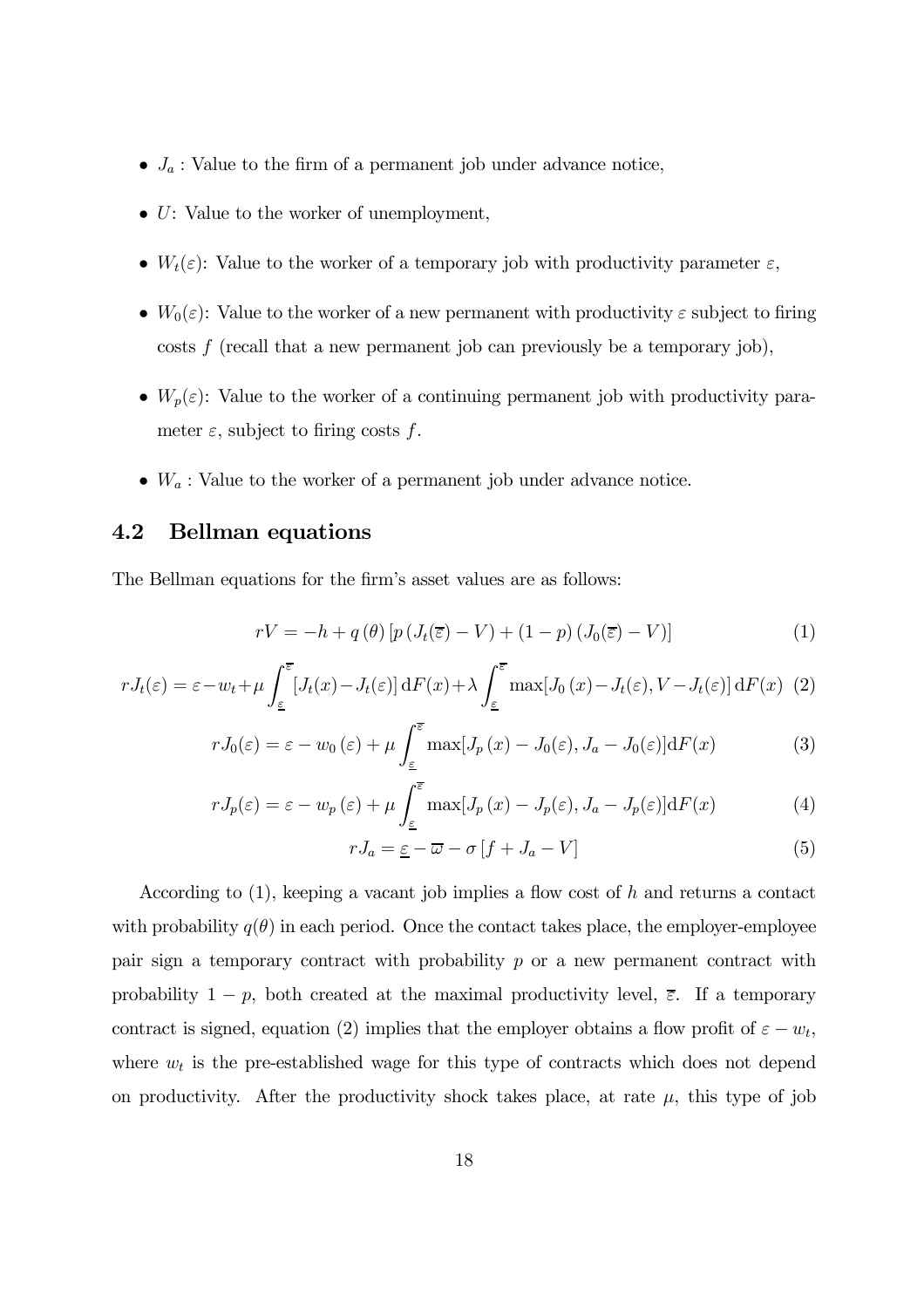–which yields an asset value to the employer of  $J_t(\varepsilon)$ – necessarily continues until the arrival of the date at which it can be destroyed. This assumption reflects the fact that employers are not allowed to layoff workers on temporary contracts before the end of the contract. Temporary contracts are terminated at rate  $\lambda$ <sup>21</sup> When a temporary contract is terminated, the job can be either destroyed or converted into a permanent job. At the date of the termination of the temporary contract, a new value of the productivity shock is drawn in line with available evidence pointing out that workers' productivity may be different under permanent and temporary contracts.<sup>22</sup>

The asset value to the employer of a new permanent job, filled either by an unemployed worker or by a worker on a temporary contract, is  $J_0(\varepsilon)$  which, according to (3), yields a flow profit of  $\varepsilon - w_0(\varepsilon)$ . Once a productivity shock occurs at rate  $\mu$ , the permanent contract becomes a continuing one –with an asset value to the firm of  $J_p(\varepsilon)$ – if the employer decides to keep the job, or it becomes a job under advance notice —with an asset value of  $J_a$ , if the employer prefers to fire the worker. Equation (4) indicates that the employer with a continuing job obtains a flow profit of  $\varepsilon - w_p(\varepsilon)$ , such that the only difference with the value of a new job  $-\text{defined}$  by equation  $(3)$ – is that the worker can now use both the firing cost and the advance notice,  $J_a$ , as additional threats in the wage bargain. As mentioned earlier, it is assumed that jobs under advance notice, whose value is defined by equation (5), have the lowest possible productivity  $\varepsilon$  and pay workers the average wage. These assumptions are a simple way to account for the fact that workers under advance notice generally provide low work effort and are paid a wage that depends on their past remuneration. Lastly, (5) also indicates that jobs under advance notice can be destroyed at an incidence rate  $\sigma$ .

Turning now to workers, their corresponding Bellman equations are given by:

$$
rU = b + \theta q(\theta) [p(W_t(\overline{z}) - U) + (1 - p)(W_0(\overline{z}) - U)] \tag{6}
$$

 $21$  Assuming that the duration of temporary contracts is fixed rather than random leads to more complex formulations without changing the properties of the model.

 $^{22}$ For example, Ichino and Riphahn (2005) have shown that the number of days of absence per week increases significantly once employment protection is granted at the end of probation periods.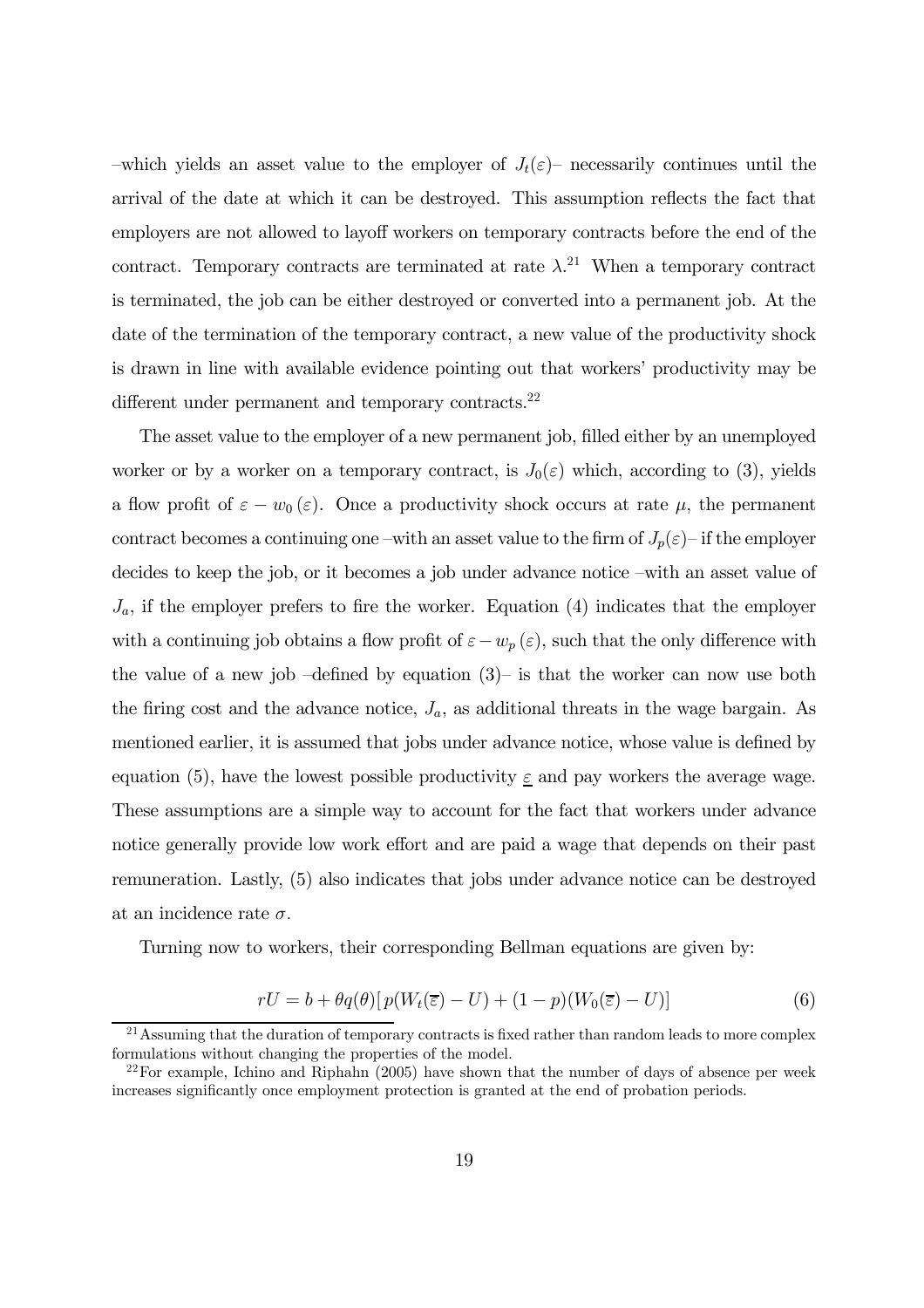$$
rW_t(\varepsilon) = w_t + \mu \int_{\varepsilon}^{\overline{\varepsilon}} \left[ W_t(x) - W_t(\varepsilon) \right] dF(x) + \lambda \int_{\varepsilon}^{\overline{\varepsilon}} \max[W_0(x) - W_t(\varepsilon), U - W_t(\varepsilon)] dF(x) \tag{7}
$$

$$
rW_0(\varepsilon) = w_0(\varepsilon) + \mu \int_{\varepsilon}^{\overline{\varepsilon}} \max[W_p(x) - W_0(\varepsilon), W_a - W_0(\varepsilon)] \mathrm{d}F(x) \tag{8}
$$

$$
rW_p(\varepsilon) = w_p(\varepsilon) + \mu \int_{\underline{\varepsilon}}^{\overline{\varepsilon}} \max[W_p(x) - W_p(\varepsilon), W_a - W_p(\varepsilon)] \mathrm{d}F(x) \tag{9}
$$

$$
rW_a = \overline{\omega} + \sigma \left[ U - W_a \right] \tag{10}
$$

Equation  $(6)$  shows that an unemployed worker enjoys a flow earning b and gets in contact with a vacancy at rate  $\theta q(\theta)$ , either of a temporary job or of a new permanent job, with probabilities p and  $1-p$ , respectively. Expressions (7) to (9) represent the asset values to the worker of the different jobs, and their interpretation is similar to those in (2) to (4) with the flow income being the respective wages. Finally, (10) represents the asset value to the worker of being dismissed from a non-temporary job.

## 4.3 Surplus sharing

As is conventional in this type of models, the surplus is shared according to a Nash bargain in which workers have bargaining power  $\beta \in [0, 1]$ . This gives rise to the surplus expressions:

$$
S_t(\bar{\varepsilon}) = J_t(\bar{\varepsilon}) - V + W_t(\bar{\varepsilon}) - U \tag{11}
$$

$$
S_0(\varepsilon) = J_0(\varepsilon) - V + W_0(\varepsilon) - U \tag{12}
$$

$$
S_p(\varepsilon) = J_p(\varepsilon) - J_a + W_p(\varepsilon) - W_a \tag{13}
$$

where the surplus for temporary jobs is defined at it initial productivity level,  $\bar{\varepsilon}$ , and those of permanent jobs at the date where the new productivity shock  $\varepsilon$  arrives.

Since we have

$$
W_a + J_a = \frac{\varepsilon + \sigma (U - f + V)}{r + \sigma}
$$

the surplus of continuing permanent jobs can be rewritten as

$$
S_p(\varepsilon) = J_p(\varepsilon) - V + f + W_p(\varepsilon) - U - \left(\frac{\varepsilon - r\left(U - f - V\right)}{r + \sigma}\right) \tag{14}
$$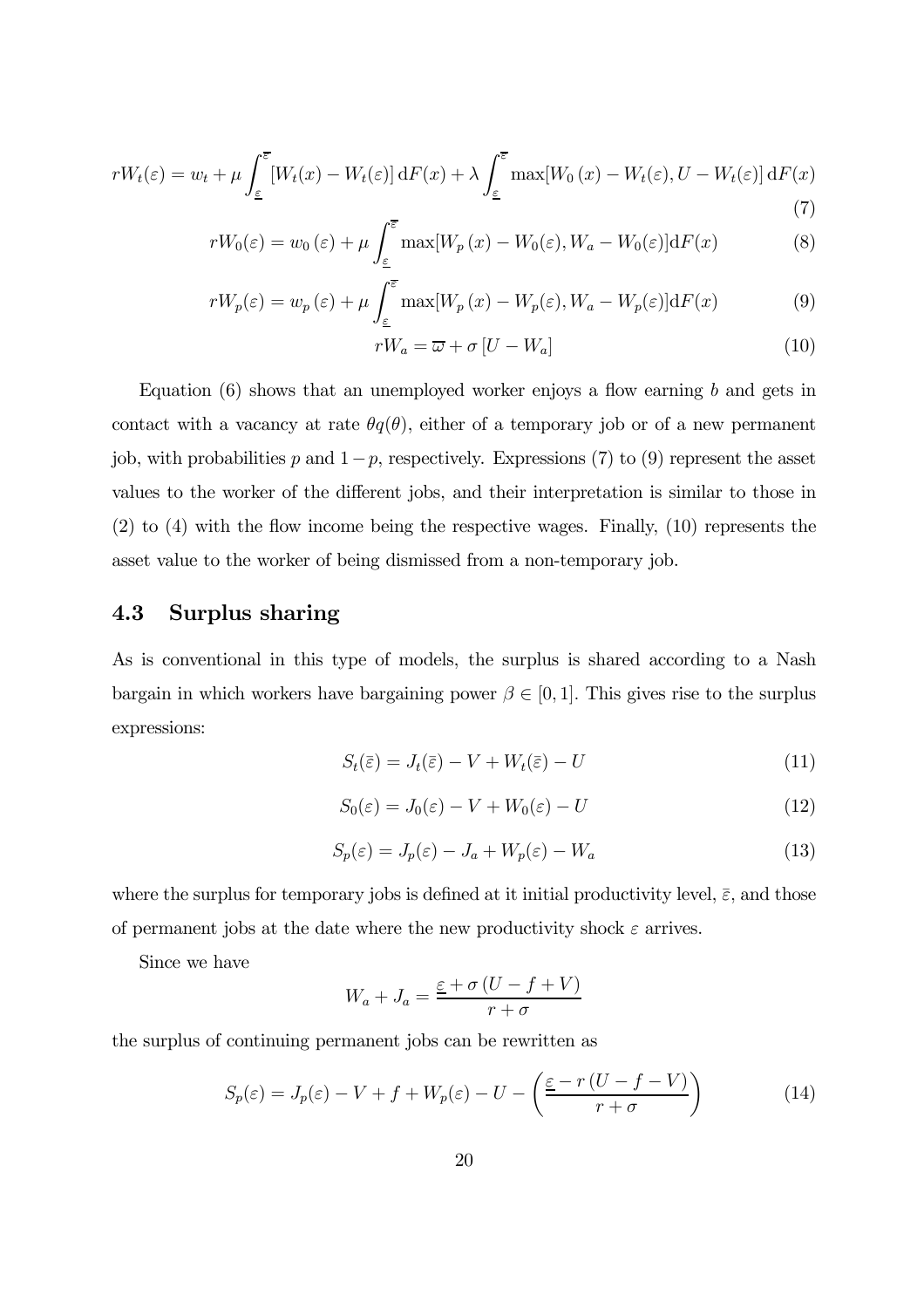The free-entry rule  $V = 0$  implies:

$$
h = q(\theta) \left[ pJ_t(\overline{\varepsilon}) + (1 - p) J_0(\overline{\varepsilon}) \right]
$$
 (15)

Therefore, since  $J_i(\overline{\varepsilon}) = (1 - \beta)S_i(\overline{\varepsilon}), i = t, 0$ , we get:

$$
\frac{\theta h}{1-\beta} = \theta q(\theta) \left[ pS_t\left(\overline{\varepsilon}\right) + (1-p) S_0(\overline{\varepsilon}) \right]
$$
\n(16)

Bargaining, together with free entry, implies:

$$
W_0(\varepsilon) - U = \beta S_0(\varepsilon)
$$
  

$$
J_0(\varepsilon) = (1 - \beta) S_0(\varepsilon)
$$
  

$$
W_p(\varepsilon) - W_a(w) = \beta S_p(\varepsilon)
$$
  

$$
J_p(\varepsilon) - J_a(w) = (1 - \beta) S_p(\varepsilon)
$$

From (12) and (13):

$$
S_p(\varepsilon) = S_0(\varepsilon) + \frac{1}{r+\sigma} \left( \sigma f + b + \theta \frac{\beta h}{1-\beta} - \varepsilon \right)
$$

where  $rU + \sigma f - \underline{\varepsilon} = b + \theta \frac{\beta h}{1-\beta} + \sigma f - \underline{\varepsilon} > 0$  to ensure job destruction. Thus, the surplus from a continuing permanent job is larger than the surplus from a new permanent job, due to our previous assumption that the employer only has to pay the firing cost and to comply with the advance notice if the worker has been confirmed in the job and not when disagreement arises at the time of the first encounter with the worker.

#### 4.4 Job creation and job destruction

The previous expressions for the surpluses yield the productivity thresholds used by firms for the destruction of permanent jobs (PJD) and the creation of permanent jobs  $(PIC)^{23}$ 

$$
S_p(\varepsilon^d) = 0 = \varepsilon^d - \frac{r}{r+\sigma} \left( \underline{\varepsilon} - \sigma f \right) - \frac{\sigma}{r+\sigma} \left( b + \theta \frac{\beta h}{1-\beta} \right) + \mu \int_{\varepsilon^d}^{\overline{\varepsilon}} S_p(x) dF(x) \tag{PJD}
$$

$$
S_0(\varepsilon^c) = 0 = \varepsilon^c + \frac{\mu}{r+\sigma} (\varepsilon - \sigma f) - \frac{r+\sigma+\mu}{r+\sigma} \left( b + \theta \frac{\beta h}{1-\beta} \right) + \mu \int_{\varepsilon^d}^{\overline{\varepsilon}} S_p(x) dF(x) \text{ (PJC)}
$$

 $\frac{23}{23}$ Notice that the job creation threshold does not exist for jobs filled by unemployed workers, since these jobs are created at the maximal productivity.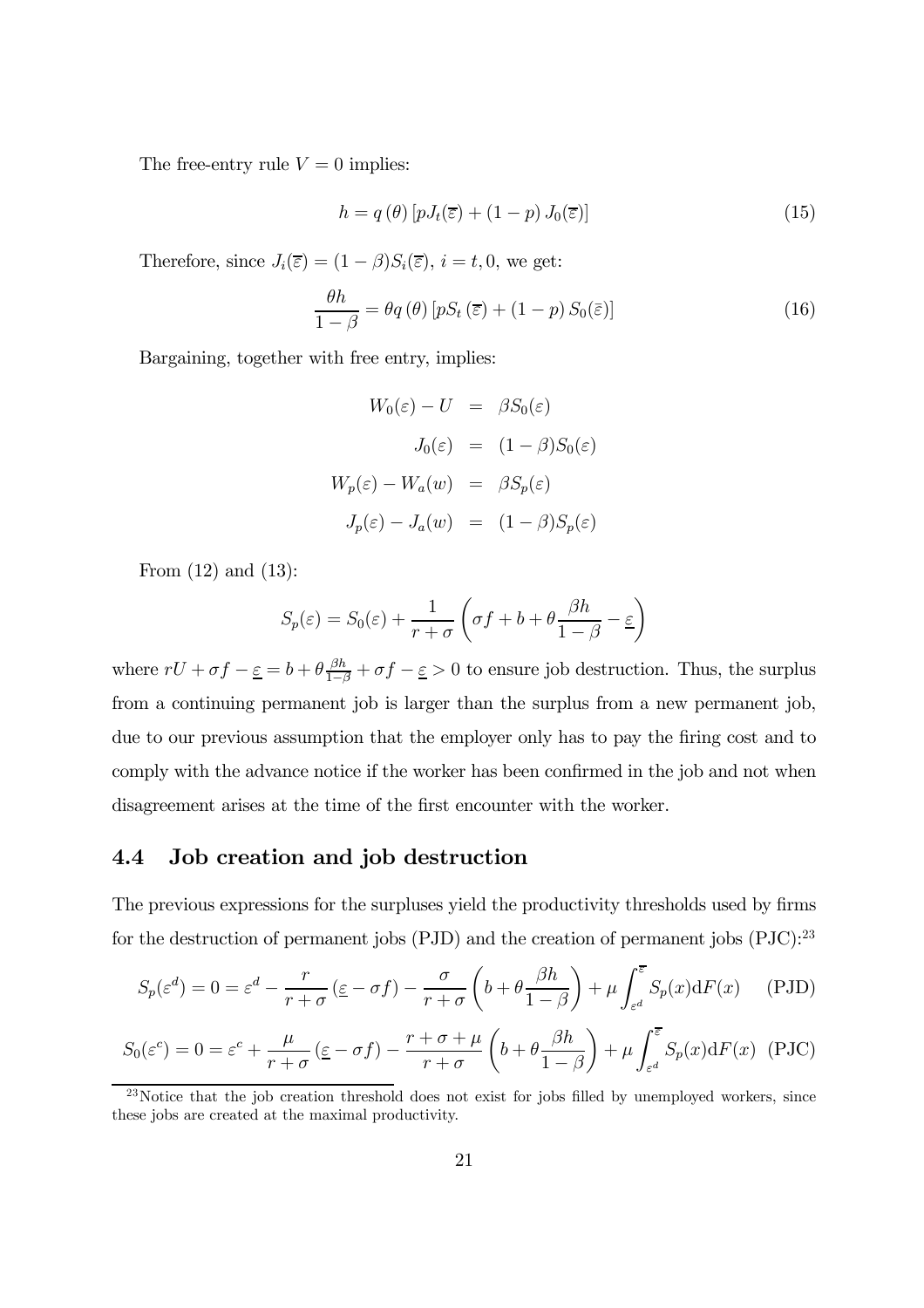Hence, subtracting (PJD) from (PJC) yields:

$$
\varepsilon^{c} = \varepsilon^{d} + \frac{r + \mu}{r + \sigma} \left( \sigma f + b + \theta \frac{\beta h}{1 - \beta} - \varepsilon \right)
$$
 (17)

which shows that temporary jobs are destroyed more frequently than continuing permanent jobs, because they are exempt from firing costs. Moreover, the wedge between  $\varepsilon^c$ and  $\varepsilon^d$  increases with f and  $\sigma$ .

From the expressions for  $S_p(\varepsilon)$ ,  $S_0(\varepsilon)$ ,  $S_p(\varepsilon^d)$ , and  $S_0(\varepsilon^c)$ , we get the following relations:

$$
S_0(\varepsilon) = \frac{\varepsilon - \varepsilon^c}{\mu + r} \quad \text{for} \quad \varepsilon \ge \varepsilon^c \tag{18}
$$

$$
S_p(\varepsilon) = \frac{\varepsilon - \varepsilon^d}{\mu + r} \quad \text{for} \quad \varepsilon \ge \varepsilon^d \tag{19}
$$

where  $(18)$  and  $(19)$  can be replaced into  $(PID)$  to derive the following productivity threshold for the destruction rule of permanent jobs:

$$
\varepsilon^{d} = \frac{r}{r+\sigma} \left( \underline{\varepsilon} - \sigma f \right) + \frac{\sigma}{r+\sigma} \left( b + \theta \frac{\beta h}{1-\beta} \right) - \frac{\mu}{\mu+r} \int_{\varepsilon^{d}}^{\overline{\varepsilon}} \left( x - \varepsilon^{d} \right) dF(x) \tag{20}
$$

This equation shows that the threshold productivity  $\varepsilon^d$  is an increasing function of labor market tightness,  $\theta$ , and a decreasing function of the firing cost,  $f^{24}$ . The intuition for the first relationship is that a tighter labor market, by improving the value of unemployment  $U$ , reduces the surplus, thus making the employer-worker pair more exacting on how productive the match must be to compensate them for their outside options. As regards the second relationship, it is consistent with the goal of firing costs of reducing the propensity to destroy jobs, implying that less productive jobs remain operative.

Moreover, (11) implies that

$$
(r + \lambda) \int_{\underline{\varepsilon}}^{\overline{\varepsilon}} S_t(x) dF(x) = \int_{\underline{\varepsilon}}^{\overline{\varepsilon}} x dF(x) - b - \frac{\beta \theta h}{1 - \beta} + \lambda \int_{\varepsilon}^{\overline{\varepsilon}} \frac{\varepsilon - \varepsilon^c}{\mu + r} dF(x)
$$

and then,

$$
S_t(\varepsilon) = \frac{1}{(r+\mu+\lambda)} \left[ \varepsilon + \frac{\mu}{r+\lambda} \int_{\varepsilon}^{\overline{\varepsilon}} x \mathrm{d}F(x) \right] + \frac{1}{r+\lambda} \left[ \lambda \int_{\varepsilon}^{\overline{\varepsilon}} \frac{x-\varepsilon^c}{\mu+r} \mathrm{d}F(x) - b - \frac{\beta \theta h}{1-\beta} \right] \tag{21}
$$

 $^{24}$ It can be also shown to be an increasing function of the average duration of the advance notice period (1/ $\sigma$ ), for values of f sufficiently large, since  $sign(\partial \epsilon^d/\partial \sigma) = sign(rU - \epsilon - rf)$ . The intuition for this result is that, since the firm anticipates more firing restrictions when conditions are bad, it becomes more exacting (higher  $\varepsilon^d$ ) as advance notice increases (as  $\sigma$  falls).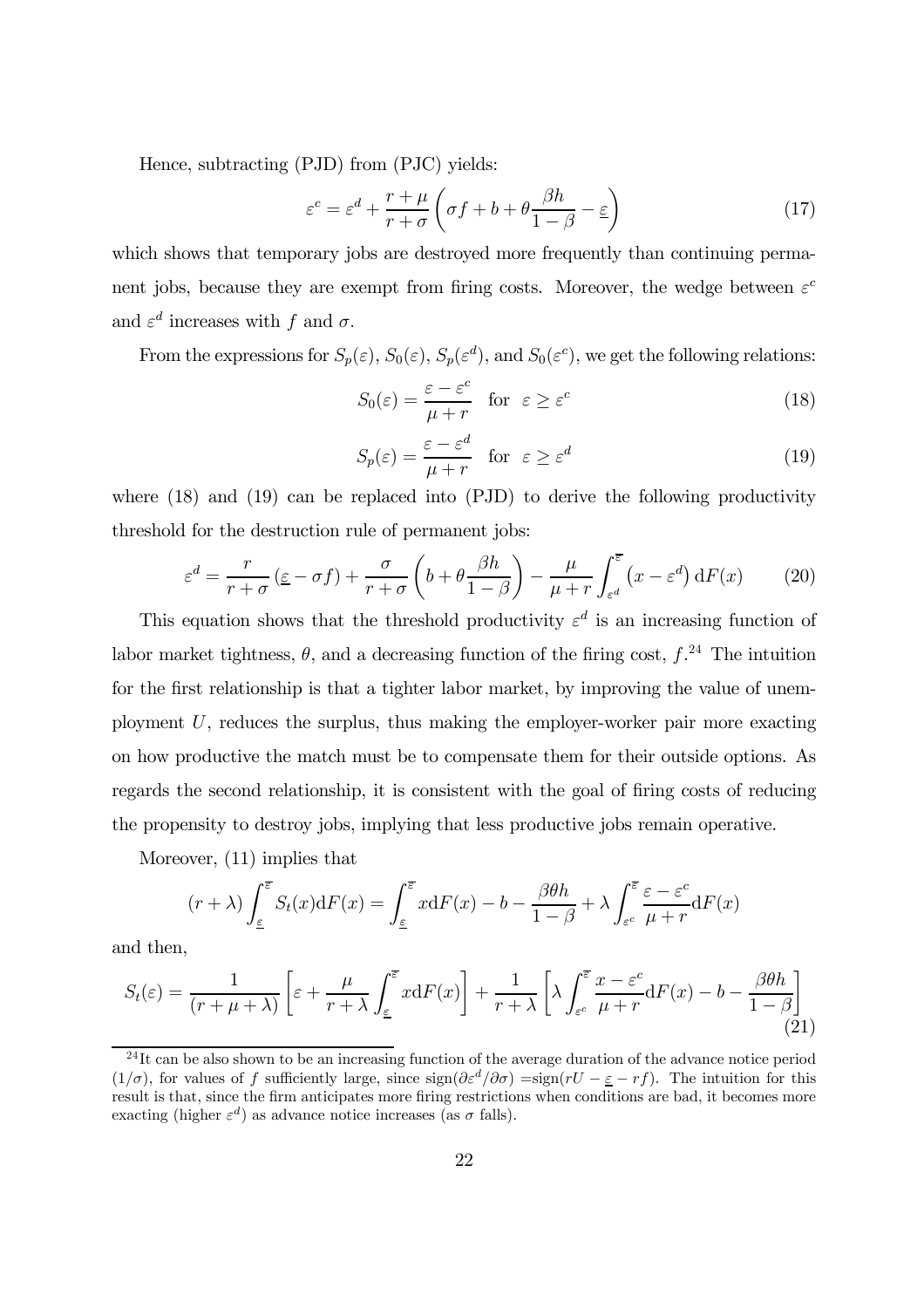Evaluation of both (21) and (18) at  $\bar{\varepsilon}$  yields  $S_t(\bar{\varepsilon})$  and  $S_0(\bar{\varepsilon})$ , respectively, which can be then used to rewrite the overall job creation equation (JC) out of the free-entry rule as follows:

$$
\frac{h}{1-\beta} = q(\theta) \left[ \frac{\frac{p}{(r+\mu+\lambda)}[\overline{\varepsilon} + \frac{\mu}{r+\lambda} \int_{\underline{\varepsilon}}^{\overline{\varepsilon}} x dF(x)] + \frac{p}{r+\lambda} [\lambda \int_{\varepsilon^c}^{\overline{\varepsilon}} \frac{(x-\varepsilon^c)}{\mu+r} dF(x) - b - \frac{\beta\theta h}{1-\beta}] + (JC)\right]
$$
(JC)

By replacing  $\varepsilon^c$  by  $\varepsilon^d$  in equation (JC), using equation (17), it is easy to show that, along the JC locus, labor tightness  $\theta$  is a decreasing function of the job destruction productivity cutoff  $\varepsilon^d$ . In other words, the lower the destruction threshold  $\varepsilon^d$ , the longer jobs last on average, which leads to a higher creation of vacancies. Conversely, for a given value of  $\varepsilon^d$ , a higher firing cost f reduces the expected present value of jobs and therefore hinders job creation.

In sum, besides the unemployment rate (see below), the steady-state equilibrium values of the other three unknowns in our model,  $\theta$ ,  $\varepsilon^c$ , and  $\varepsilon^d$ , are found by solving the system of equations given by (JC), (17) and (20). Equilibrium is depicted in Figure 3, where the crossing of the JC (having replaced  $\varepsilon^c$  by  $\varepsilon^d$ ) and PJD loci in the  $(\theta, \varepsilon^d)$  space determines the equilibrium values of these two variables, whereas (17) determines the equilibrium value of  $\varepsilon^c$ . In Figure 4 we consider the effect of an increase in the firing cost gap between permanent and temporary workers. This is captured by a rise in  $f$ , which shifts the PJD and JC schedules downwards and the PJC locus upwards.<sup>25</sup> Firms unambiguously fire less permanent workers (lower  $\varepsilon^d$ ), transform temporary contracts into permanent ones less frequently (higher  $\varepsilon^c$ ), and reduce labor market tightness ( $\theta$ ) for given values of the productivity thresholds. Although in principle the conventional ambiguity on the effect of firing costs on unemployment holds, as a result of the lower job creation and destruction rates, it will be shown below that, in a dual labor market which initially exhibits a high gap in firing costs, a further increase in  $f$  will raise unemployment. The intuition is that, if the conversion rate from temporary to permanent contracts is low to start with, a further rise in f exacerbates temporary workers' turnover precisely when less vacancies are being

<sup>25</sup>>From equations (17) and (20), we get  $\frac{d\varepsilon^c}{df}$  $\Big|_{\theta=\text{cant}} = \frac{\mu F(\varepsilon^d)}{1-\frac{\mu}{\mu+r}[1-F(\varepsilon^d)]} > 0.$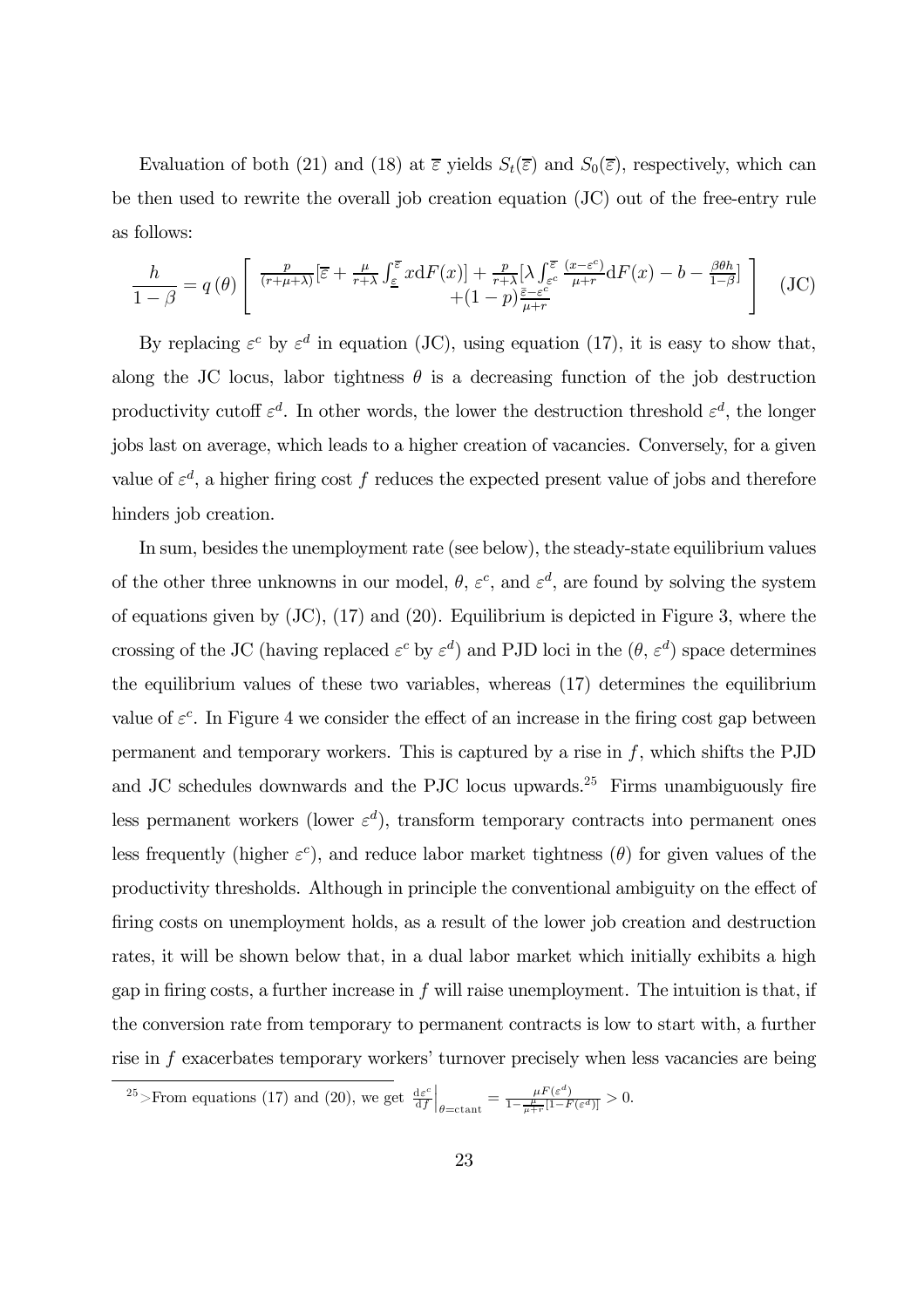created. Thus, unemployment is likely to go up, as Blanchard and Landier (2002), and Cahuc and Postel-Vinay (2002) have pointed out before.

Figure 5, in turn, shows the effect of a reduction in  $p$ , an EPL policy parameter which, as mentioned earlier, is bound to be higher in Spain than in France because the laxer restrictions in the use of temporary contracts and the higher weight of the construction sector in Spain before the current recession. Now, the PJC and PJD loci remain unaffected whereas the JC schedule shifts downwards, since job creation is hindered by the lower availability of flexible contracts. As a result, the equilibrium value of  $\theta$  unambiguously decreases whereas the two productivity cutoff values fall. In other words, since decreasing p lowers job creation, firms become less exacting about hiring and firing, making job turnover less intensive. As a result, despite the fall in  $\theta$ , the impact of a reduction of p on the unemployment rate is ambiguous. However, like before, if the economy has a large firing costs to start with, a reduction in  $p$  is likely to decrease temporary workers' turnover, and this may reduce unemployment, as our quantitative simulations below show. Finally, it is straightforward to check that either a rise in  $\lambda$  (i.e. a higher frequency in the termination of temporary jobs) or a reduction in  $m_0$  (i.e. an increase in mismatch) unambiguously lead to lower  $\theta$  and higher unemployment.

#### 4.5 Unemployment flows

Let us denote by  $N_t$  the number of workers with a temporary contract,  $N_p$  those with a permanent contract not subject to advance notice,  $N_a$  those with a permanent contract subject to advance notice, and  $u$  the number of unemployed workers. Then we have:

$$
\dot{N}_t = pu\theta q(\theta) - \lambda N_t
$$
\n
$$
\dot{N}_p = (1 - p)u\theta q(\theta) + \lambda N_t [1 - F(\varepsilon^c)] - \mu N_p F(\varepsilon^d)
$$
\n
$$
\dot{N}_a = \mu N_p F(\varepsilon^d) - \sigma N_a
$$
\n
$$
\dot{u} = \lambda F(\varepsilon^c) N_t + \sigma N_a - u\theta q(\theta)
$$

In steady state, the number of workers in the different type of jobs and the unemploy-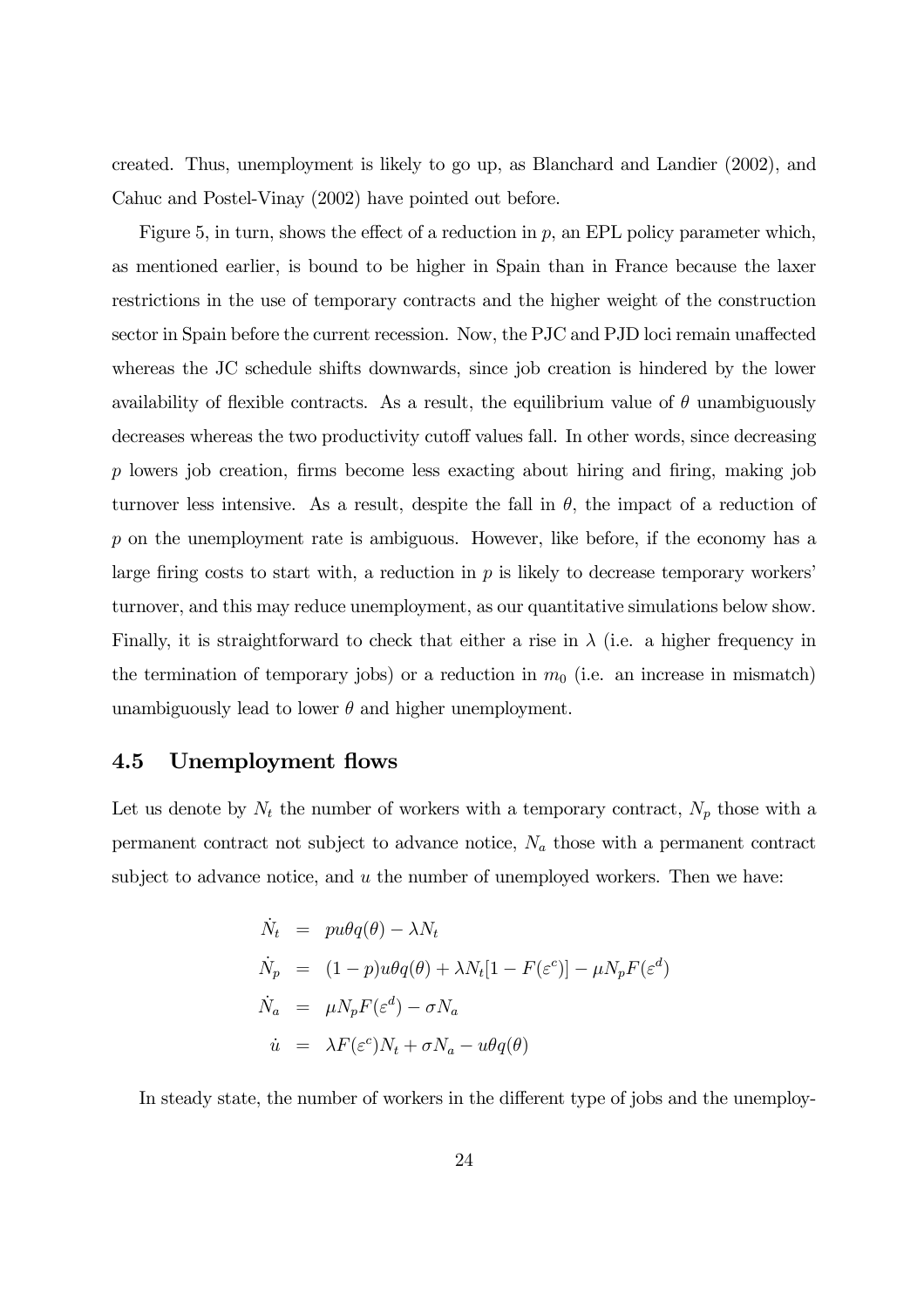ment rate,  $u^*$ , become:

$$
N_t^* = \frac{1}{\lambda} p u^* \theta q(\theta) \tag{22}
$$

$$
N_p^* = \theta u^* q(\theta) \frac{1 - pF(\varepsilon^c)}{\mu F(\varepsilon^d)}
$$
\n(23)

$$
N_a^* = \frac{u^*\theta q(\theta)}{\sigma} \left[1 - pF(\varepsilon^c)\right] \tag{24}
$$

$$
N_a^* + N_p^* = \frac{u^* \theta q(\theta)}{\mu F(\varepsilon^d)} \left[ 1 - pF(\varepsilon^c) \right] \frac{\sigma + \mu F(\varepsilon^d)}{\sigma} \tag{25}
$$

$$
u^* = 1 - N_p^* - N_a^* - N_t^* \tag{26}
$$

Solving (23), (25) and (26) for the unemployment rate in steady state, yields:

$$
u^* = \frac{\lambda \sigma \mu F(\varepsilon^d)}{\lambda \sigma \mu F(\varepsilon^d) + \theta q(\theta) [\sigma \mu p F(\varepsilon^d) + \lambda [1 - pF(\varepsilon^c)] [\sigma + \mu F(\varepsilon^d)]}
$$
(27)

This equation will serve us to illustrate the result that economies in which the EPL gap is too large, unemployment will be higher than in those where the gap is smaller. For that, first notice that u<sup>\*</sup> increases *ceteris paribus* with the cutoff productivity levels  $\varepsilon^d$ and  $\varepsilon^c$ . Moreover, since according to (20) the direct effect of a higher gap f is to increase the wedge  $\varepsilon^c - \varepsilon^d$ , the higher is f the more likely it is that  $F(\varepsilon^c) \gg F(\varepsilon^d)$ . Then, by continuity, this argument implies the existence of a threshold value of the gap in firing costs,  $\overline{f}$ , such that, for  $f > \overline{f}$ ,  $u^*$  will increase with f. Heuristically, the insight for this result is that, if the initial value of f is sufficiently large,  $F(\varepsilon^c)$  will become the dominant term when differentiating  $(27)$  with respect to  $f^{26}$ . Regarding the effect of a reduction in the proportion of temporary jobs  $p$  on unemployment, it is ambiguous as reflected by the two counteracting terms in the denominator of (27) associated to p:  $\sigma \mu F(\varepsilon^d)$ , on the one hand, and  $-\lambda F(\varepsilon^c) \left[ \sigma + \mu F(\varepsilon^d) \right]$ , on the other. However, using the same argument as before, when f is sufficiently large,  $F(\varepsilon^c)$  will dominate  $F(\varepsilon^d)$  in the differentiation of  $(27)$  with respect to p, so that a reduction in p lowers unemployment. The intuition this time is that a lower  $p$  means restricting the use of temporary jobs which, in a economy with large  $f$ , are destroyed more frequently than permanent jobs.

<sup>&</sup>lt;sup>26</sup>The exact value of  $\overline{f}$  depends on the other parameter values in a rather cumbersome way but the intuition given above remains valid.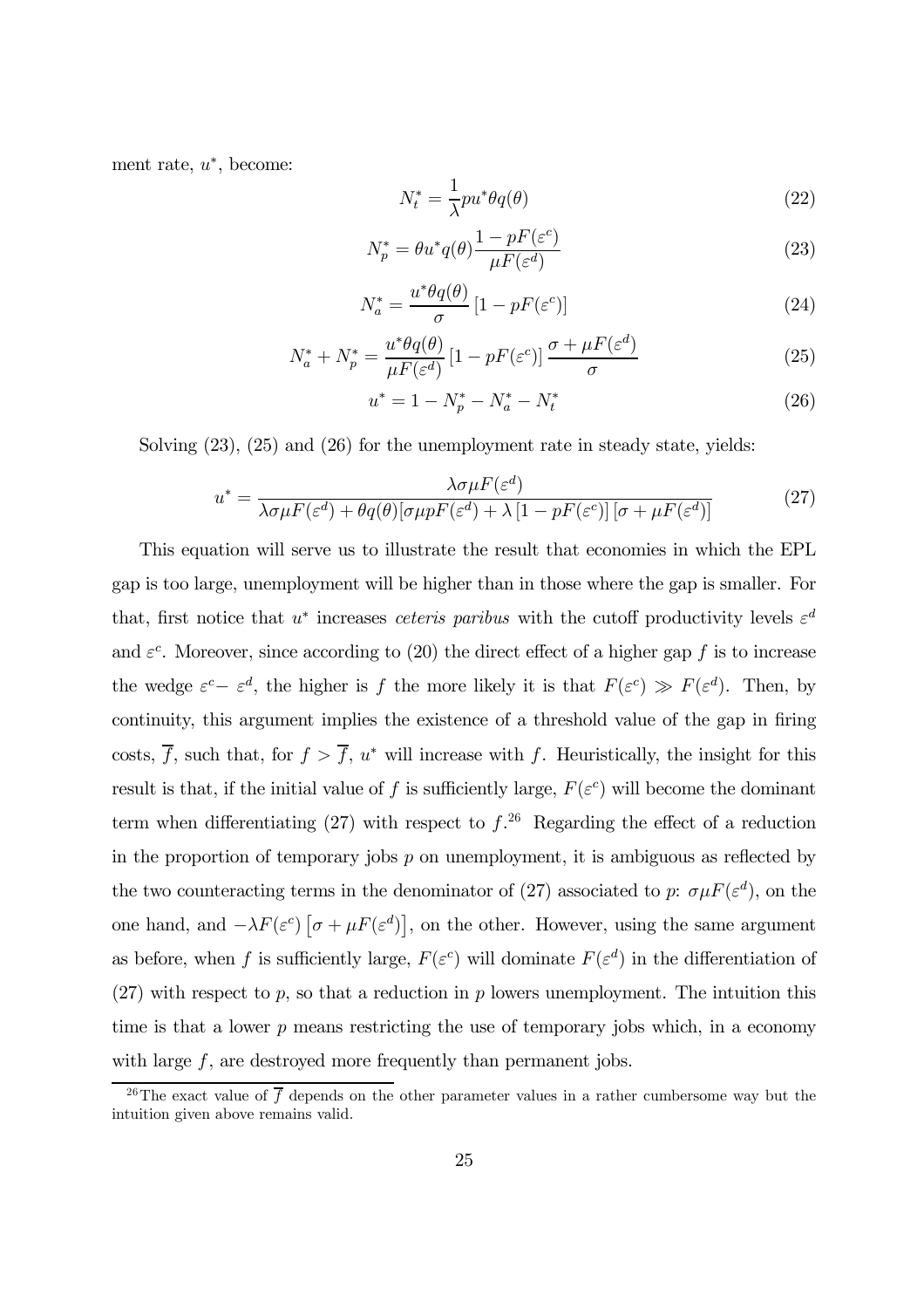#### 4.6 Wages

As mentioned earlier, wages are set according to a Nash bargain in which workers have bargaining power  $\beta \in [0, 1]$ . While they can be renegotiated on permanent jobs, we assume that this is not the case for temporary jobs where the wage  $w_t$  is taken to be invariant throughout the length of the contract. Nash bargaining yields:

$$
(1 - \beta)[W_t(\bar{\varepsilon}) - U] = \beta [J_t(\bar{\varepsilon}) - V]
$$
\n(28)

$$
(1 - \beta)[W_0(\varepsilon) - U] = \beta[(J_0(\varepsilon) - V]
$$
\n(29)

$$
(1 - \beta)[W_p(\varepsilon) - W_a] = \beta[(J_p(\varepsilon) - J_a]
$$
\n(30)

Using (2)-(4) and (7)-(9),  $rU = b + \theta \frac{h\beta}{1-\beta}$ ,  $J_a = \frac{\varepsilon - \overline{\omega} - \sigma f}{r+\sigma}$ , and  $W_a = \frac{\overline{\omega} + \sigma U}{r+\sigma}$ , we get the following expressions for the wages:

$$
w_t = \beta \overline{\varepsilon} + (1 - \beta)rU\tag{31}
$$

$$
w_0(\varepsilon) = \beta \left( \varepsilon + \frac{r + \mu + \sigma}{r + \sigma} \theta h - \frac{\sigma}{r + \sigma} \mu f \right) + \frac{\mu}{r + \sigma} (\beta \varepsilon - \overline{\omega}) + \frac{r + \mu + \sigma}{r + \sigma} (1 - \beta) b \quad (32)
$$

$$
w_p(\varepsilon) = \beta \left( \varepsilon + \frac{\sigma}{r + \sigma} \theta h + \frac{\sigma}{r + \sigma} r f \right) - \frac{r}{r + \sigma} (\beta \varepsilon - \overline{\omega}) + \frac{\sigma}{r + \sigma} (1 - \beta) b \tag{33}
$$

It can be easily checked that  $w_0(\varepsilon) < w_p(\varepsilon)$  and  $w_0(\varepsilon) < w_t$ . Notice that, when  $\sigma \to \infty$ (i.e. no advance notice),  $w_p(\varepsilon) = w_t + \beta[rf - (\overline{\varepsilon} - \varepsilon)]$ , so that the wage of permanent workers is not necessarily larger than the wage of temporary workers because the latter always start at the highest productivity level. Nonetheless, the larger is  $f$  the more likely it is that  $w_p(\varepsilon) > w_t$ . Similar qualitative results hold when  $\sigma$  is finite.

Finally, to compute the average wage in steady state,  $\overline{\omega}$ , let us denote by  $N_0$  the number of temporary jobs that have just been created with productivity  $\bar{\varepsilon}$  and that have not yet been hit by a productivity shock since their creation, and by  $N_{0t}$  the corresponding number of permanent jobs that have not been hit by a shock since they were transformed from temporary jobs. Then:

$$
\dot{N}_0 = (1 - p)u\theta q(\theta) - \mu N_0
$$
  

$$
\dot{N}_{0t} = \lambda N_t p[1 - F(\varepsilon^c)] - \mu N_{0t}
$$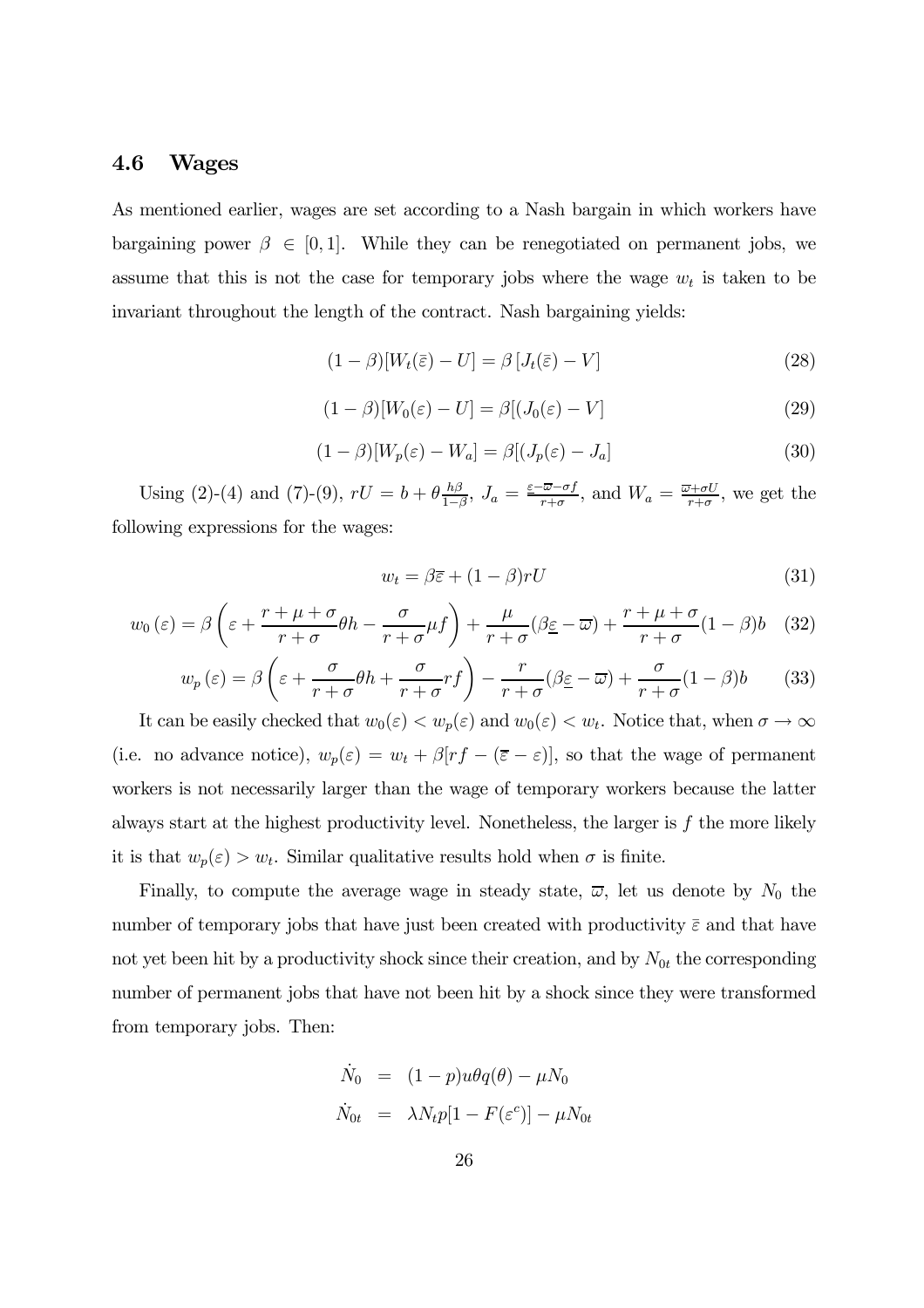such that their steady-state values become:

$$
N_0 = \frac{(1-p)u\theta q(\theta)}{\mu}
$$
  

$$
N_{0t} = \frac{pu\theta q(\theta)[1 - F(\varepsilon^c)]}{\mu}
$$

Using the previous employment sizes, it follows that the weighted average wage in this economy becomes:

$$
\overline{\omega} = \frac{N_t w_t + \frac{N_{0t}}{1 - F(\varepsilon^c)} \int_{\varepsilon^c}^{\overline{\varepsilon}} w_0(x) dF(x) + N_0 w_0(\overline{\varepsilon}) + \frac{(N_p - N_{0t} - N_0)}{1 - F(\varepsilon^d)} \int_{\varepsilon^d}^{\overline{\varepsilon}} w_p(x) dF(x)}{1 - u - N_a}
$$
(34)

For example, assuming that  $F(.)$  is the c.d.f. of a uniform distribution  $U[\underline{\varepsilon}, \overline{\varepsilon}]$  and that there is no advance notice,  $\overline{\omega}$  is given by:

$$
\overline{\omega} = \frac{\beta h \theta (1 - u) + \beta \,\overline{\varepsilon} \left( N_t + N_0 \right) + \beta \frac{\overline{\varepsilon} + \varepsilon^c}{2} N_{ot} + \beta \frac{\overline{\varepsilon} + \varepsilon^d}{2} (N_p - N_0 - N_{0t})}{(1 - u) \left( 1 - b(1 - \beta) \right) + f(\mu + r)(N_0 + N_{ot}) - frN_p} \tag{35}
$$

## 5 Accounting for the impact of the crisis

In this section, we first show how we calibrate a number of key parameters in the model and then discuss the results of a simulation exercise where we try to ascertain the extent to which the difference in EPL regulation between Spain and France can account for the strikingly different evolution of their respective unemployment rates during the crisis.

#### 5.1 Calibration of the model

The length of a model period is chosen to be one quarter. Some of the values of the model's parameters can be imputed directly from data, but others need to be endogenously calibrated to fit a set of labor market magnitudes. Our reference period for the calibration is the latter part of the boom preceding the recession, namely 2005:1-2007:4. The reason is that the unemployment rates in both countries were similar at that time and our goal is precisely to let the model explain the unemployment rate in the bad state (after the crisis) relative to the good state (before the crisis).

Parameter values are presented in Table 2. The interest rate  $r$  is set at  $1\%$  per quarter. As in most of the literature (see, e.g., Petrongolo and Pissarides, 2001), we set the value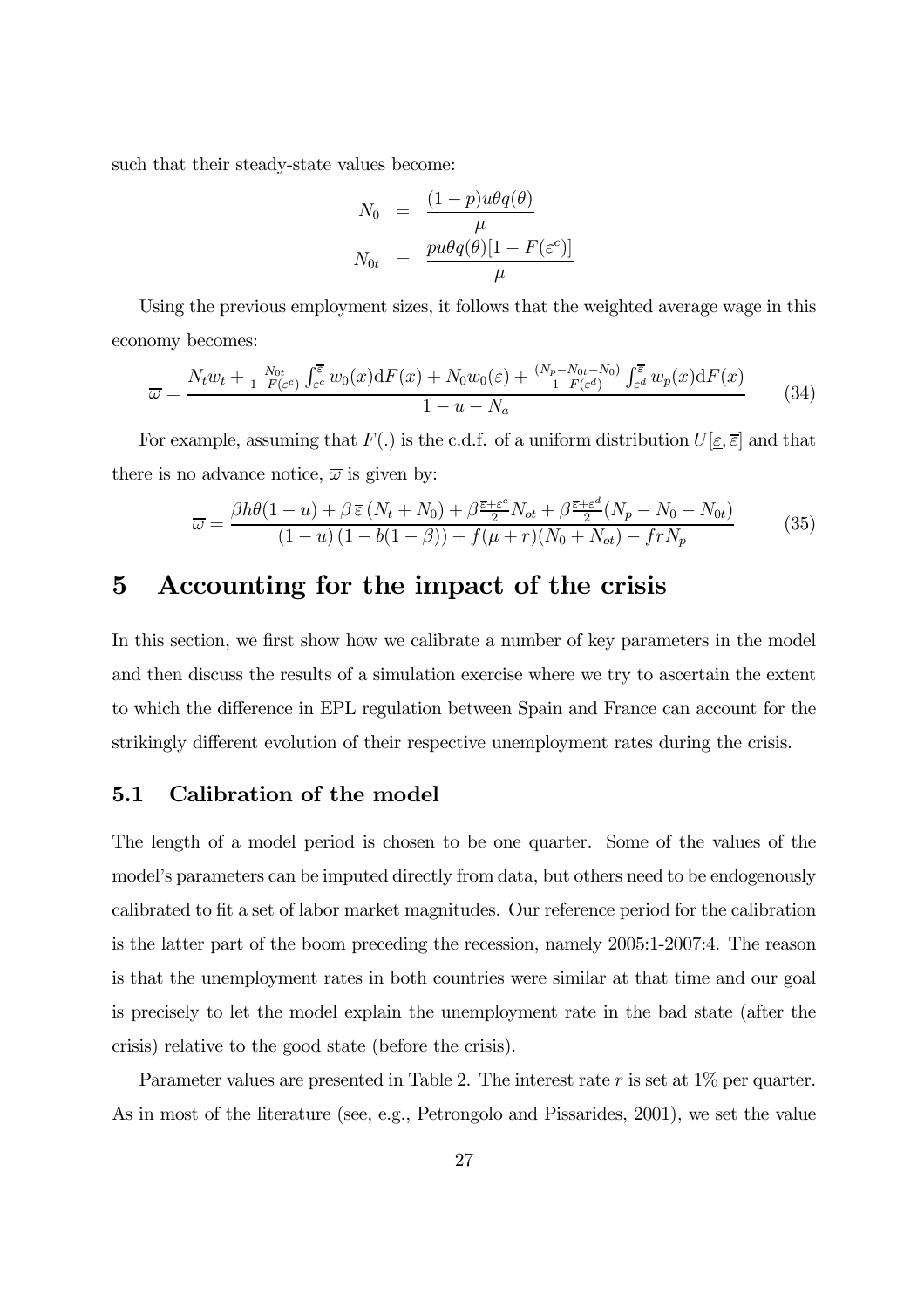for both the elasticity of the matching function with respect to unemployment  $(\alpha)$  and bargaining power  $(\beta)$  equal to 0.5.

As for the unemployment benefit indicator b, we use statutory replacement rates corrected for benefit coverage, setting it to 55% for France and 58% for Spain. Indicators f,  $\sigma$ , and p are chosen to represent each country's EPL. As regards f, recall that it reflects red-tape firing costs. Kramarz and Michaud (2010) calculate the average firing cost for permanent workers in France to be around one year's wages, with red-tape costs accounting for one third of this amount (i.e. 1.33 quarters). For Spain, we compute it as the (weighted) difference between actually paid severance (45 days of wages per year of service, in either individual or collective dismissals), which is induced by labor courts and authorities, and statutory severance for dismissals based on economic reasons (20 days). Making use of observed employment tenures yields a value of 2 quarters. Thus, the value of f for Spain is 50% higher than in France. In contrast, the average advance notice period  $(1/\sigma)$  is longer in France, where it is set to last four months ( $\sigma = 0.75$ ), than in Spain, where it is set at 3 weeks  $(\sigma = 4.3).^{27}$ 

Parameter p, which represents the proportion of newly created contracts that are temporary, is set to 0.85 in France and 0.91 in Spain in the boom. As already indicated, one of the main reasons for the larger value of  $p$  in Spain is the much higher weight of employment in the construction industry during the reference period which, as argued before, has been an important source of hiring of temporary workers in this country. Parameter  $\lambda$ , which captures the (inverse of) the duration of temporary contracts, is set equal to 0.88 both in France and Spain before the crisis, in line with the information drawn from their Labor Force Survey (LFS).28

To simplify computations, the idiosyncratic productivity shock is assumed to be uniformly distributed, with  $\underline{\varepsilon} = 0$  and  $\overline{\varepsilon} = 1$ . Finally, to uncover the values of the remaining

 $^{27}$ In France, the advance notice period is 2 months but it increases to 3 months in many collective agreements and above 6 months for collective layoffs. Further, the fact that employers ought to interview the worker often implies that it takes around one more month before the employer can send the letter letting the worker know that he/she is fired. In Spain, Law 45/2002 , discussed in Section 3.1, has reduced substantially the advance notice period since 2002.

<sup>&</sup>lt;sup>28</sup>For Spain we also use Social Security data, namely the Muestra Continua de Vidas Laborales (MCVL).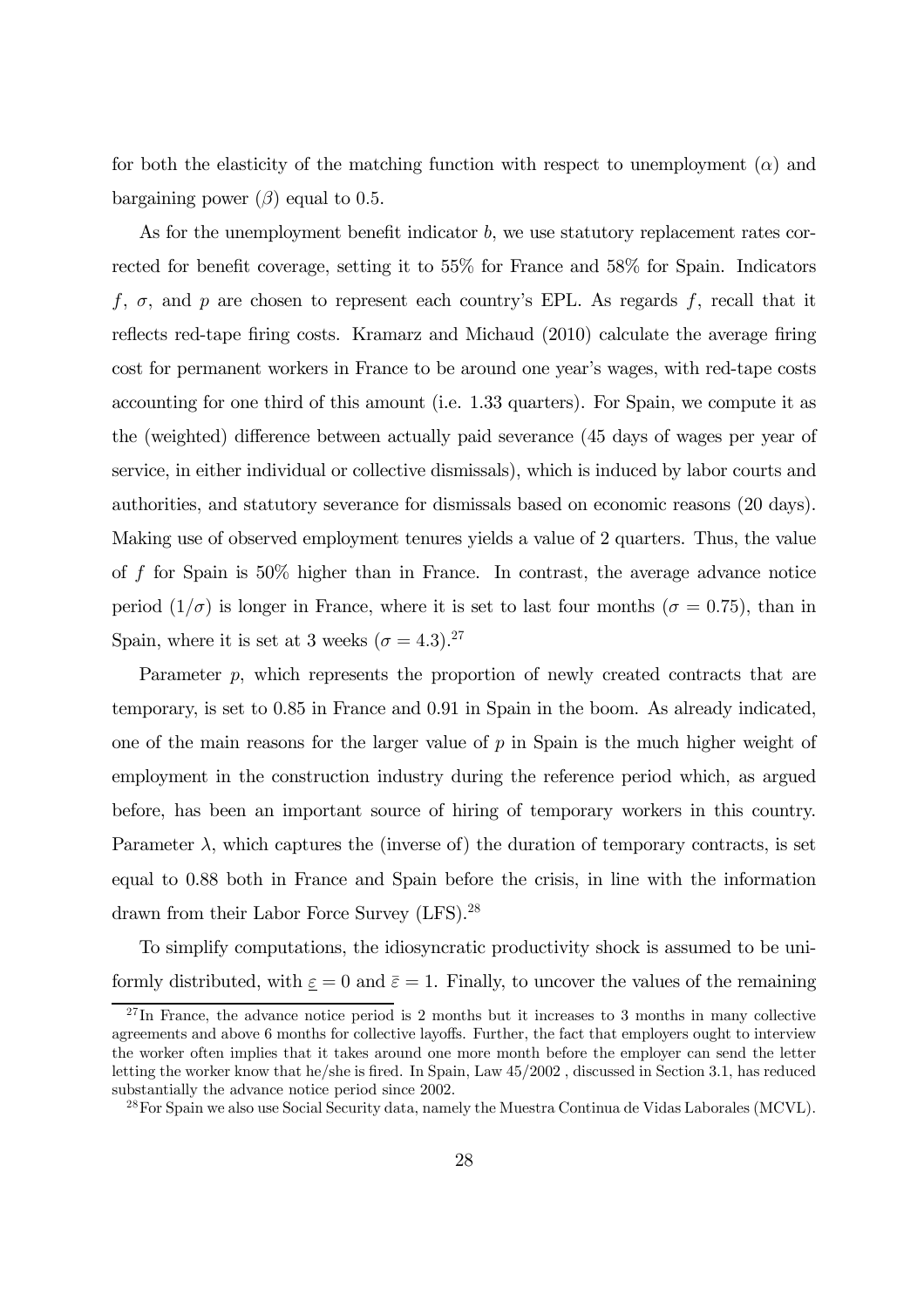three parameters  $(h, m_0, \text{ and } \mu)$ , for which no direct information is available, we calibrate them to match the outcomes of the following three equations defining key labor market variables (targets) related to temporary and permanent employment jobs and the overall unemployment rate in each economy, which are computed using the French and Spanish LFS. The first equation refers to the destruction rate of permanent jobs, which is defined (in steady state) by:

$$
\frac{\sigma N_f^*}{N_p^* + N_a^*} = \frac{\sigma \mu F(\varepsilon^d)}{\sigma + \mu F(\varepsilon^d)}\tag{36}
$$

Secondly, we use the share of temporary jobs in the total stock of jobs (in steady state), given by:

$$
\frac{N_t^*}{N_t^* + N_p^* + N_a^*} = \frac{p\sigma\mu F(\varepsilon^d)}{\lambda \left[\sigma + \mu F(\varepsilon^d)\right] \left[1 - pF(\varepsilon^c)\right] + p\sigma\mu F(\varepsilon^d)}\tag{37}
$$

Lastly, we use the steady-state unemployment rate given in equation  $(27)$ .

Once the model has been calibrated to reproduce the stylized facts during the reference period, we obtain simulations for the recession allowing for adverse changes in the productivity distribution and possibly in mismatch. These simulations are obtained for two specifications of the average wage  $\overline{\omega}$  applied to compute the monetary flows of the firing cost and the unemployment benefit during the recession. In the first one we consider that  $\overline{\omega}$  corresponds to the contemporaneous calibrated average wage (i.e. in the bad state). In the second specification  $\overline{\omega}$  takes its previously calibrated value in the good state. This is meant to mimic the fact in reality unemployment benefits and severance pay are linked to workers' previous experience and tenure, respectively. For notational convenience, these two specifications will be labeled as the *endogenous wage model* and the fixed  $f - b$  model respectively.

#### 5.2 Simulation results

In this section we summarize the main results of several simulation exercises. We present targets (actual data) and outcomes (simulated data) for both countries in the expansionary and recessionary periods, using the two alternative ways of computing  $\overline{\omega}$  just described.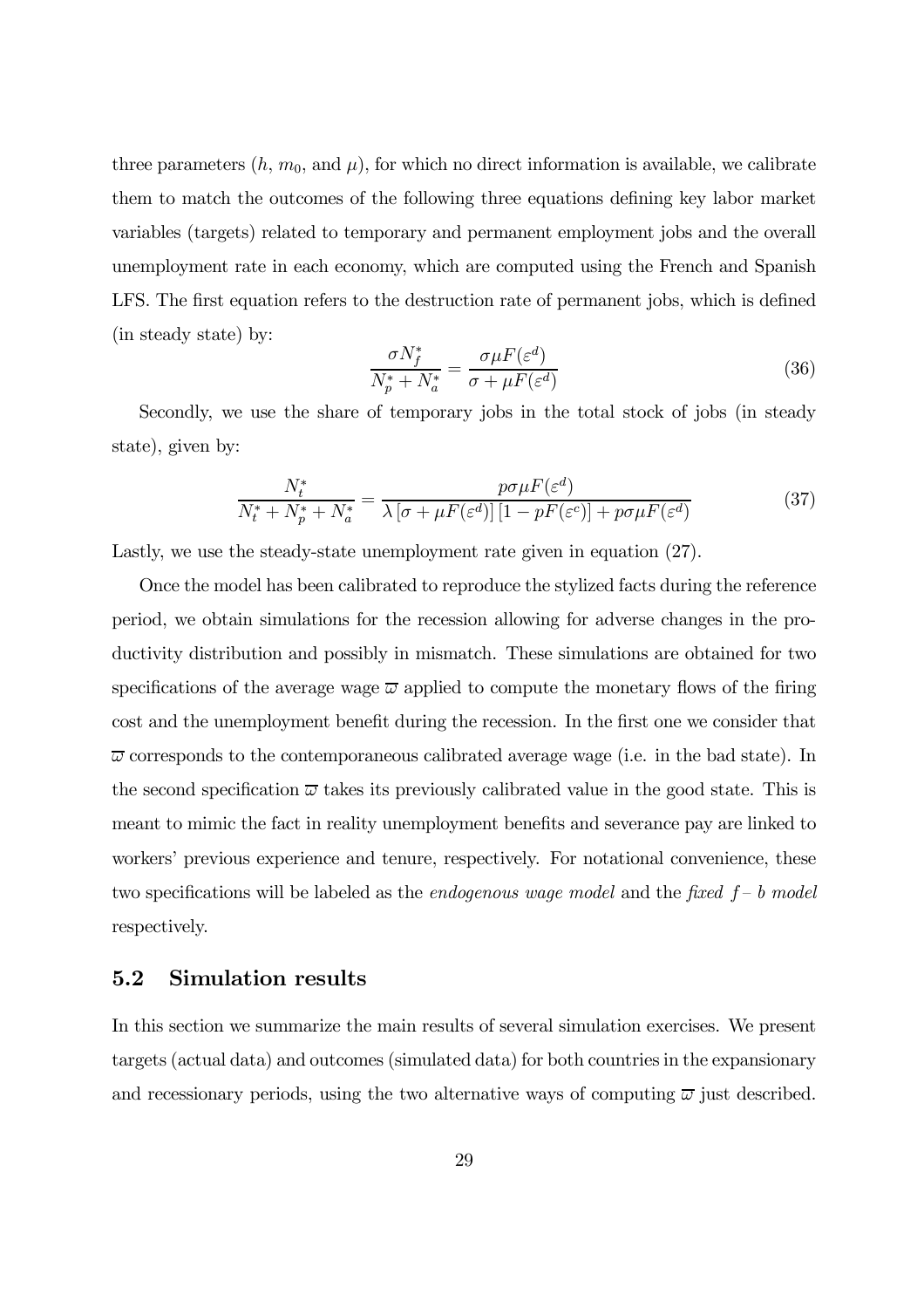For the sake of brevity, however, we will mainly focus on the results stemming from the fixed  $f-b \mod e$ , which we see as a more realistic setup.

Table 3 presents the data (target values) and the steady-state value of the unemployment rate and temporary contract share during the expansion (based on data for 2005:1-2007:4) and the recession  $(2008:1-2009:4).^{29}$  As can be observed, for the reference expansionary period, for both countries we are able to match fairly well the chosen target variables, especially the unemployment and the temporary employment rates.

We follow two approaches in running the simulations for the recession. First, we consider a baseline simulation where the only degree of freedom in matching targets during the slump is a parameter controling the severity of the productivity shock through a shift in its distribution, whereas all other parameters in the model remain the same as in the preceding expansion. Specifically, we assume that the productivity distribution is shifted by a multiplicative factor  $\gamma$ , so that productivity is assumed to be uniformly distributed with support  $\gamma[\underline{\varepsilon}, \overline{\varepsilon}]$  and  $\gamma$  is calibrated to match the required three targets during the recession. Secondly, we compute an *alternative* simulation where, besides the severity of the shock, we allow for another model parameter to change, namely,  $m_0$ . This is meant to allow reallocation shocks to play a role in capturing, e.g., mismatch created by the collapse of the construction industry in Spain, so as to check if there is any improvement in the overall matching of the targets.

Table 3 (row 4), shows that the baseline simulation allows us to match fairly well the unemployment and temporary employment rates for France during the recession with a value of  $\gamma$  equal to 0.90, namely and adverse shift of 10% in average productivity. Notice, however, that this exercise makes sense only if the unemployment rate reaches its steady state value fast enough. Figure 6 shows that this is indeed the case: the speed of adjustment of the unemployment rate is high in France. Most of the adjustment to the new steady state after the negative shock at the origin of the recession is made in 6

 $^{29}$ Given the trending behavior of the unemployment and the temporary employment rates, especially in Spain, in a few instances we have replaced the period average by a given data point which we see as more representative of the corresponding business cycle.phase.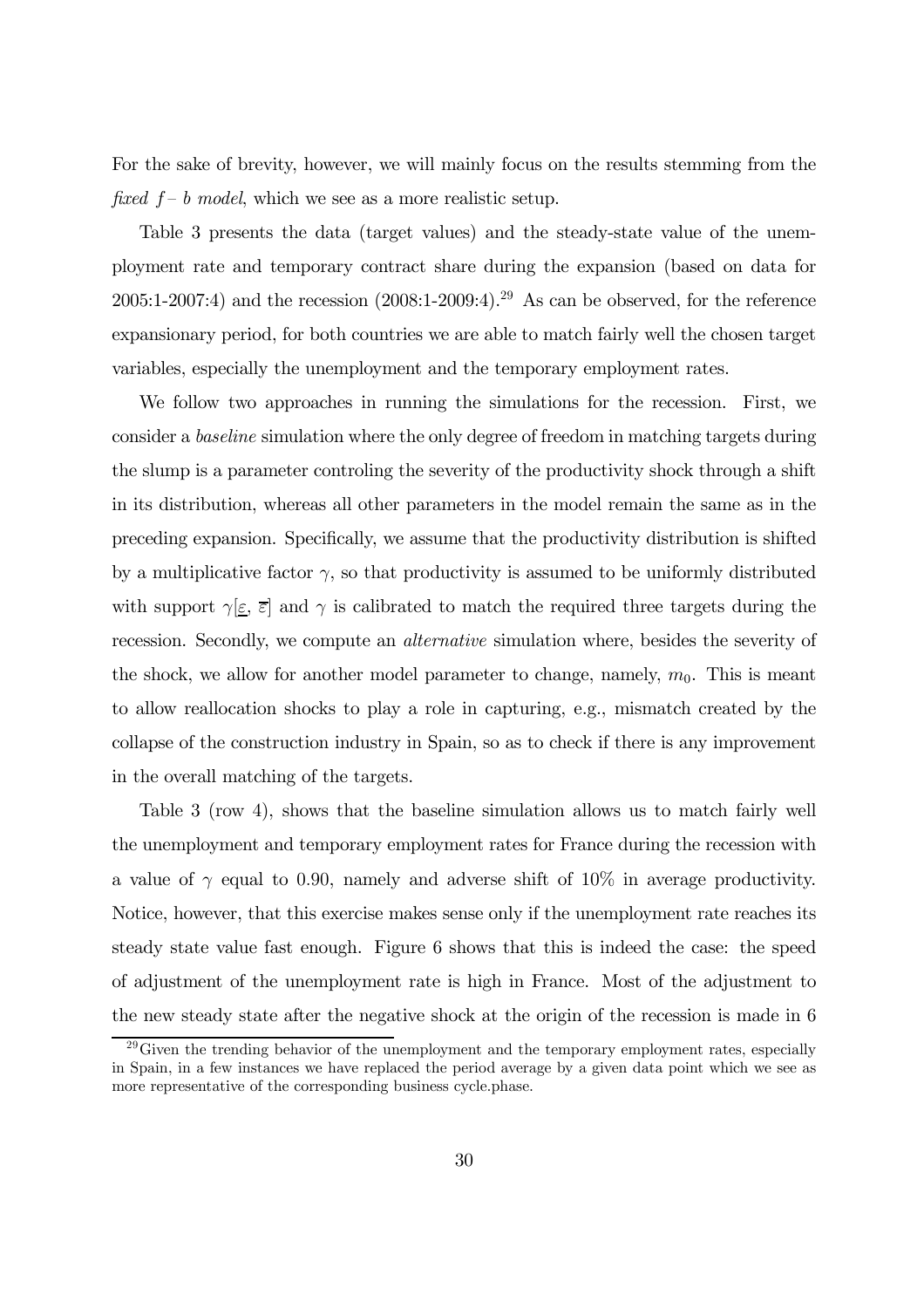months  $(25 \text{ weeks})$ .<sup>30</sup>

Table 3 (row 8), shows that the baseline simulation for Spain with  $\gamma = 0.77$  –i.e. a much more adverse shock than in France— matches the value of the unemployment rate during the recession well but it fails badly in matching the share of temporary jobs, which has fallen from 33.3% to 27% whereas the simulation yields an increase to almost 38%. Given this unsatisfactory result and the arguments posed in Section 3.4 about the likely increase in mismatch following the negative aggregate shock in Spain, we perform the alternative simulation where we allow for a newly calibrated value of  $m_0$  together with a new  $\gamma$ . This calibration exercise yields an increase in the degree of mismatch, captured by a reduction of  $m_0$  from its initial value of 2.5 to 1.5 and a similar value for  $\gamma$  to that obtained for France, namely  $\gamma = 0.87$ . Notice that the outward shift in the Beveridge curve illustrated in Figure 2 reflects reallocation distortions rather than aggregate shocks and hence the correct interpretation of the recession in Spain would be a combination of both types of shocks. In line with the discussion in Section 3.4, higher mismatch leads to a rise in unemployment through lower labor mobility driven both by the higher risk involved in the increasing destruction of temporary jobs and the rigid regulations affecting the Spanish rental market. In other words, workers who have lost their jobs in regions with high unemployment, because of the collapse of the construction industry, find it very costly to move to other regions where unemployment is lower. The results reported in the last row of Table 3 for this alternative scenario show a substantial improvement in matching the target on temporary work (27% in the data vs. 27.9% in the simulation), while the much higher unemployment rate remains satisfactorily reproduced.

Figure 7 represents the transitional dynamics of the unemployment rate for Spain. As in France, it turns out that the speed of adjustment to the steady state is very fast. Accordingly, comparing steady states in the expansion and the recession allows us to

<sup>&</sup>lt;sup>30</sup>The dynamics are easy to compute because the core of the model is forward looking. As soon as the economy is hit by an unfavorable shift in the distribution of productivity, the thresholds jump to their new stady-state values. We then essentially look at the adjustment of the stocks given the new flows, noting that some permanent workers will be laid off even without having been hit by an "idiosyncratic" shock because of the shift in the thresholds.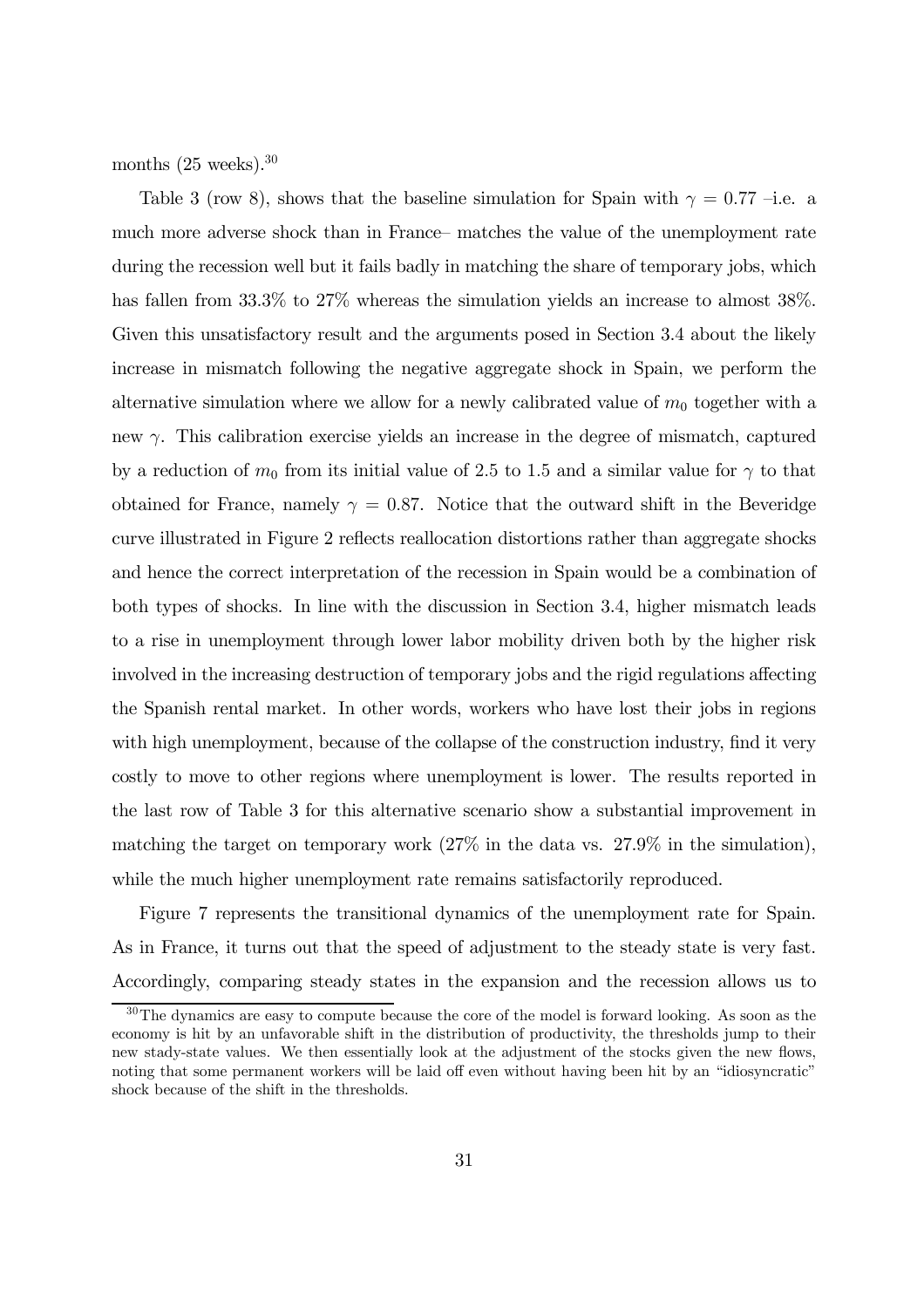account well for changes in the unemployment rates in both countries.

#### 5.2.1 Counterfactual simulations: Spain with French EPL regulations

Once we have managed to get a calibration that behaves well in both the good and bad states, we can use this model to run counterfactual simulations aimed at gauging the share of the increase in unemployment induced by the recession in Spain that can be attributed to differences in its EPL vis-à-vis France's. In other words, we carry out this counterfactual simulation by computing what would have been the increase in unemployment during the Great Recession had Spain adopted French EPL just before the slump started.<sup>31</sup>

We interpret the adoption of French EPL in two ways, namely in a broad and in a narrow sense. First, it is interpreted as involving not only the direct effect on worker turnover of adopting a lower value of f but also the related indirect effects of a reduction in f on the use of temporary contracts. A lower f is bound to lead to many more conversions as well as more direct hiring of workers under permanent contracts. Thus, under this broad interpretation, besides using the French value of  $f$ , we also impute to Spain the French share of hires on temporary jobs,  $p$ . This can also be interpreted as a tightening of the enforcement of the criteria for allowing the use of temporary contracts.

The results from these simulations are presented in Table 4. To compute the counterfactual rise in Spanish unemployment, we follow a difference-in-differences approach where we compare steady-state unemployment before and after the negative aggregate shock in France and in Spain. For instance, for the fixed  $f - b$  model under the broad interpretation of EPL, the first row in panel A of Table 4 shows the result of subtracting from the overall change in unemployment, 7.43 pp., the change predicted had Spain had the French parameters, namely, 4.05 pp. The implication is that the recession would have raised the unemployment rate in Spain by 3.38 pp. less (i.e. about 45% of the actual increase) had Spain adopted French EPL rather than kept its own. The endogenous wage model provides a lower outcome of 1.42 pp. (about 20% less unemployment than the

<sup>&</sup>lt;sup>31</sup>Notice that this assumption about the timing of the adoption of French EPL in Spain implies that we do not need to re-calibrate the model in the good state.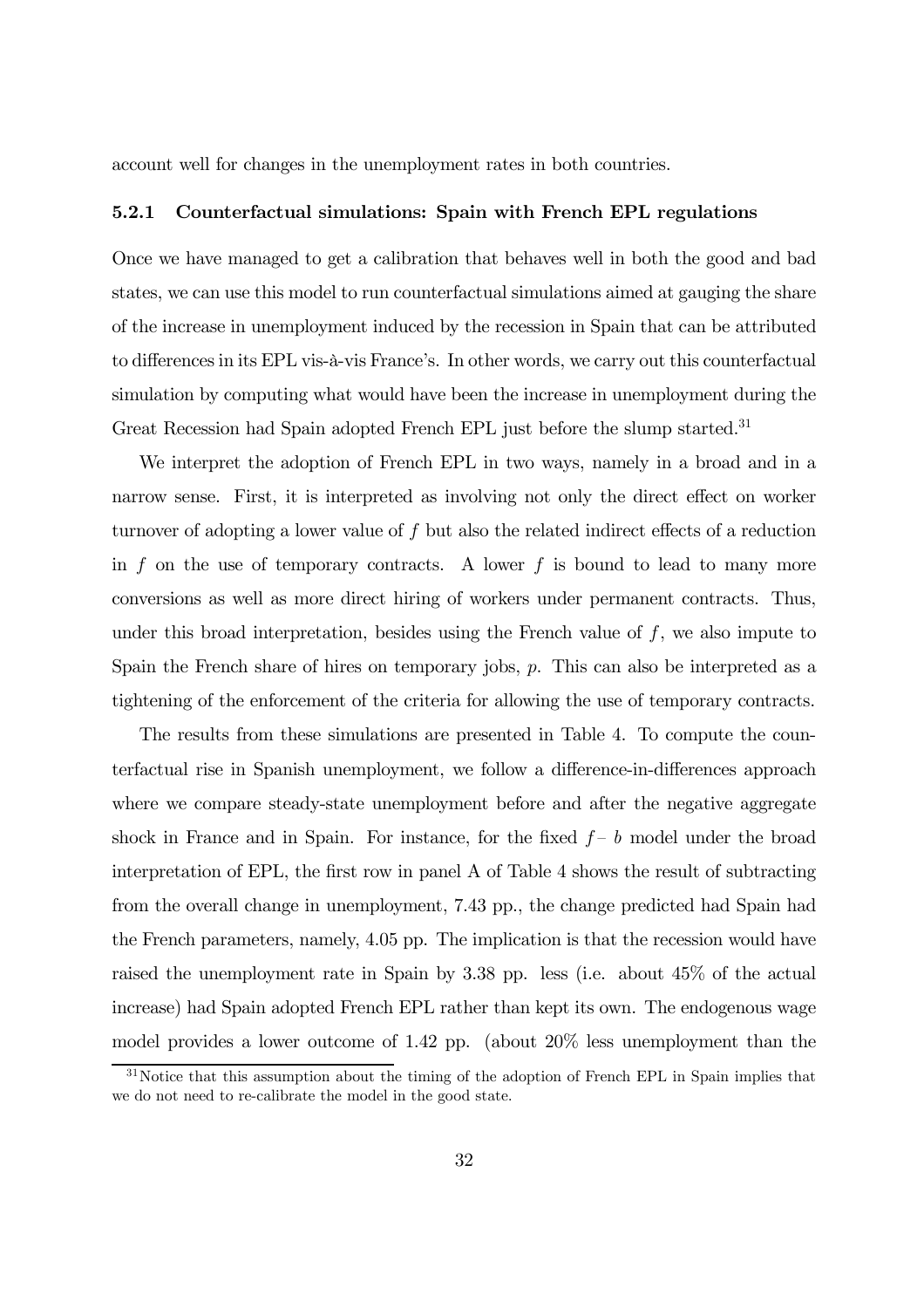actual increase) revealing that higher wage flexibility reduces the adverse effects of the EPL gap and the corresponding widespread use of temporary contracts on unemployment. However, it is likely that the endogenous wage model overestimates downward wage flexibility since, according to the simulations for this case real wages fall by 0.2%, while in reality they increased by 2.5% during the slump (see Table 1).

Regarding the dynamics, Figure 8 depicts three transition paths of the Spanish unemployment rate in the recession for the fixed  $f-b$  model. Instead of depicting the unemployment rate in levels, we plot the deviations of the unemployment rate following the recession from the steady-state value in the good state, i.e.  $u = 10.2\%$  (see the third panel in Table 3). The solid line corresponds to the simulation with Spanish parameters whereas the dashed line captures the case where the values of  $f$  and  $p$  are replaced by the French ones. As can be observed, the dynamics in the counterfactual scenario exhibit an overshooting of about 2 pp. in the short-run after the adverse productivity shock hits the economy. The reason is that a reduction in the EPL gap, concerning both firing costs and the use of temporary contracts, exacerbates job destruction in the short run during the recession by making layoffs less expensive. Specifically, an increase in the productivity cutoff for job destruction,  $\varepsilon^d$ , from 0.76 to 0.86 induces the overshooting. However, in the long run, this is offset by much higher job creation, so that unemployment goes down to a new steady state with the properties discussed above: i.e. about 3.4 pp. larger when Spain keeps its own EPL rather than having adopted the French one.

Next, panel B in Table 4 presents the results of the simulation under the narrow interpretation of French EPL adoption, i.e. Spanish unemployment with French layoff costs but the Spanish regulation of temporary jobs. The line with crosses of Figure 8 depicts the transitional dynamics of the unemployment rate in this case. The result of the counterfactual increase in Spanish unemployment, is quite smaller than before. This result stresses the importance of the regulation of fixed temporary jobs in combination with a reduction in the EPL gap, especially because, as stressed in Section 3.4, we believe that there should be a close link among changes in f and in p. Endogeneizing p as a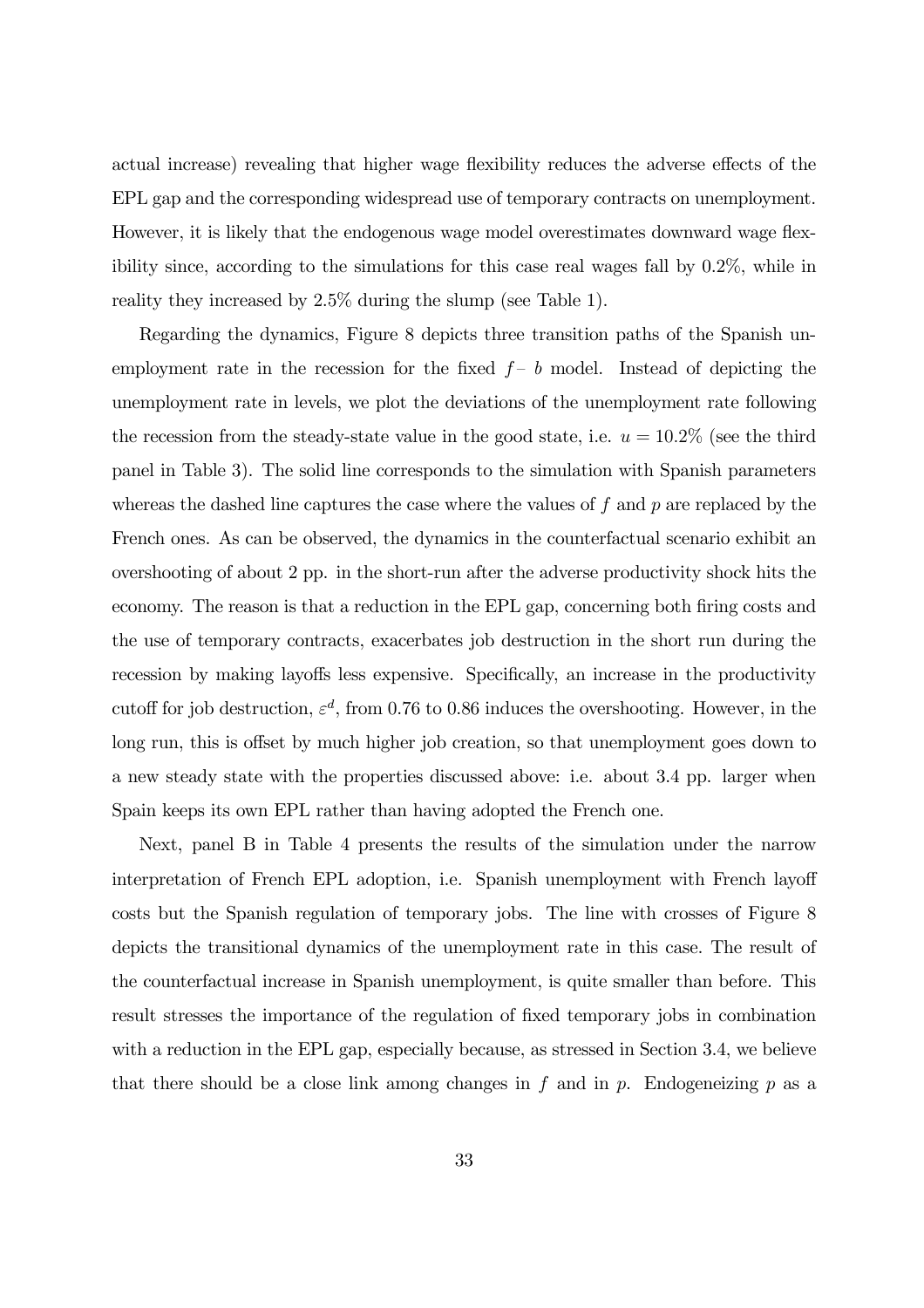function of  $f$  is bound to be hard in this type of equilibrium search and matching models but it remains a relevant item in our research agenda.

Finally, panel C in Table 4 reports the results obtained in the converse simulation exercise, now addressing the question: By how much would French unemployment have risen during the recession had France adopted Spanish EPL? In line with our previous discussion, we use the broad interpretation of Spanish EPL in terms of the bundle of parameters  $(f, p)$ . The result is that, instead of the observed rise of 1.5 pp., the French unemployment rate would have risen by 3.1 pp., that is 1.9 pp. more than with their own regulations when the average wage  $\overline{\omega}$  applied to f and b remains as in the good state, and by only 1.3 pp. under the endogenous wage model. Therefore, these result confirm the previous counterfactual findings for Spain that a higher  $(f, p)$  combination induces a larger increase in unemployment to a given negative shock.

## 6 Conclusions

In this paper we explore how much of the significantly larger increase in unemployment in Spain vis-à-vis France during the ongoing recession can be accounted for the difference in EPL between the two countries. We have argued that the larger gap between the dismissal costs of workers with permanent and temporary contracts in Spain as compared to France has led to different labor mobility and industrial specialization, huge flows of temporary workers into and out of unemployment and, as a result, large job losses during the Great Recession.

To carry out this task, inspired by previous work by Blanchard and Landier (2002) and Cahuc and Postel-Vinay (2002), we have used a search and matching model that extends Mortensen-Pissarides (1994) to allow for the distinction between temporary and permanent jobs entailing different dismissal costs. After calibrating the parameters with data for the two economies, we simulate the model to replicate a few key labor market magnitudes for the expansion (2005-2007) and recession periods (2008-2009).

Subsequently we undertake several counterfactual exercises involving the key parame-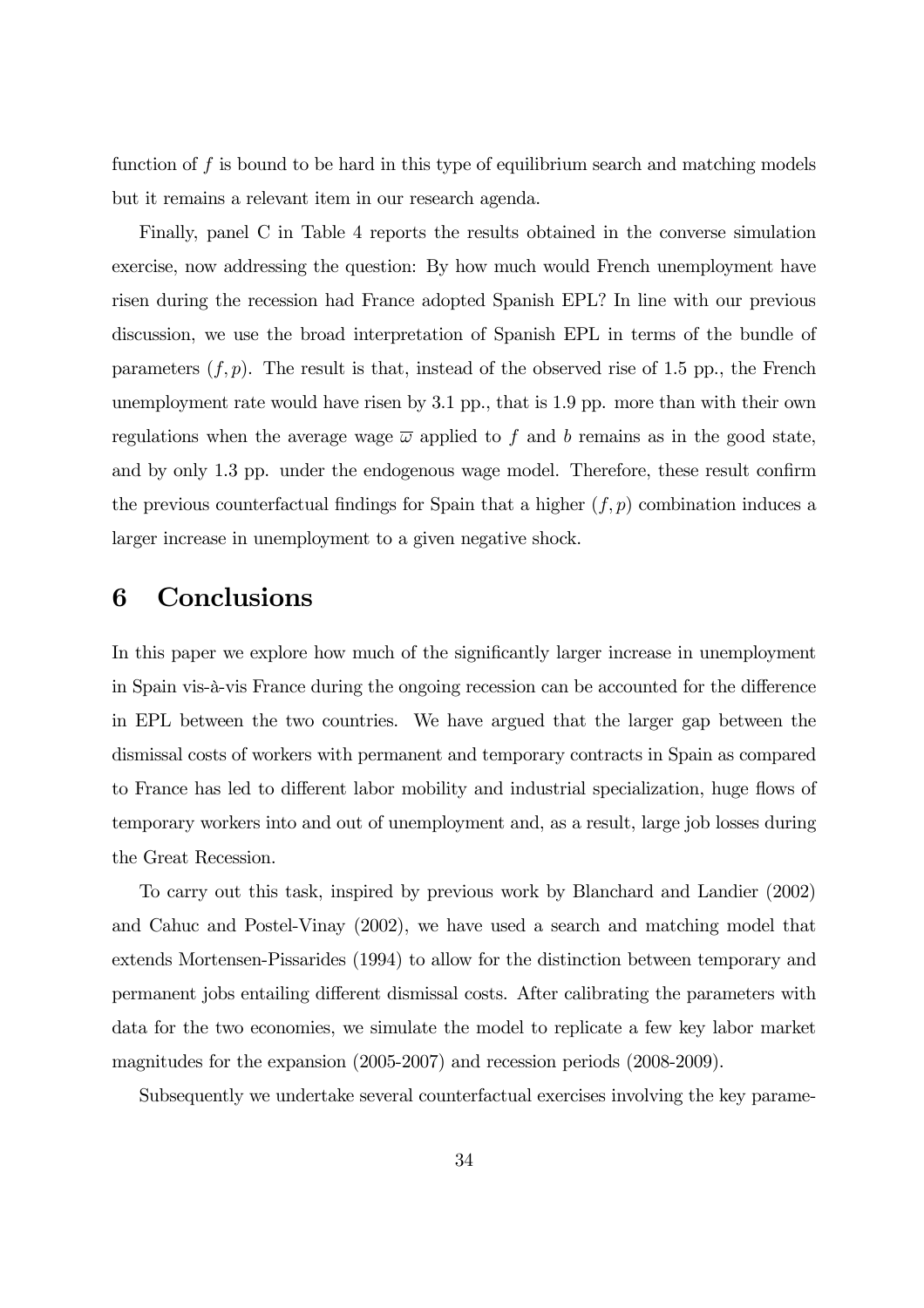ters capturing employment protection and industry composition in the model, which we interpret to be closely related. Imputing the French-economy levels of a couple of subsets of these parameters to the Spanish economy yields a robust result, namely that the current recession would have raised the unemployment rate in Spain by about 45% less than the observed rise (8 pp. on average between 2005-07 and 2008-2009) had Spain adopted French EPL institutions rather than kept its own. It is worth noting that this could be interpreted as a conservative estimate of the true effect since we have only considered the effect of red-tape firing costs in our exercise. Moreover, if wage rigidity were considered to be higher than that implied by standard Nash bargaining, then it is likely that the contribution of the overall gap in EPL to the surge in Spanish unemployment during the Great Recession could have been even larger.

Recently there have been several policy initiatives in Europe defending the idea of eliminating the firing cost gap through the introduction of a single labor contract. Among these proposals are those of Blanchard and Tirole (2003) and Cahuc and Kramarz (2004) for France, Boeri and Garibaldi (2008) and Ichino (2009) for Italy, and a manifesto signed by 100 academic economists, see Andrés et al. (2008), for Spain. While not identical in their details, all these proposals highlight the negative effects induced by the permanenttemporary contract divide. As a result, they all advocate the elimination of temporary contracts and the introduction of a single labor contract with severance pay that is increasing with seniority in the job.<sup>32</sup> The results in this paper, by finding a rather sizable impact of the firing cost gap on the rise in unemployment during the crisis, provide some support for these proposals.

<sup>&</sup>lt;sup>32</sup>For a specific proposal of a single contract for Spain and its consequences in terms of expected protection and job stability, see Garcia-Perez (2009).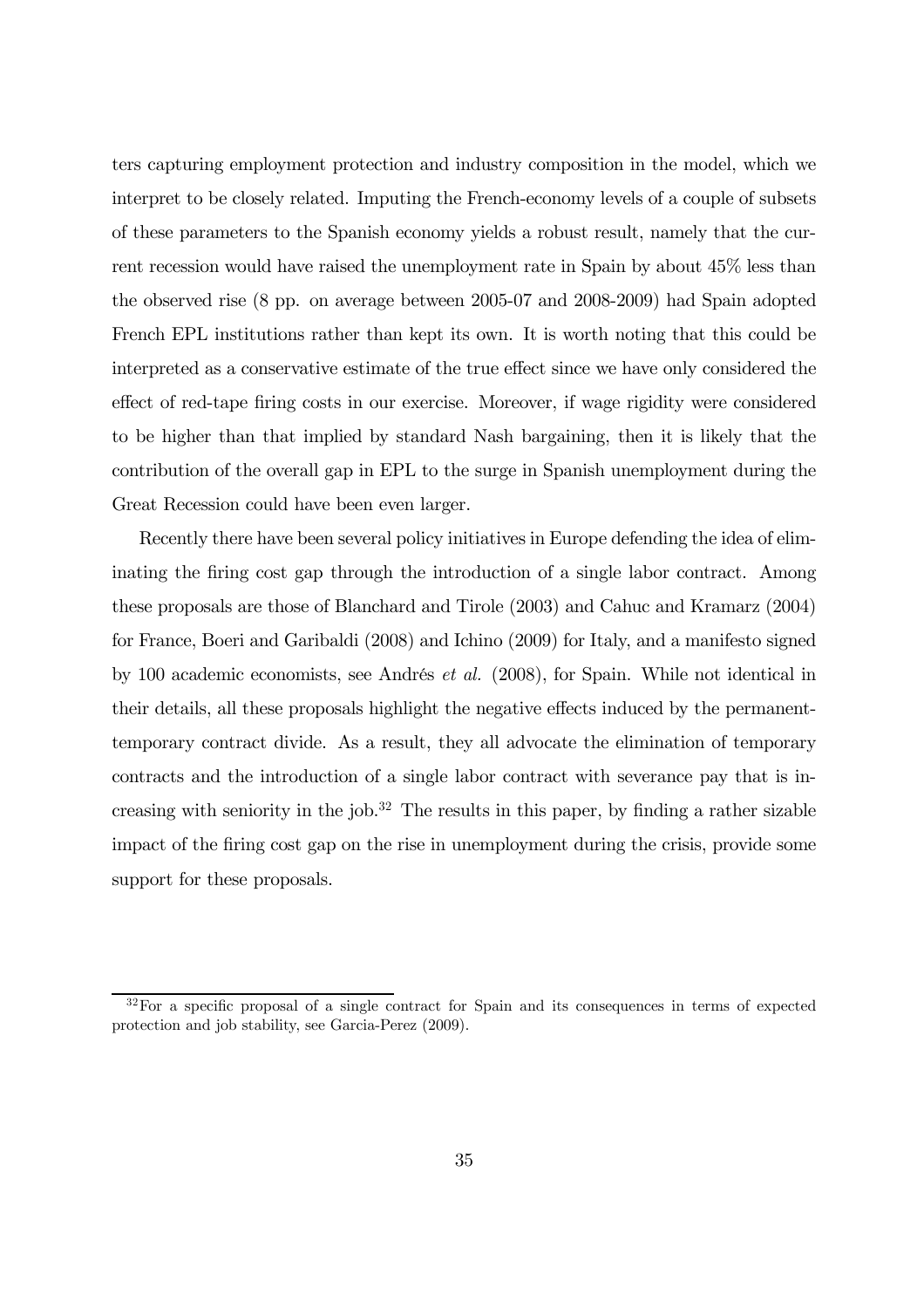## Appendix

### Table A1. Employment protection legislation in France and Spain

|                                           | Permanent contracts                                                                                                   | Temporary contracts                                                   |
|-------------------------------------------|-----------------------------------------------------------------------------------------------------------------------|-----------------------------------------------------------------------|
| France                                    |                                                                                                                       |                                                                       |
| * Notice period                           | 1 month if $6\le$ seniority (months) $<$ 24<br>2 months if seniority (months) 24                                      |                                                                       |
| * Severance pay                           |                                                                                                                       |                                                                       |
| 1. Economic<br>reasons                    | 6 days of wages pys. $(20\% \text{ of wage})$<br>$+0.08$ days' wages pys. >10 yrs<br>$(1/15 \text{ of monthly wage})$ | 3 days of wages pys.                                                  |
| 2. Personal                               | Minimum seniority: 1 year                                                                                             |                                                                       |
| reasons                                   | 3 days of wages pys. $(10\% \text{ of wage})$                                                                         |                                                                       |
| (before July 2008)                        | $+0.04$ days' wages pys. >10 yrs                                                                                      |                                                                       |
| Observations                              | Personalized plan<br>for up to 12 months                                                                              | Max. duration: 24 months<br>Restricted to 9 cases                     |
|                                           |                                                                                                                       | (see text)                                                            |
| Spain                                     |                                                                                                                       |                                                                       |
| * Notice period                           | 1 month                                                                                                               |                                                                       |
| * Severance pay<br>1. Economic<br>reasons | 20 days of wages pys.<br>Max. seniority coverage: 12 months                                                           | 8 days of wages pys.<br>$(0 \text{ days in some cases},$<br>see text) |
| Observations                              | Collective dismissal requires<br>administrative approval                                                              | Max. duration: 24 months<br>Unrestricted                              |
| 2. Unfair<br>dismissal                    | 45 days of wages pys.<br>Max. seniority coverage: 42 months                                                           |                                                                       |

Note: "pys." means per year of service.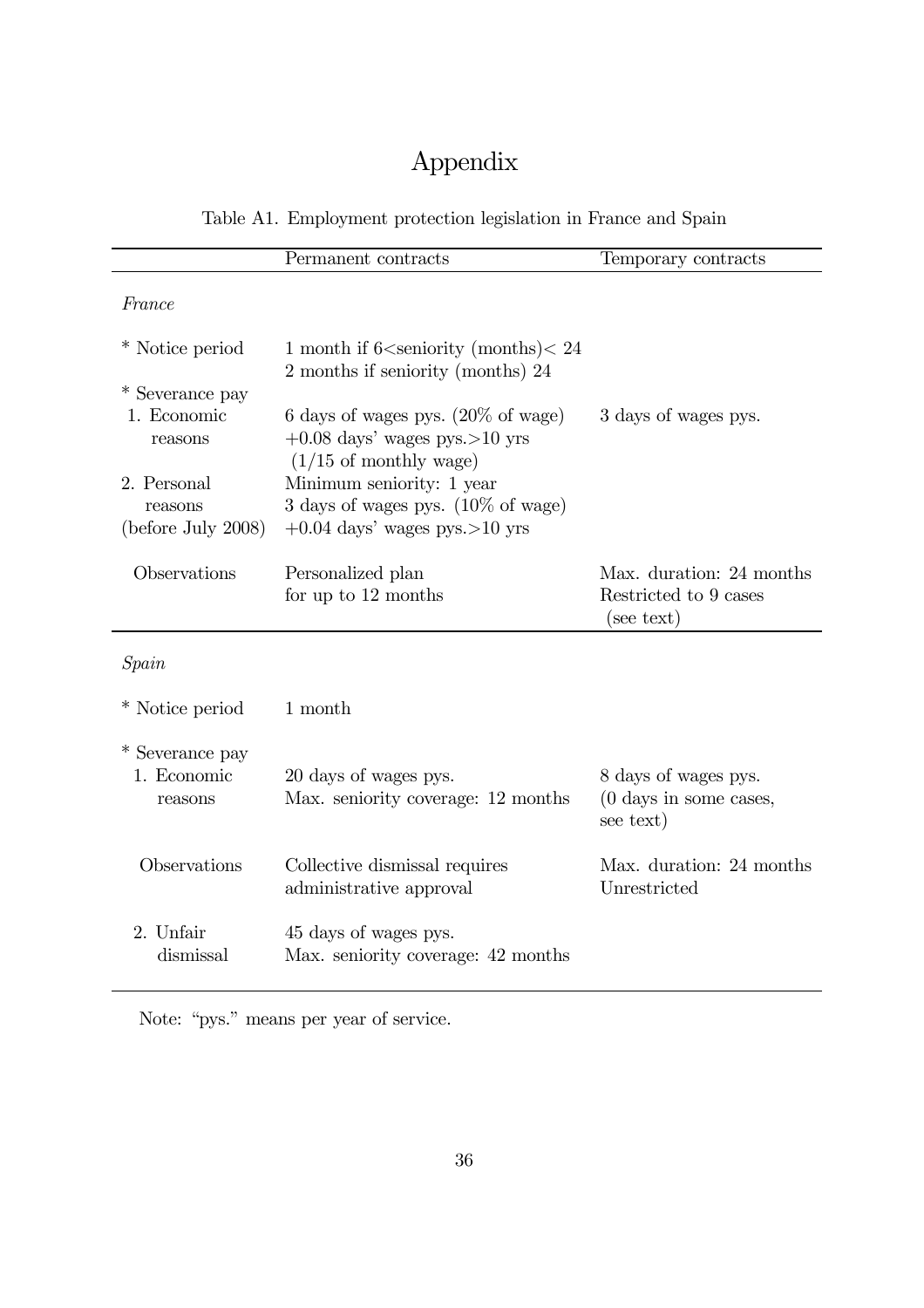## References

- [1] Andrés, J. et al. (2009), "Propuesta para la Reactivación Laboral en España" (2009), El País, 26 April ("A Proposal to Restart the Spanish Labor Market", crisis09.es/PDF/restart-the-labor-market.pdf).
- [2] Antolín, P. and O. Bover (1997), "Regional Migration in Spain: The Effect of Personal Characteristics and of Unemployment, Wage and House Price Differentials using Pooled Cross-Sections", Oxford Bulletin of Economics and Statistics 59, 215-235.
- [3] Barceló, C. (2006), "Housing Tenure and Labour Mobility: A Comparison across European Countries", Banco de España Working Paper 0603.
- [4] Becker, S. O., S. Bentolila, A. Fernandes, and A. Ichino (2010), "Youth Emancipation and Perceived Job Insecurity of Parents and Children", Journal of Population Economics 23, 1047-1071.
- [5] Bentolila, S. and J. J. Dolado (1991), "Mismatch and internal migration in Spain, 1962-1986", in F. Padoa Schioppa (ed.), Mismatch and labour mobility, Cambridge University Press, Cambridge.
- [6] Bentolila, S., J. J. Dolado, and J. F. Jimeno (2008a), "Does Immigration affect the Phillips Curve? Some Evidence for Spain", European Economic Review 52, 1398- 1423.
- [7] Bentolila, S., J. J. Dolado, and J. F. Jimeno (2008b), "Two-tier Employment Protection Reforms: The Spanish Experience", CESifo DICE Report 4/2008.
- [8] Bentolila, S. and A. Ichino (2008), "Unemployment and Consumption Near and Far Away from the Mediterranean", Journal of Population Economics 21, 255-280.
- [9] Bentolila, S. and J. F. Jimeno (2006), "Spanish Unemployment: The End of the Wild Ride?", in M. Werding (ed.), Structural Unemployment in Western Europe. Reasons and Remedies, MIT Press, Cambridge, MA.
- [10] Bentolila, S. and G. Saint-Paul (1992), "The Macroeconomic Impact of Flexible Labor Contracts, with an Application to Spain", European Economic Review 36, 1013-1047.
- [11] Blanchard, O. J. and A. Landier (2002), "The Perverse Effects of Partial Labor Market Reform: Fixed Duration Contracts in France", Economic Journal 112, 214- 244.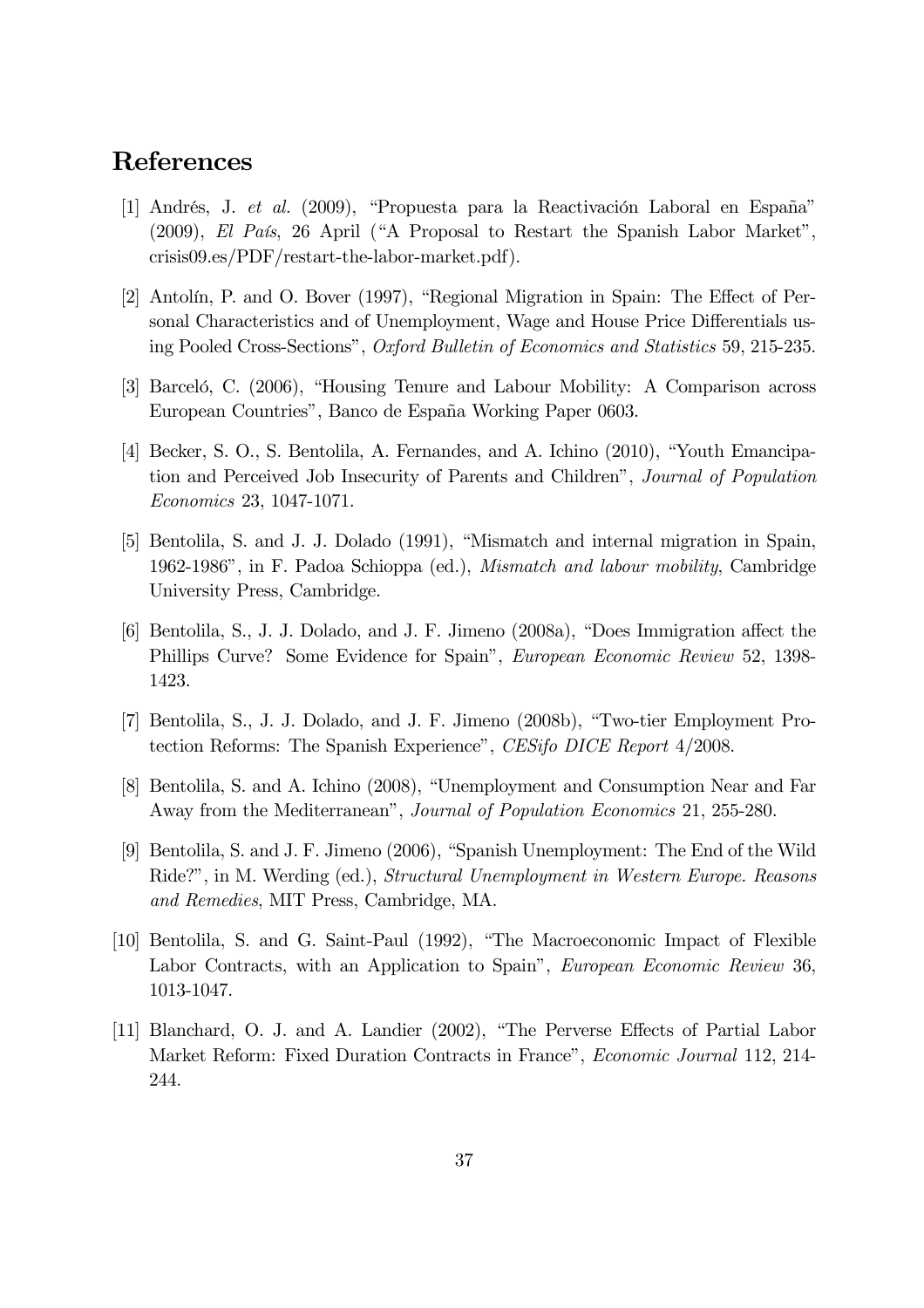- [12] Blanchard, O. J. and J. Tirole (2003), "Contours of Employment Protection Reform", MIT Department of Economics Working Paper 03-35.
- [13] Boeri T. and P. Garibaldi P. (2007), "Two Tier Reforms of Employment Protection Legislation. A Honeymoon Effect?", Economic Journal 117, F357-F385.
- [14] Boeri T. and P. Garibaldi P. (2008), Un Nuovo Contratto per Tutti, Chiarelettere, Torino.
- [15] Bouvet, F. (2009), "The Beveridge Curve in Europe: New Evidence using National and Regional Data", mimeo, Sonoma State University.
- [16] Cahuc, P. and S. Carcillo (2006), "The Shortcomings of a Partial Release of Employment Protection Laws: The Case of the 2005 French Reform", IMF Working Paper 06/301.
- [17] Cahuc. P. and F. Kramarz (2004), De la précarité à la mobilité, vers une sécurité sociale professionnelle, Rapport pour le Ministre de l'Economie et des Finances, La documentation Française, available at ladocumentationfrancaise.fr/rapportspublics/054000092/index.shtml
- [18] Cahuc, P. and F. Postel-Vinay (2002), "Temporary Jobs, Employment Protection and Labor Market Performance", Labor Economics 9, 63-91.
- [19] Cahuc, P., F. Postel-Vinay and J. M. Robin (2006), "Wage Bargaining with On-The-Job Search: A Structural Econometric Model", Econometrica 74, 323-64.
- [20] Costain, J., Juan F. Jimeno and Carlos Thomas (2010), "Employment Fluctutations in a Dual Labor Market", Banco de España, Working Paper 1013.
- [21] Eurostat (2009), Youth in Europe, Publications Office of the European Union, Luxembourg.
- [22] Garcia-Perez, J. I. (2009), "¿Qué Efectos Tendría un Contrato Único sobre la Protección del Empleo?", in J. Dolado and F. Felgueroso (eds.), Propuesta de Reactivación Laboral en España, Fedea, Madrid, available at crisis09.es/ebook\_propuesta\_laboral/Propuesta\_reactivacion\_laboral\_art\_6.pdf
- [23] Garcia-Perez, J. I. and Y. F. Rebollo-Sanz (2009), "Do Wage Subsidies Affect the Subsequent Employment Stability of Permanent Workers?: The Case of Spain", Moneda y Crédito 228, 65-102.
- [24] Garibaldi, P. (1998), "Job Flow Dynamics and Firing Restrictions", European Economic Review 42, 245-75.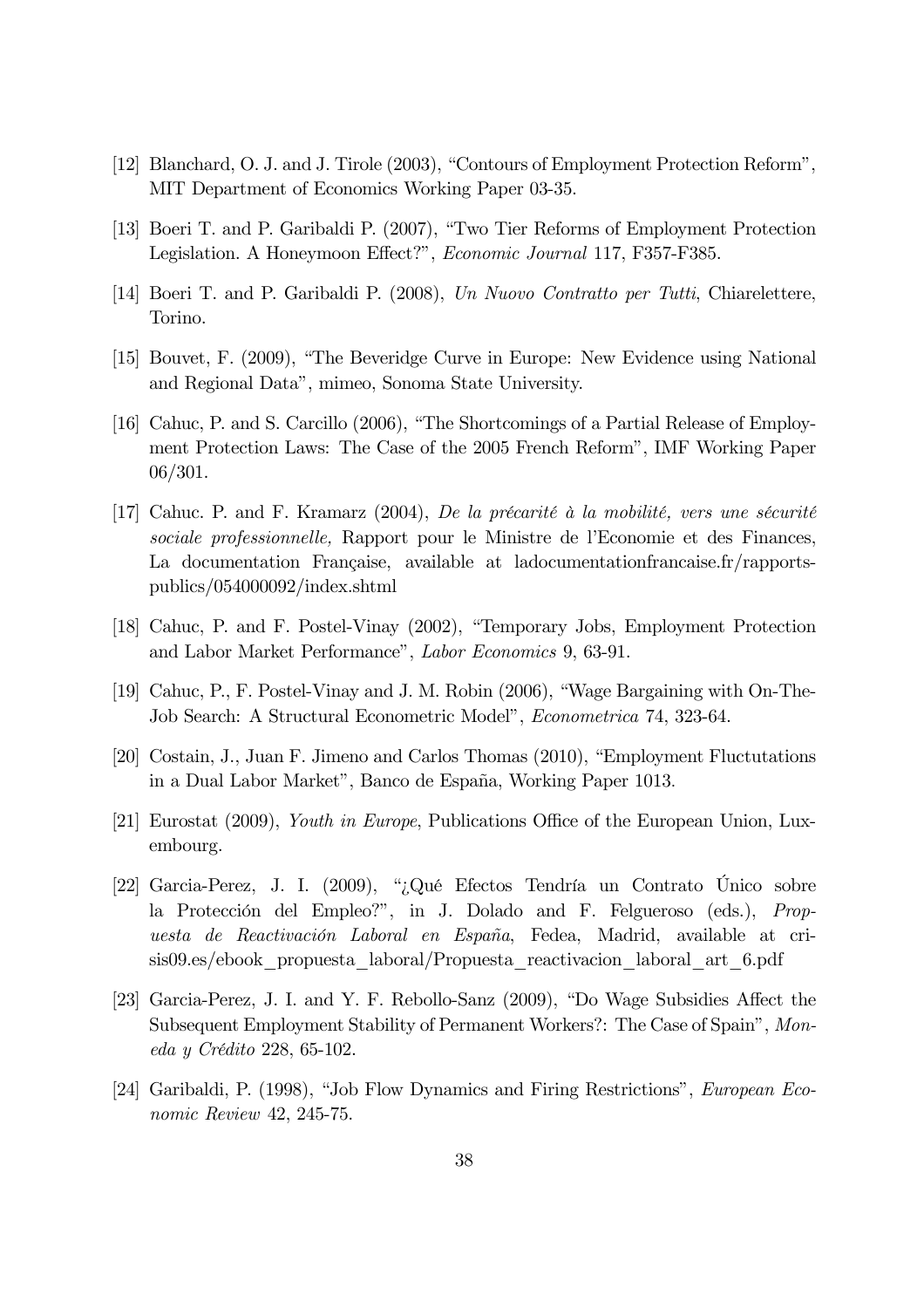- [25] Ichino, A. and Riphahn, R. (2005), "The Effect of Employment Protection on Worker Effort - A Comparison of Absenteeism During and After Probation", Journal of the European Economic Association 3, 120-143.
- [26] Ichino, P. et al. (2009), "Disegno di Legge per la Transizione a un Regime di Flexicurity, n. 1481", 25 March. Synthesis in English at pietroichino.it/?p=3536.
- [27] Kramarz, F. and M. L. Michaud (2010), "The Shape of Hiring and Separation Costs", Labour Economics 17, 27-37.
- [28] Kramarz, F. and T. Philippon (2001), "The Impact of Differential Payroll Tax Subsidies on Minimum Wage Employment", Journal of Public Economics 82, 115-146.
- [29] Layard, R., S. Nickell, and R. Jackman (1991), Unemployment. Macroeconomic Performance and the Labor Market, Oxford University Press, Oxford.
- [30] Lazear, E.(1990), "Job Security Provisions and Employment", Quarterly Journal of Economics, 105, 699-726.
- [31] L'Haridon, O. and F. Malherbet (2009), "Employment Protection Reform in Search Economies", European Economic Review 53, 255-273.
- [32] Ljungqvist, L. (2002), "How Do Layoff Costs Affect Employment?", Economic Journal 112, 2002, 829-853.
- [33] Lopez-Garcia, M. A. (2004), "Housing, Prices and Tax Policy in Spain", Spanish Economic Review 6, 29-52.
- [34] Malcomson, J. M. (1999), "Individual Employment Contracts", in O. Ashenfelter and D. Card (eds.), Handbook of Labor Economics, ch. 35, 2291-2372.
- [35] Mortensen, D. T. and C. A. Pissarides (1994), "Job Creation and Job Destruction in the Theory of Unemployment", Review of Economic Studies 61, 397-415.
- [36] Organisation for Economic Cooperation and Development (OECD) (2004), Employment Outlook, OECD, Paris.
- [37] OECD (2005), *Employment Outlook*, OECD, Paris.
- [38] Oswald, A. J. (1999), "The Housing Market and Europe's Unemployment: A Non-Technical Paper", mimeo, University of Warwick.
- [39] Petrongolo, B. and C. A. Pissarides (2001), "Looking into the Black Box: A Survey of Matching Functions", Journal of Economic Literature 39, 390-431.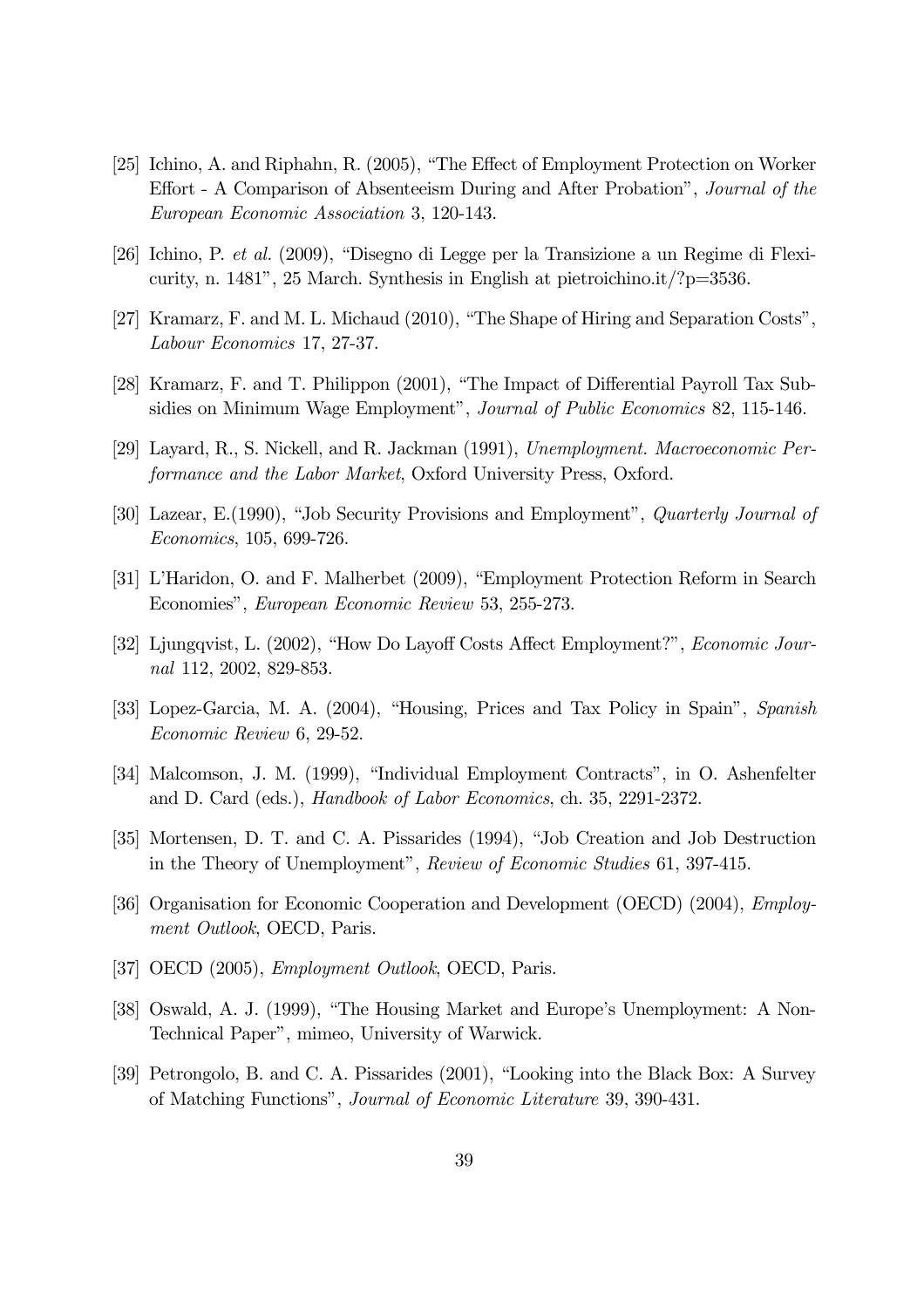- [40] Pissarides, C. A. (2000), *Equilibrium Unemployment Theory*, 2<sup>nd</sup> ed., The MIT Press, Cambridge, MA.
- [41] Rupert, P. and E. Wasmer (2009), "Housing and the Labor Market: Time to Move and Aggregate Unemployment", mimeo, Sciences-Po, Paris.
- [42] Saint-Paul, G. (1996), Dual Labor Markets, The MIT Press, Cambridge, MA.
- [43] Saint-Paul, G. (1997),"Is Labour Rigidity Harming Europe's Competitiveness? The Effect of Job Protection on the Pattern of Trade and Welfare", European Economic Review 41, 499-506.
- [44] Saint-Paul, G. (2000), The Political Economy of Labour Market Institutions, Oxford University Press, Oxford.
- [45] Sala, H., J. I. Silva, and M. E. Toledo (2009),"Flexibility at the Margin and Labor Market Volatility in OECD Countries", SSRN, available at: ssrn.com/abstract=1377909.
- [46] Vandenbrande et al. (2006), Mobility in Europe, Office for Official Publications of the European Union, Luxembourg.
- [47] Visser, J. (2009), "ICTWSS: Database on Institutional Characteristics of Trade Unions, Wage Setting, State Intervention and Social Pacts in 34 countries between 1960 and 2007", Amsterdam Institute for Advanced Studies (www.uva-aias.net/208).
- [48] Wasmer, E. (1999), "Competition for Jobs in a Growing Economy and the Emergence of Dualism in Employment", Economic Journal 109, 349-371.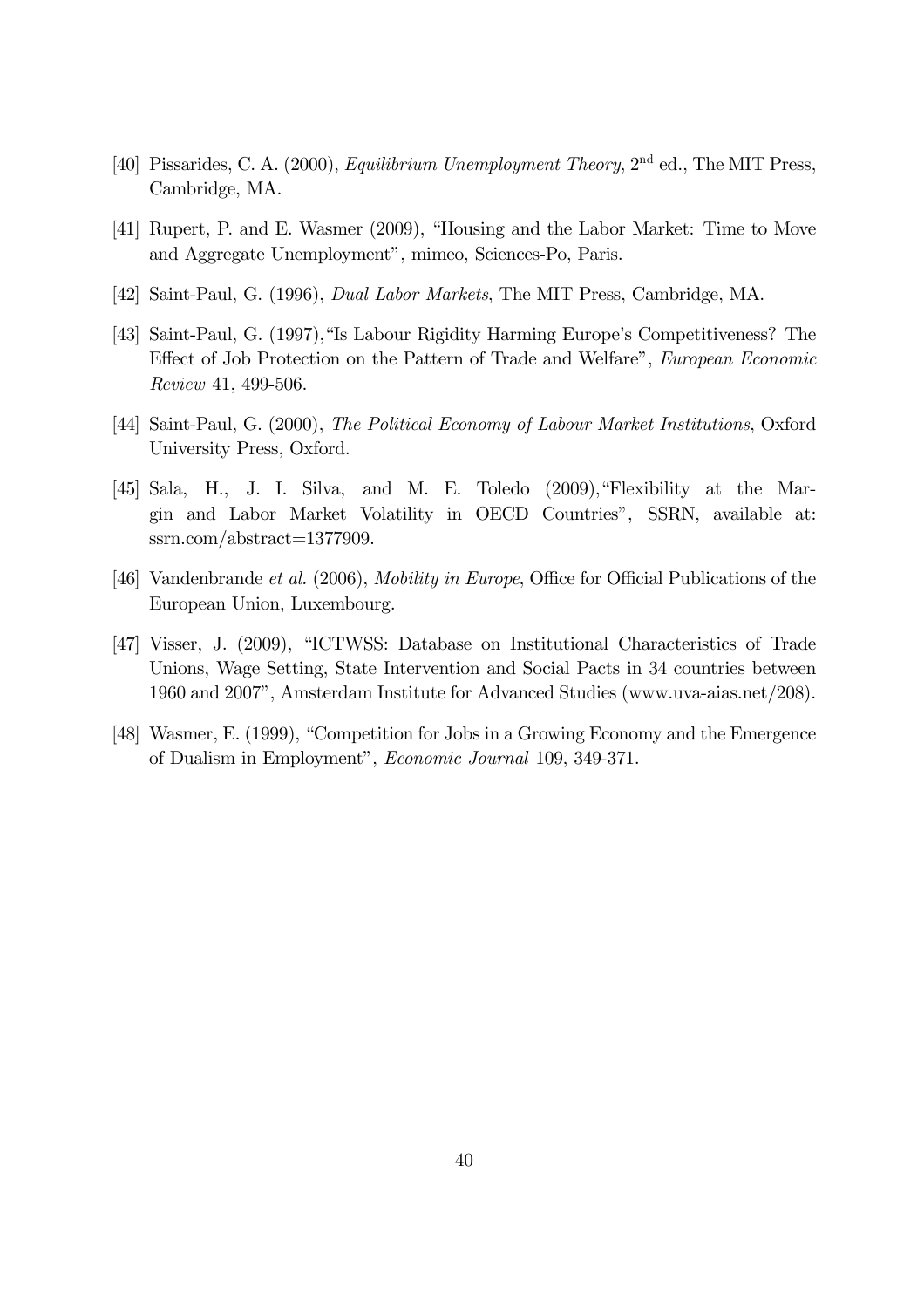

Figure 1: Unemployment rate in France and Spain, 1976-2010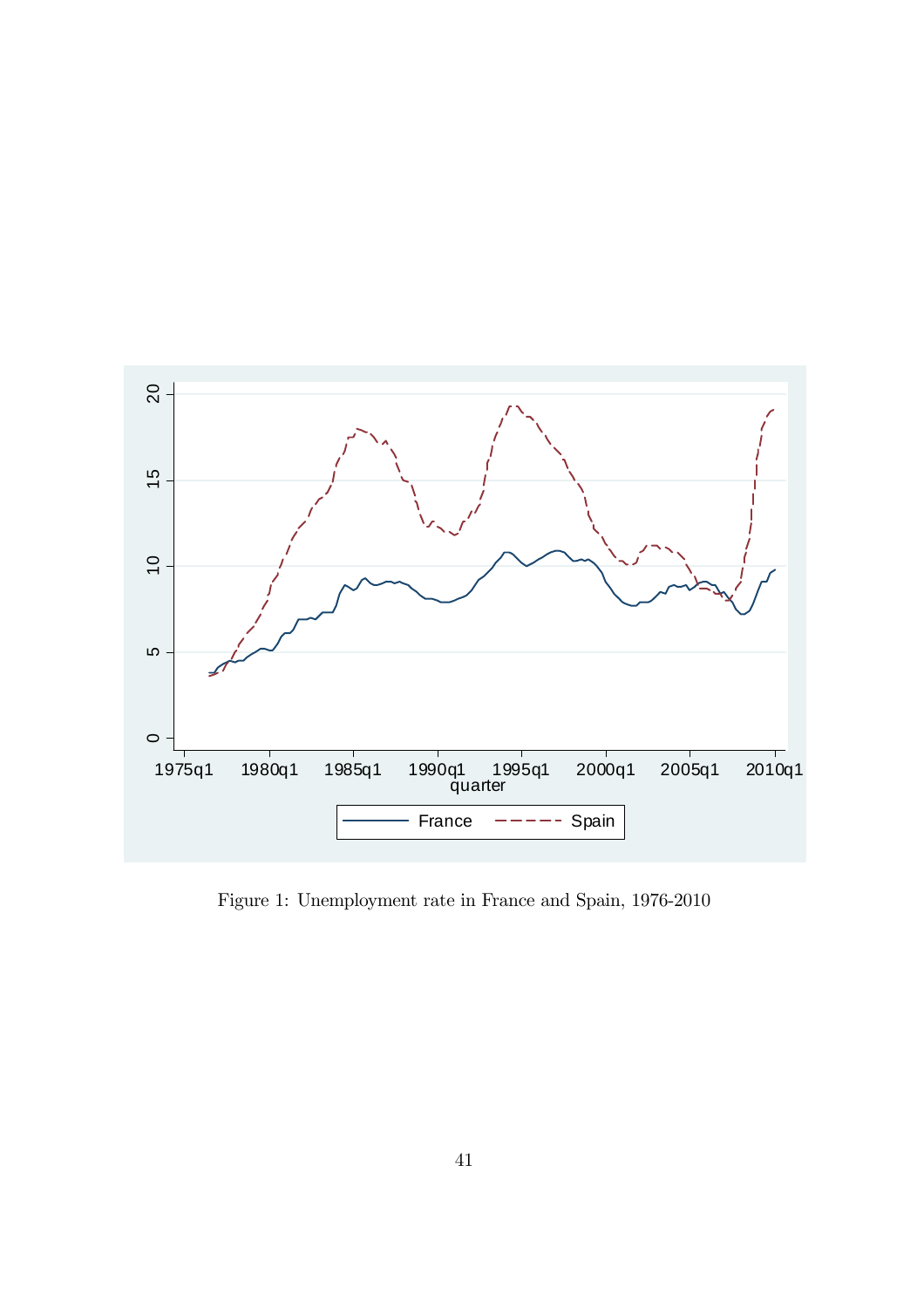| Levels $(\%)$ |                                            |        | 1998:1 | 2007:4        | 2009:4        |
|---------------|--------------------------------------------|--------|--------|---------------|---------------|
|               |                                            |        |        |               |               |
| 1.            | Unemployment                               | France | 10.3   | 7.5           | 9.7           |
|               |                                            | Spain  | 15.2   | 8.7           | 18.9          |
| 2.            | $Fixed-term$ employment <sup>1</sup>       | France | 13.8   | 14.3          | 13.1          |
|               |                                            | Spain  | 33.3   | 30.9          | 25.1          |
| 3.            | Hours of work <sup>2</sup>                 | France | 40.7   | 37.7          | 37.4          |
|               |                                            | Spain  | 38.8   | 39.0          | 39.1          |
|               |                                            |        |        |               |               |
|               | Annual growth rates $(\%)^3$               |        |        | 1998:1-2007:4 | 2008:1-2009:4 |
|               |                                            |        |        |               |               |
| 4.            | Gross Domestic Product                     | France |        | 2.3           | $-1.1$        |
|               |                                            | Spain  |        | 3.7           | $-2.2$        |
| 5.            | Labor force                                | France |        | 0.8           | 0.9           |
|               |                                            | Spain  |        | 3.3           | 1.3           |
| 6.            | Employment                                 | France |        | 1.1           | $-0.3$        |
|               |                                            | Spain  |        | 4.2           | $-4.6$        |
| 7.            | Private non-agricultural employees:        |        |        |               |               |
|               | (a) Total                                  | France |        | 1.5           | $-1.6$        |
|               |                                            | Spain  |        | 5.6           | $-5.7$        |
|               | (b) Construction                           | France |        | 2.4           | $-1.8$        |
|               |                                            | Spain  |        | 8.1           | $-19.8$       |
|               | (c) Manufacturing                          | France |        | $-0.7$        | $-3.2$        |
|               |                                            | Spain  |        | 2.0           | $-10.8$       |
|               | (d) Market services                        | France |        | 2.2           | $-1.1$        |
|               |                                            | Spain  |        | 6.8           | $-0.9$        |
| 8.            | Real hourly earnings <sup>4</sup>          | France |        | 1.3           | 1.1           |
|               |                                            | Spain  |        | 0.3           | 2.5           |
| 9.            | Hiring on temporary contracts <sup>5</sup> | France |        | 78.6          | 83.3          |
|               |                                            | Spain  |        | 90.5          | 89.6          |

Table 1: Labor market evolutions in France and Spain

Notes: <sup>1</sup> As a share of employees. <sup>2</sup> Full-time employees. <sup>3</sup> Computed as annual rates of endof-period on start-of period quarterly levels. <sup>4</sup> Deflated by GDP Deflator, seasonally adjusted. <sup>5</sup> Average share over the corresponding period.

Sources: (1),(4)-(6), OECD Economic Outlook Database (www.oecd.org); (2),(3) Eurostat Statistics Database (epp.eurostat.ec.europa.eu); (7), INSEE BDM Macroeconomic Database (www.bdm.insee.fr) for France and INE, Encuesta de Población Activa (www.ine.es) for Spain; (8) OECD Main Economic Indicators Database (www.oecd.org), (9) ACOSS (www.acoss.urssaf.fr) for France and Ministerio de Trabajo e Inmigración, Boletín de Estadísticas Laborales (www.mtin.es).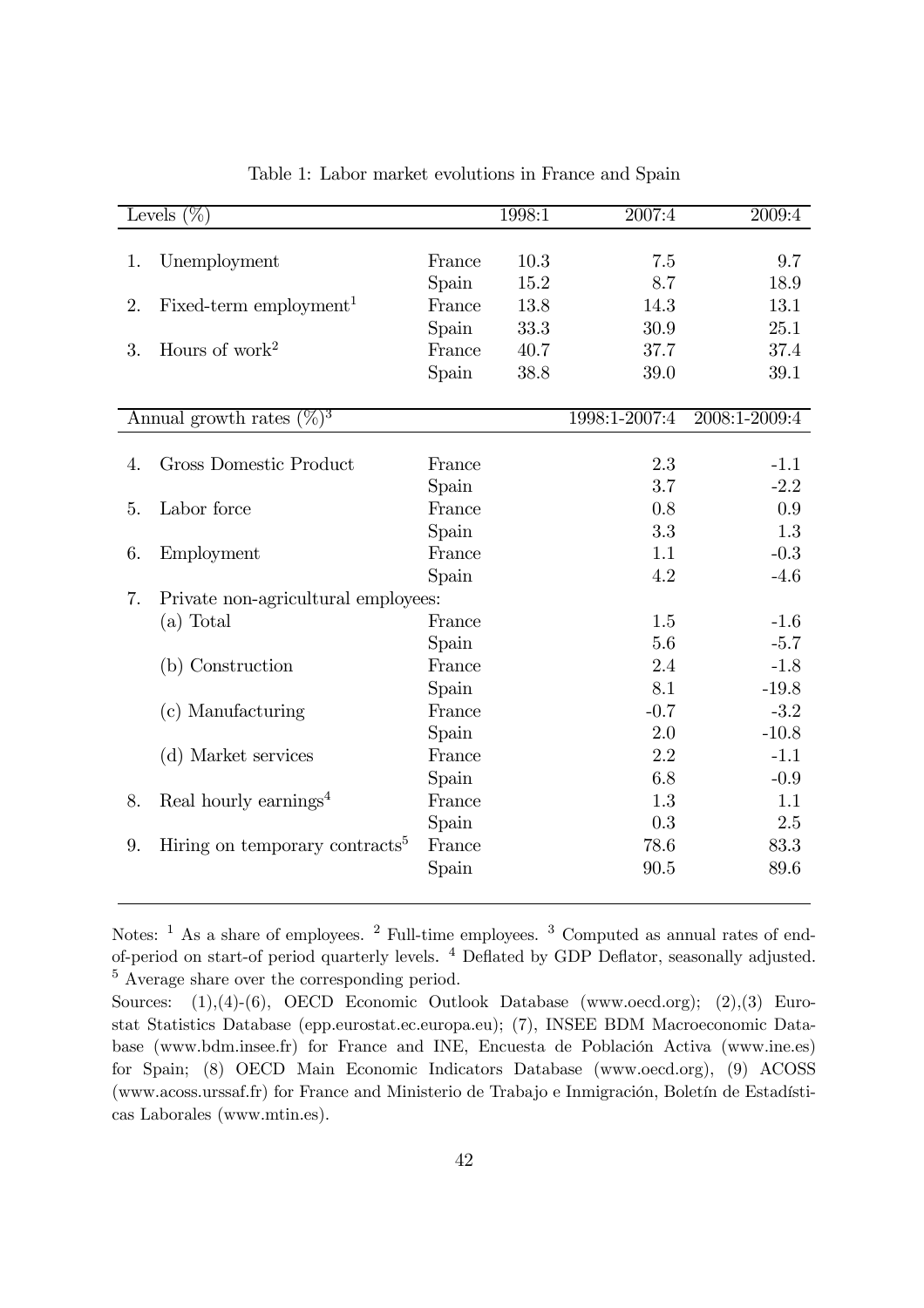

Figure 2: Beverigde curve for Spain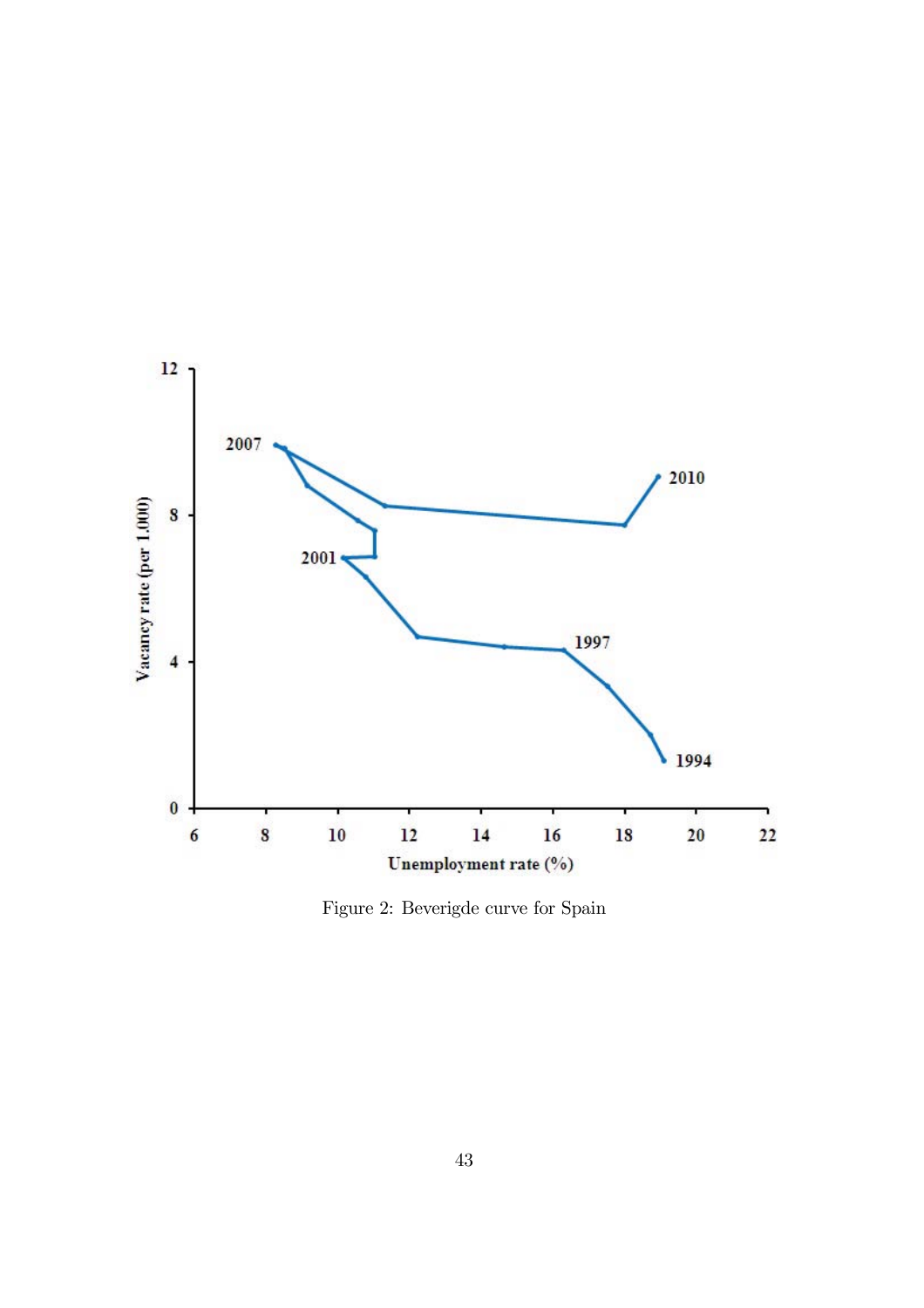

Figure 3: Labor market equilibrium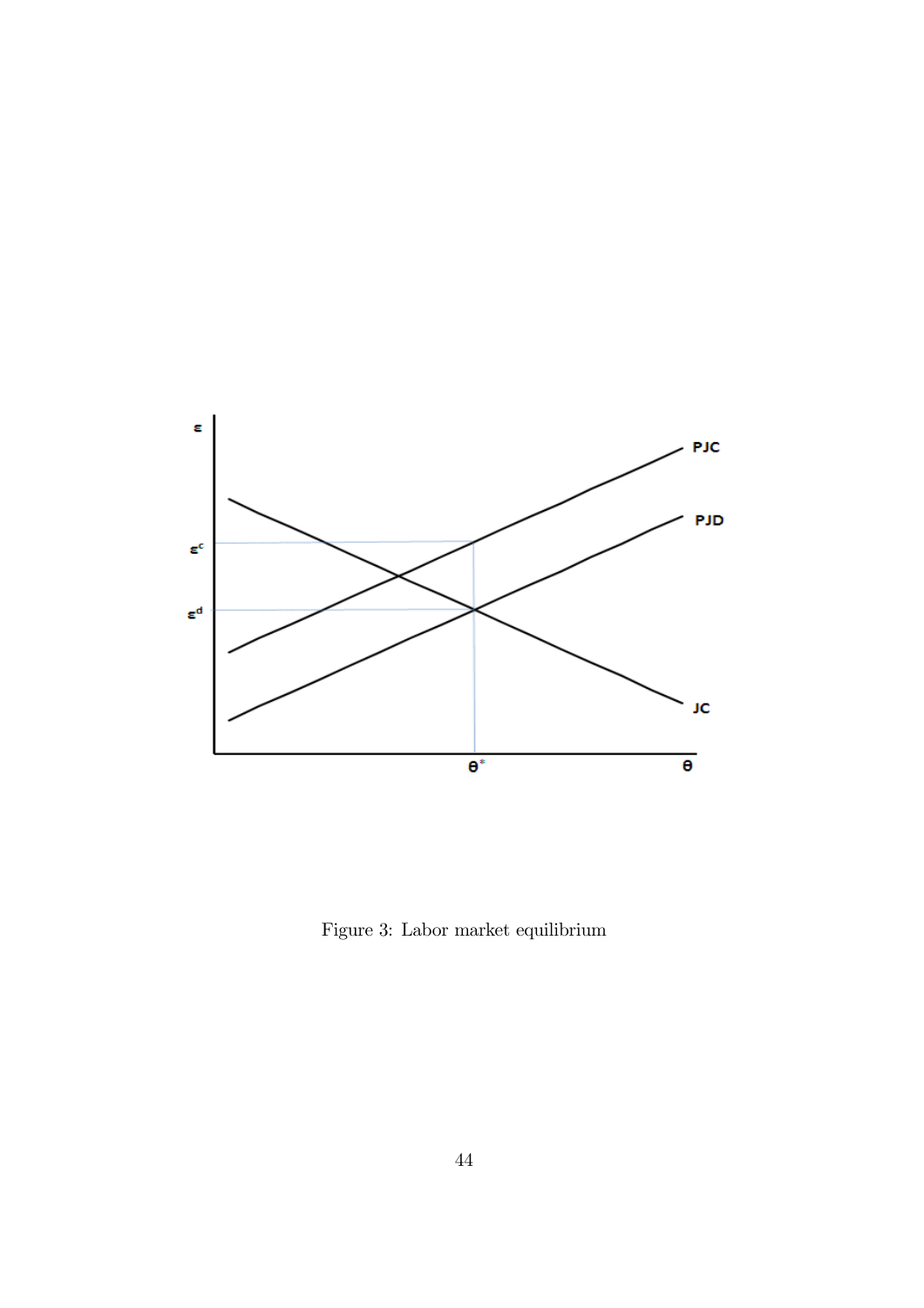

Figure 4: Effects of an increase in the firing cost  $(f)$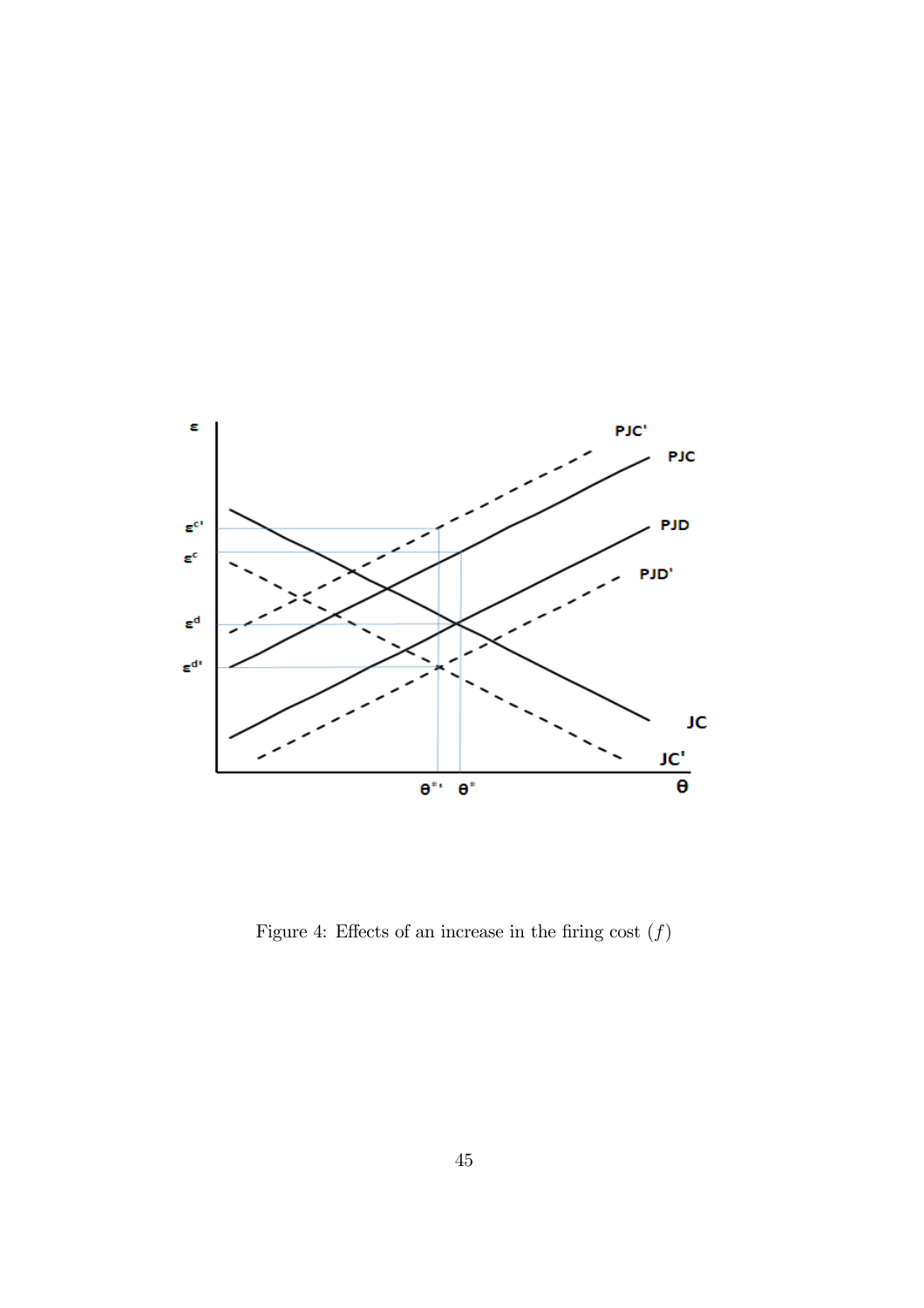

Figure 5: Effects of a reduction in the proportion hires on temporary contracts  $(p)$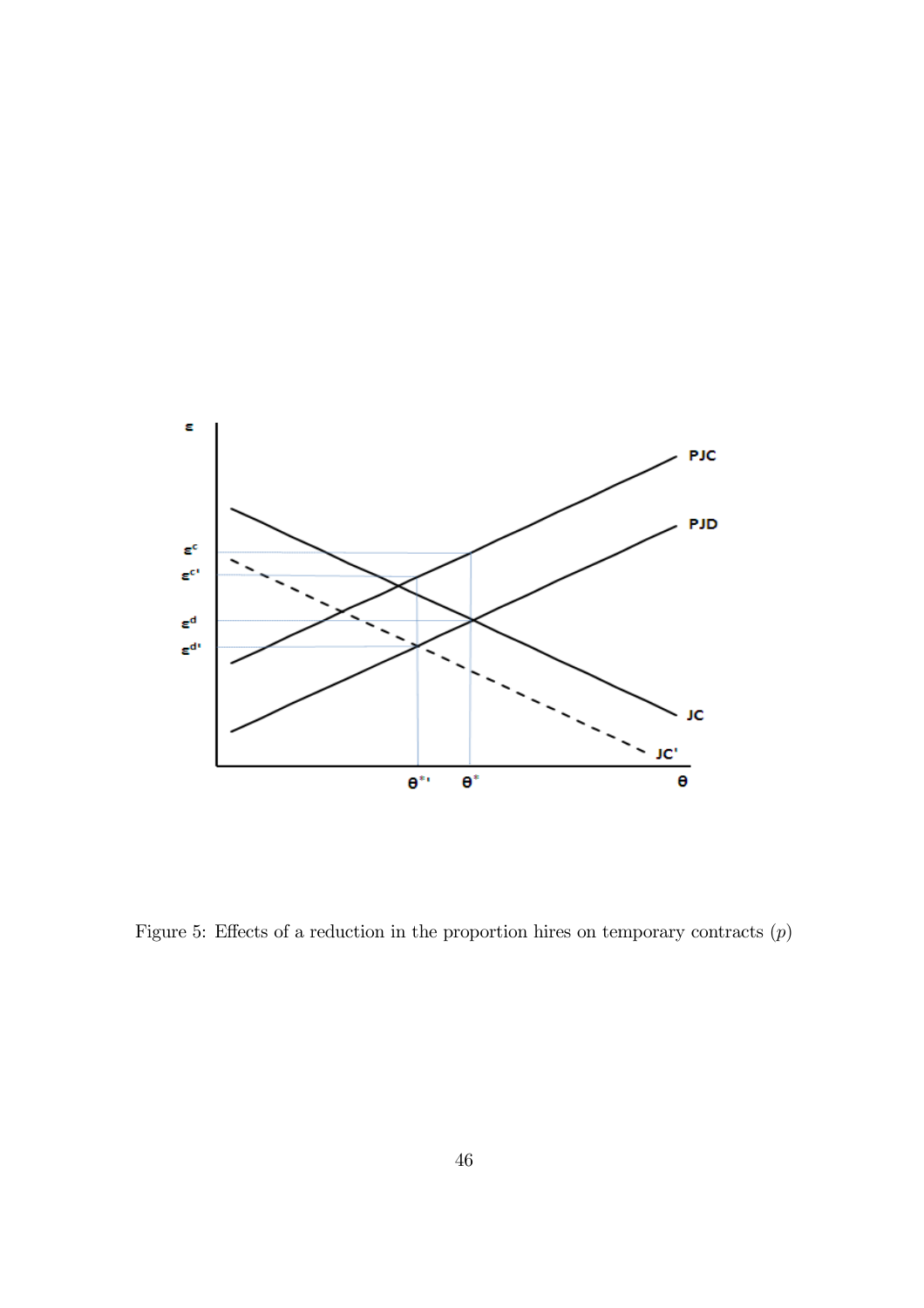|                                                 |                  | France | Spain |
|-------------------------------------------------|------------------|--------|-------|
|                                                 |                  |        |       |
| Standard parameters:                            |                  |        |       |
| Interest rate                                   | $\boldsymbol{r}$ | 0.01   | 0.01  |
| Matching function elasticity                    | $\alpha$         | 0.50   | 0.50  |
| Worker bargaining power                         | β                | 0.50   | 0.50  |
|                                                 |                  |        |       |
| Institutional parameters:                       |                  |        |       |
| Unemployment benefit replacemente rate          | $\boldsymbol{h}$ | 0.55   | 0.58  |
| Severance pay for permanent employees           |                  | 1.33   | 2.00  |
|                                                 |                  |        |       |
| Dual labor market flow rates:                   |                  |        |       |
| Probability of hiring into a temporary job      | $\boldsymbol{p}$ | 0.85   | 0.91  |
| Probability of temporary contract ending        | $\lambda$        | 0.88   | 0.88  |
|                                                 |                  |        |       |
| Parameters estimated by indirect inference:     |                  |        |       |
| Cost of keeping jobs vacant                     | $\hbar$          | 0.50   | 0.25  |
| Matching efficiency level in expansion          | m <sub>0</sub>   | 1.50   | 2.50  |
| Matching efficiency level in recession          | $m_0'$           | 1.50   | 1.50  |
| Incidence rate of productivity shocks           | $\mu$            | 0.04   | 0.09  |
| Lower bound of productivity shock               | $\varepsilon$    | 0.00   | 0.00  |
| Shocks multiplicative shift factor in recession | $\gamma$         | 0.90   | 0.87  |
| Advance notice rate                             | $\sigma$         | 0.75   | 4.30  |
|                                                 |                  |        |       |

## Table 2: Calibrated and estimated parameters<sup>1</sup>

<sup>1</sup> Reference period:  $2005:1-2007:4$ .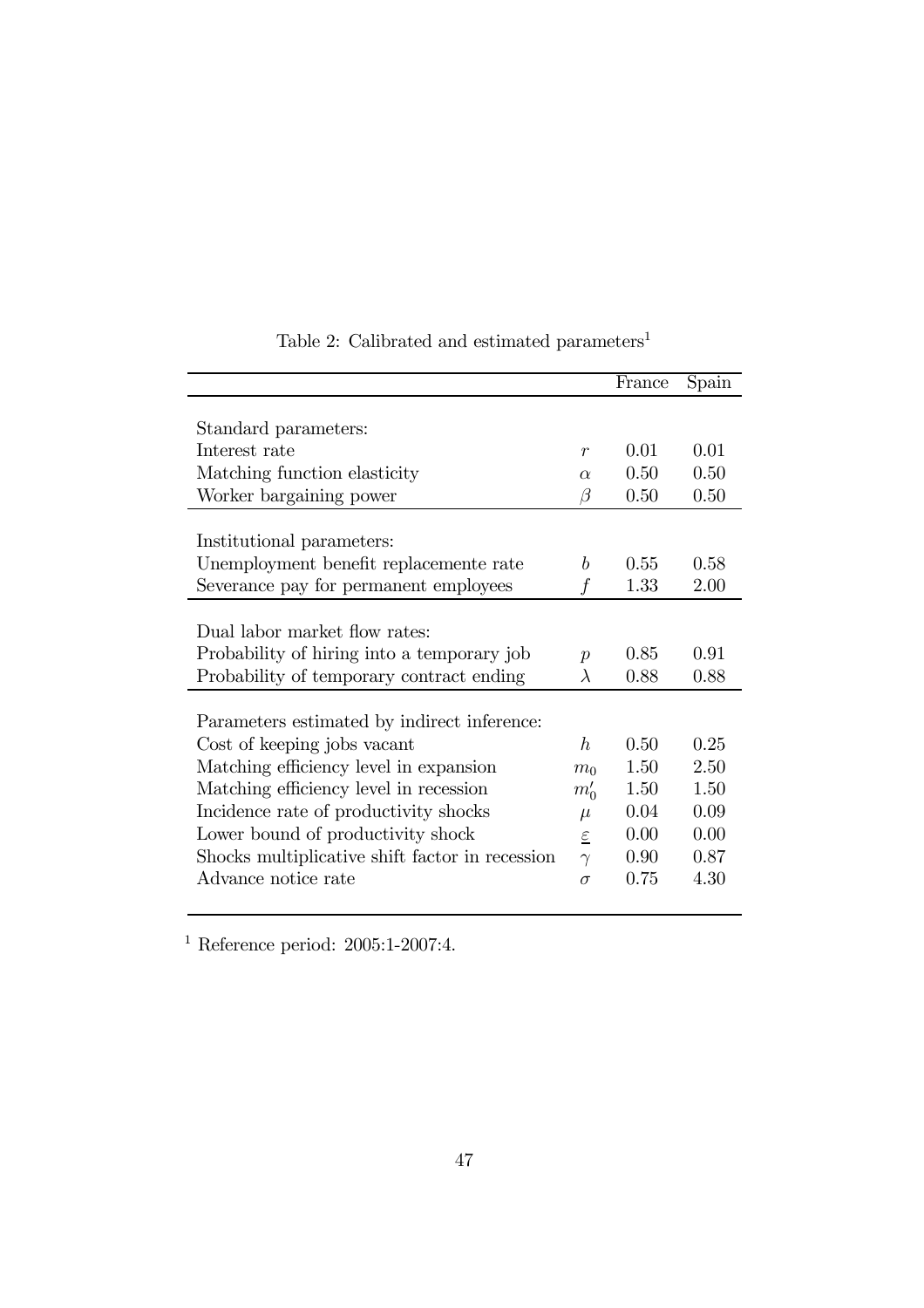|              |                    | Unemployment | Perm. jobs  | Temporary  |
|--------------|--------------------|--------------|-------------|------------|
|              |                    | rate         | destruction | employment |
|              |                    |              | rate        | rate       |
|              |                    |              |             |            |
|              | France - Expansion |              |             |            |
| $\mathbf{1}$ | Data               | 0.0860       | 0.0150      | 0.1260     |
| 2.           | Model              | 0.0854       | 0.0305      | 0.1137     |
|              |                    |              |             |            |
|              | France - Recession |              |             |            |
| 3.           | Data               | 0.0980       | 0.0130      | 0.1250     |
| 4.           | Model              | 0.0973       | 0.0304      | 0.1145     |
|              |                    |              |             |            |
|              | Spain - Expansion  |              |             |            |
| 5.           | Data               | 0.1020       | 0.0470      | 0.3330     |
| 6.           | Model              | 0.1022       | 0.0655      | 0.3300     |
|              |                    |              |             |            |
|              | Spain - Recession  |              |             |            |
| 7.           | Data.              | 0.1790       | 0.0400      | 0.2700     |
| 8.           | <b>Baseline</b>    | 0.1736       | 0.0641      | 0.3793     |
| 9.           | Alternative        | 0.1765       | 0.0611      | 0.2796     |
|              |                    |              |             |            |

Table 3: Simulation results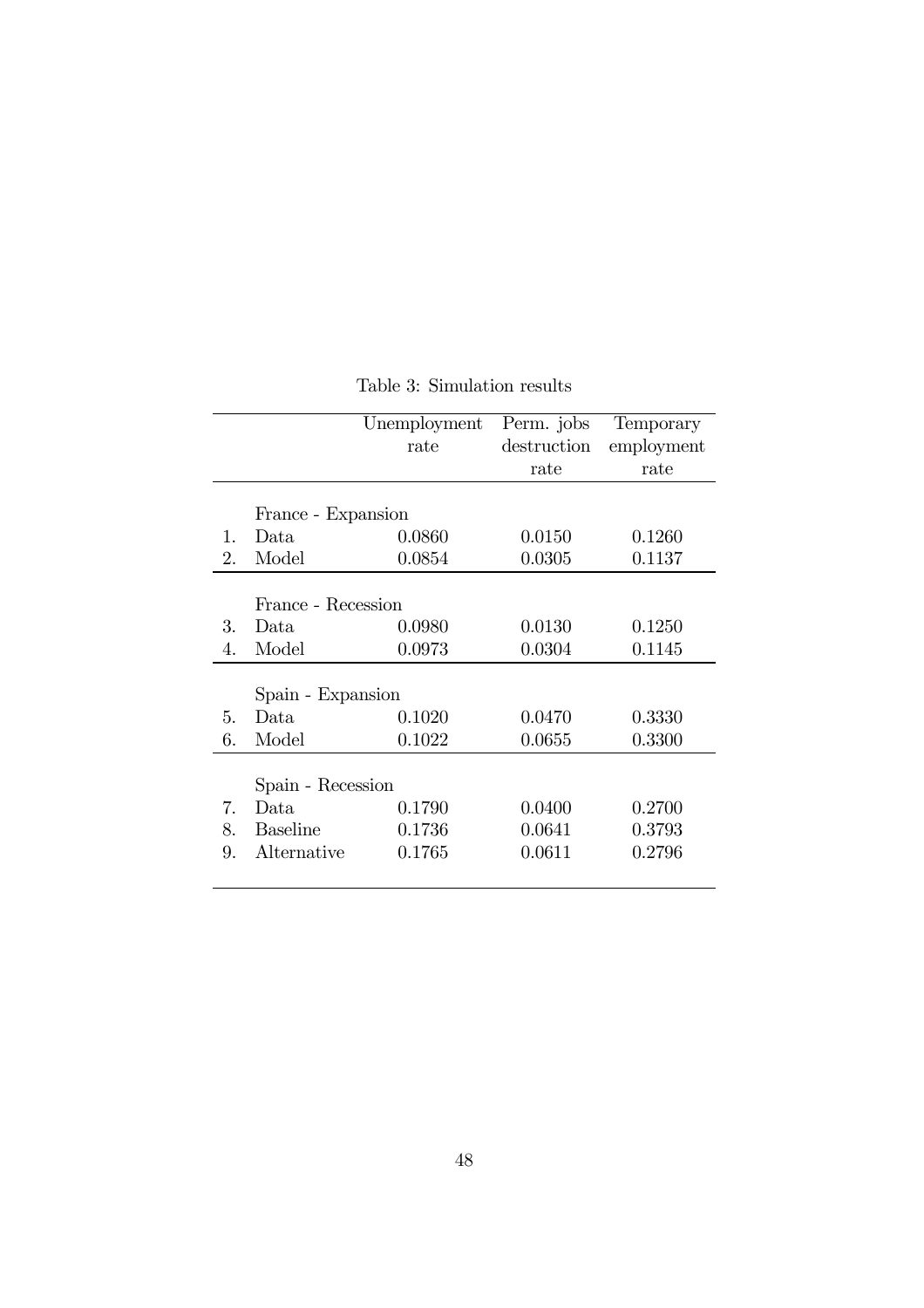|                                         | $\Delta u_{SP}$ |      | $\Delta u_{SP}(FR)$ $\Delta u_{SP} - \Delta u_{SP}(FR)$ |
|-----------------------------------------|-----------------|------|---------------------------------------------------------|
| A. Spain with French EPL: $f$ and $p$   |                 |      |                                                         |
| * Fixed $f-b$ model                     | 7.43            | 4.05 | 3.38                                                    |
| * Endogenous wage model                 | 7.27            | 5.85 | 1.42                                                    |
|                                         |                 |      |                                                         |
| B. Spain with French EPL: $f$           |                 |      |                                                         |
| * Fixed $f-b$ model                     | 7.43            | 6.13 | 1.30                                                    |
| * Endogenous wage model                 | 7.27            | 7.28 | $-0.01$                                                 |
|                                         |                 |      |                                                         |
|                                         | $\Delta u_{FR}$ |      | $\Delta u_{FR}(SP)$ $\Delta u_{FR} - \Delta u_{FR}(SP)$ |
| C. France with Spanish EPL: $f$ and $p$ |                 |      |                                                         |
| * Fixed $f-b$ model                     | 1.19            | 3.08 | $-1.90$                                                 |
| Endogenous wage model                   | 1.28            | 2.58 | $-1.30$                                                 |

Table 4: Differential increase in unemployment in Spain induced by the recession explained by differences with France in the alternative simulation (percentage points)

Note:  $\Delta u_{SP}$  denotes the change in unemployment explained by the model simulated for the Spanish economy and  $\Delta u_{SP}(FR)$  the change in unemployment explained by the model simulated for the Spanish economy with the indicated set of parameter values corresponding to the simulated French economy. The mirror definitions apply to  $\Delta u_{FR}$ and  $\Delta u_{FR}(SP)$ .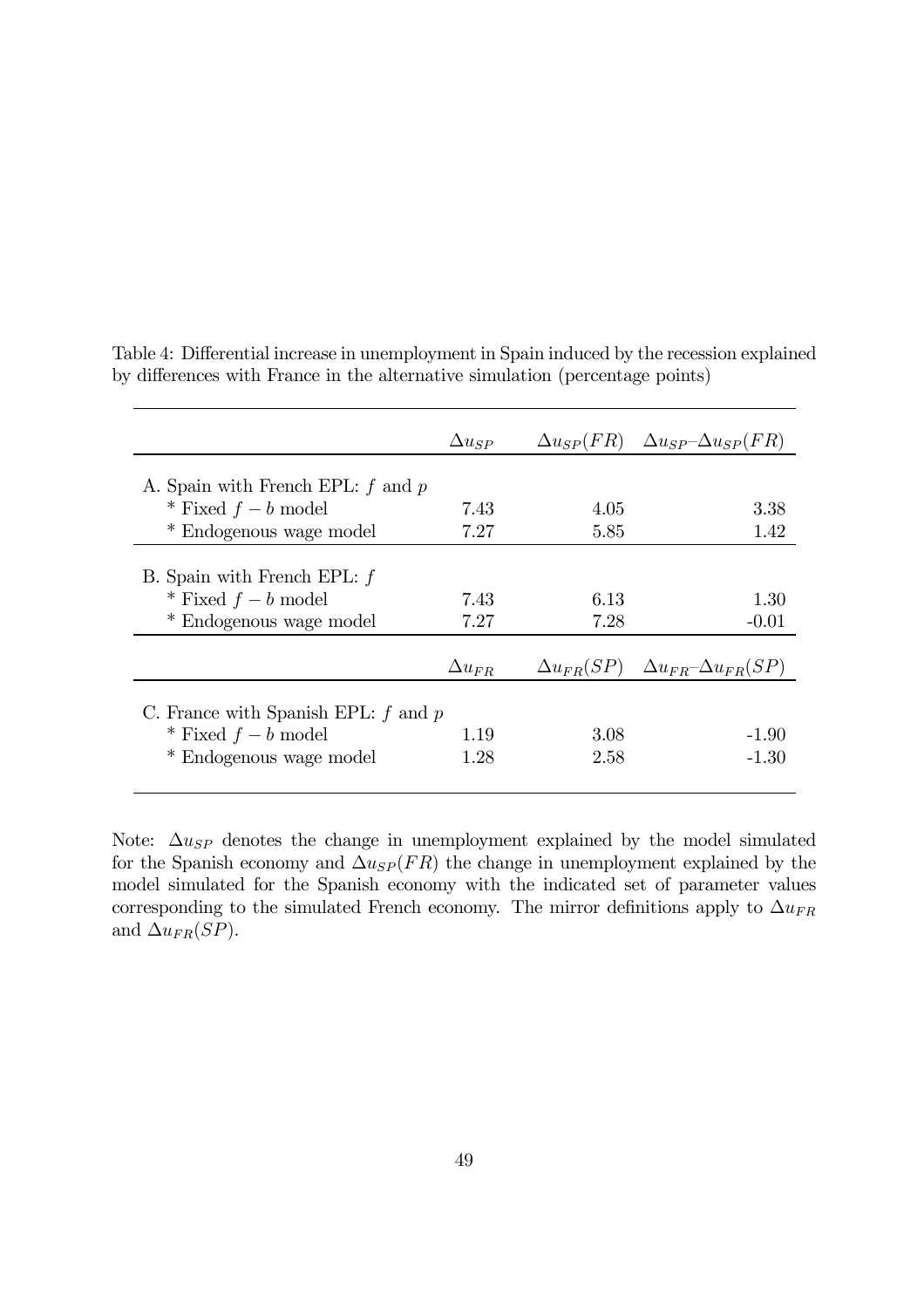

Figure 6: Simulated change in unemployment rate in France (period in weeks)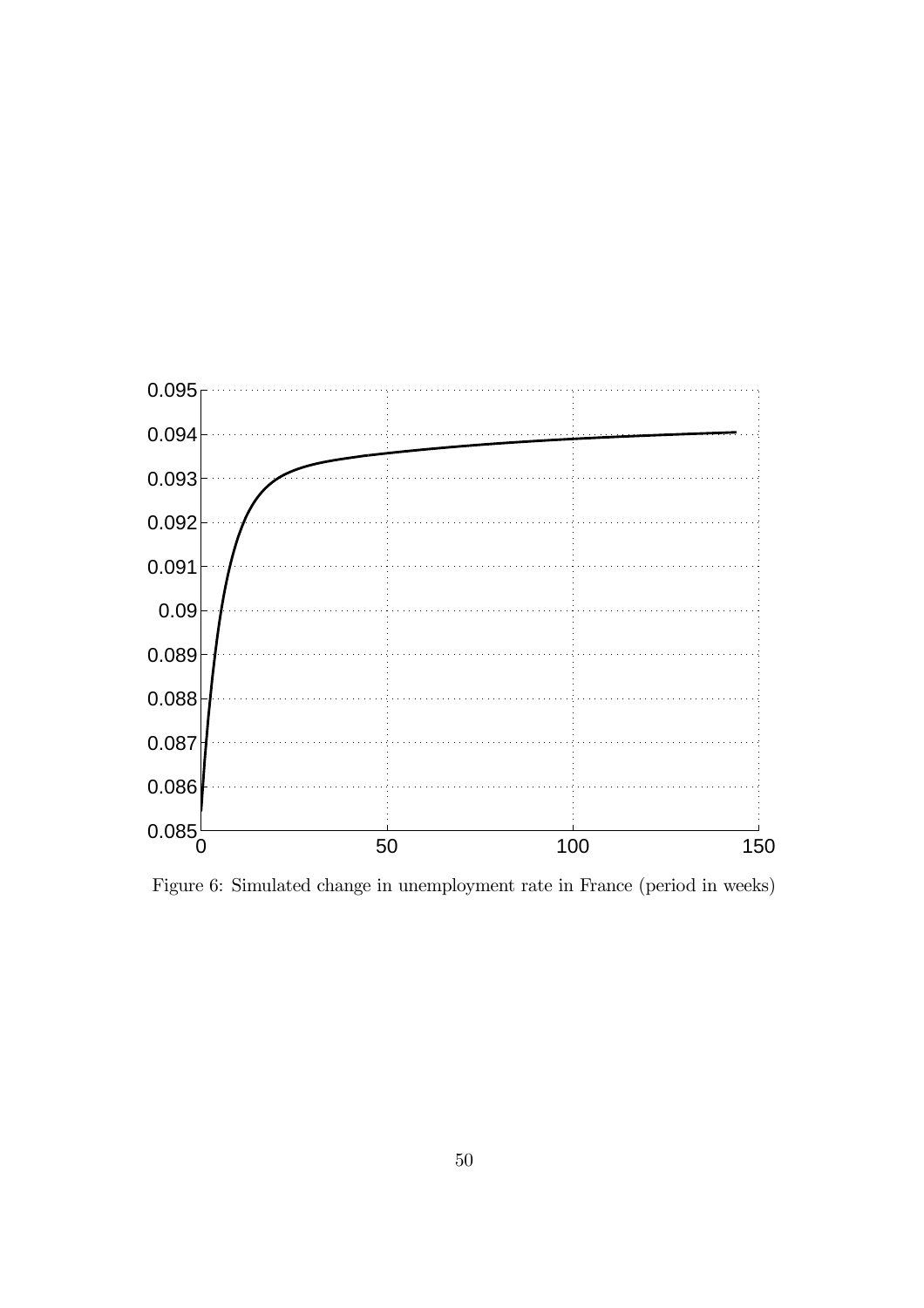

Figure 7: Simulated change in unemployment rate in Spain (period in weeks)